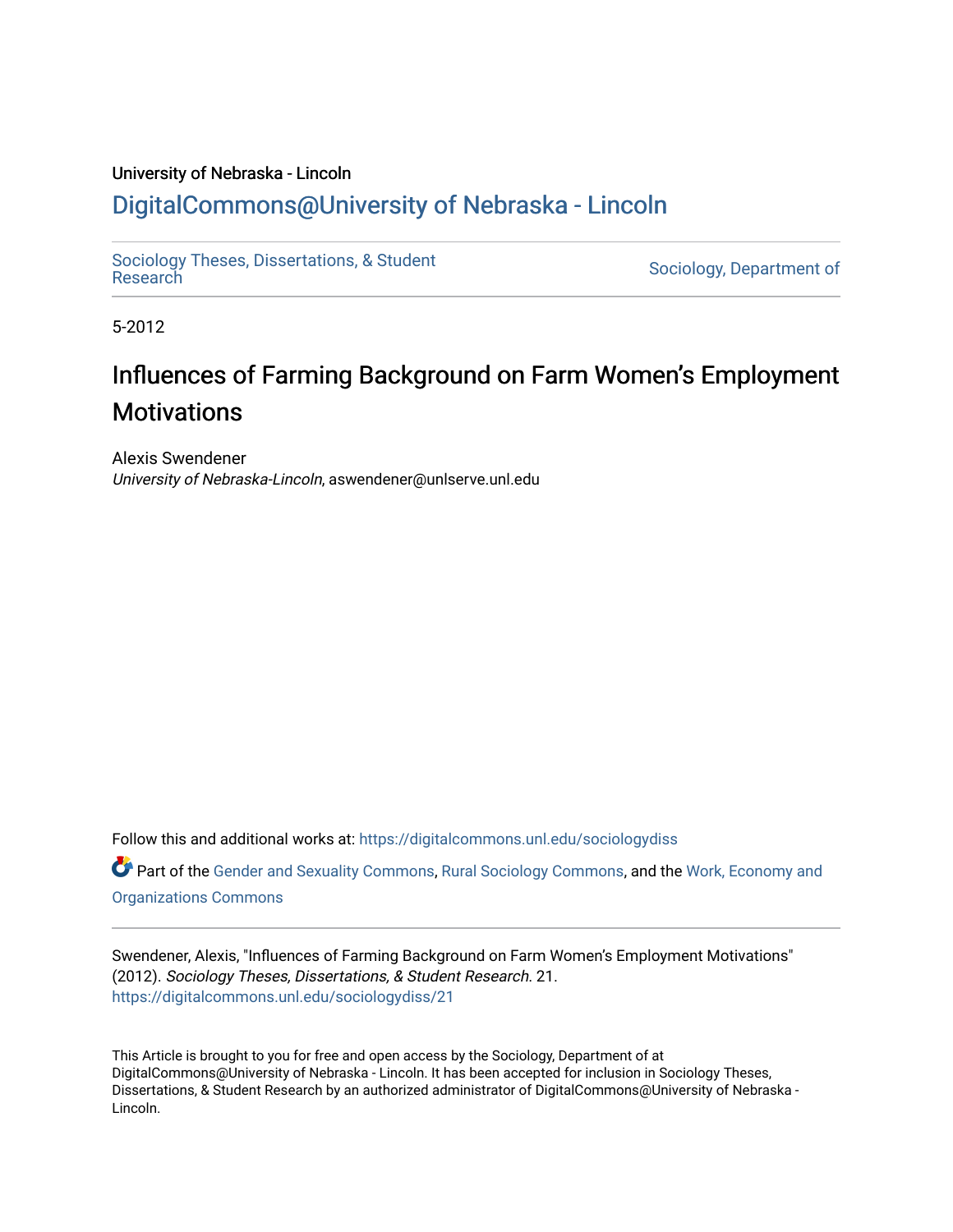# INFLUENCES OF FARMING BACKGROUND ON FARM WOMEN"S

# EMPLOYMENT MOTIVATIONS

by

Alexis Swendener

# A THESIS

Presented to the Faculty of

The Graduate College at the University of Nebraska

In Partial Fulfillment of Requirements

For the Degree of Master of Arts

Major: Sociology

Under the Supervision of Professor Jolene Smyth

Lincoln, Nebraska

May, 2012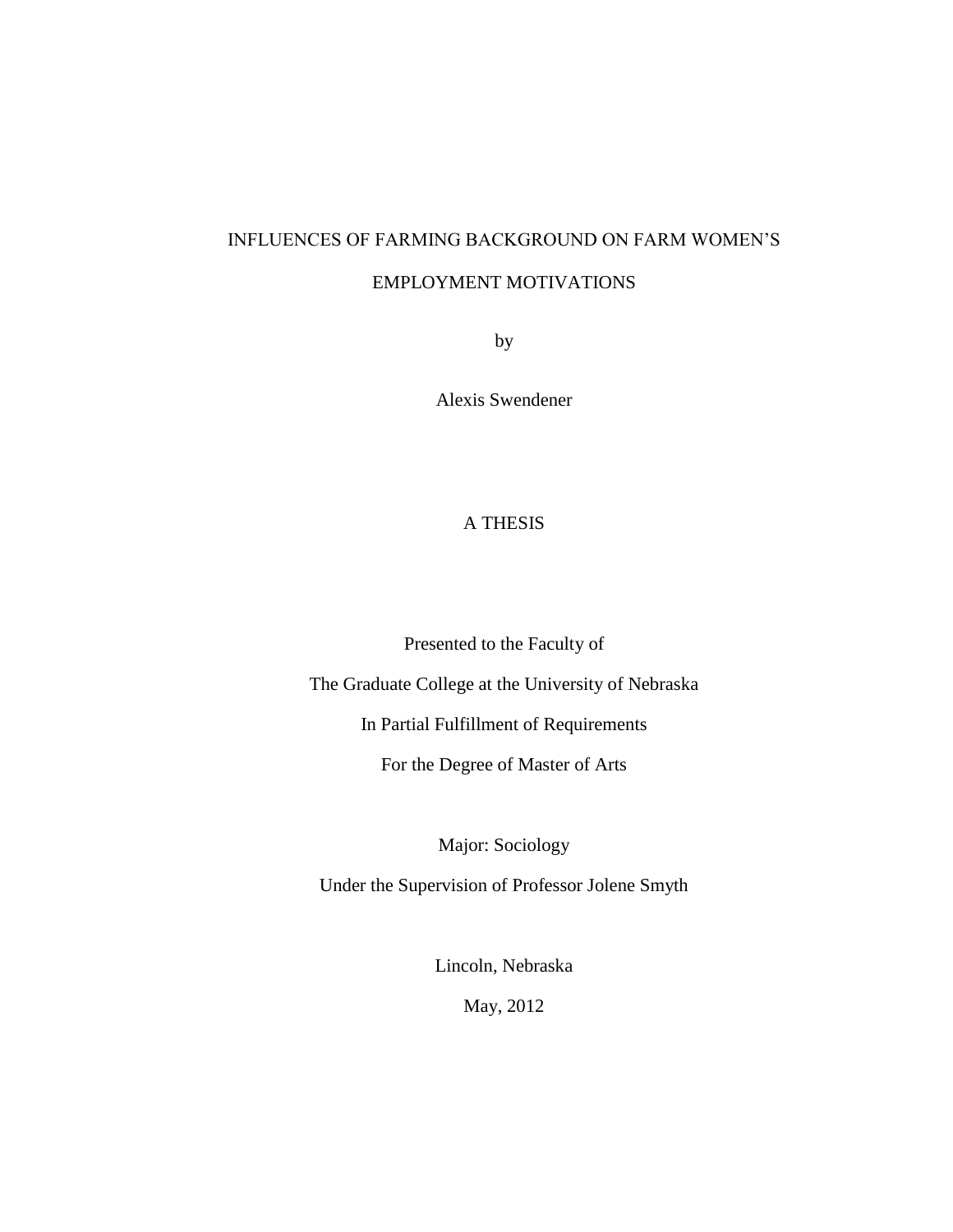# INFLUENCES OF FARMING BACKGROUND ON FARM WOMEN"S EMPLOYMENT MOTIVATIONS

Alexis Swendener, M.A.

University of Nebraska, 2012

Adviser: Jolene Smyth

Many changes have taken place in society since the upsurge in attention to rural studies during the farming crisis of the 1980s, and there is a need to re-examine the lives and experiences of women who live on family farms and ranches in the twenty-first century. An important change in the dynamics of family farming is the financial difficulties they have encountered and the resulting solution of sending a family member to earn a wage in off-farm employment. This study utilizes survey data from Washington family farm women to explore how they navigate their unique social context concerning the decision and reasons they choose to work off-farm. In particular, I examine whether women who grew upon a farm or have spent a large percentage of their lives on farms are more or less likely to work off-farm. An identity theory approach is utilized to hypothesize that the influence of farming/agrarian ideology in those with a farming background will lead to differential levels of employment and differing reasons in the decisions to either seek off-farm employment or remain on-farm. This study found that while being raised on-farm was not found to be associated with off-farm employment, increased percentage of life spent on-farm was associated with being less likely to have ever worked off-farm. This study also found that, of those who have worked off-farm, those raised on-farm and with increased percentage of life spent on-farm were less likely to indicate that they work off-farm to gain personal income. In addition, those raised on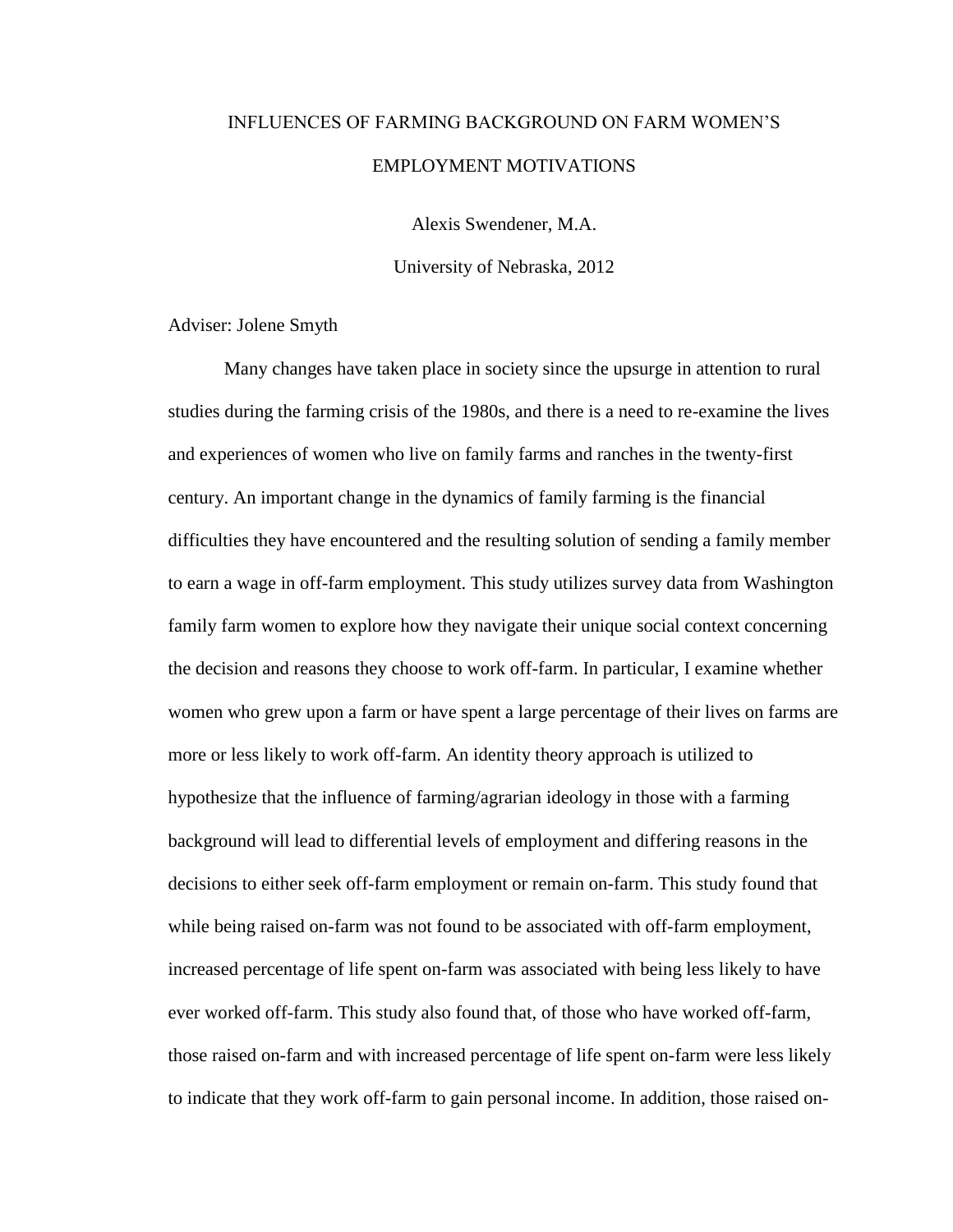farm were less likely to work off-farm in order to gain independence or for the challenge. This study also found that, of those who have not worked off-farm, being raised on-farm had no significant association with listing being needed on-farm or at home as reasons for not working off-farm. However, increase in percentage of a woman"s life spent on-farm was associated with indicating being both needed on the farm/ranch and needed at home as reasons for not working off-farm.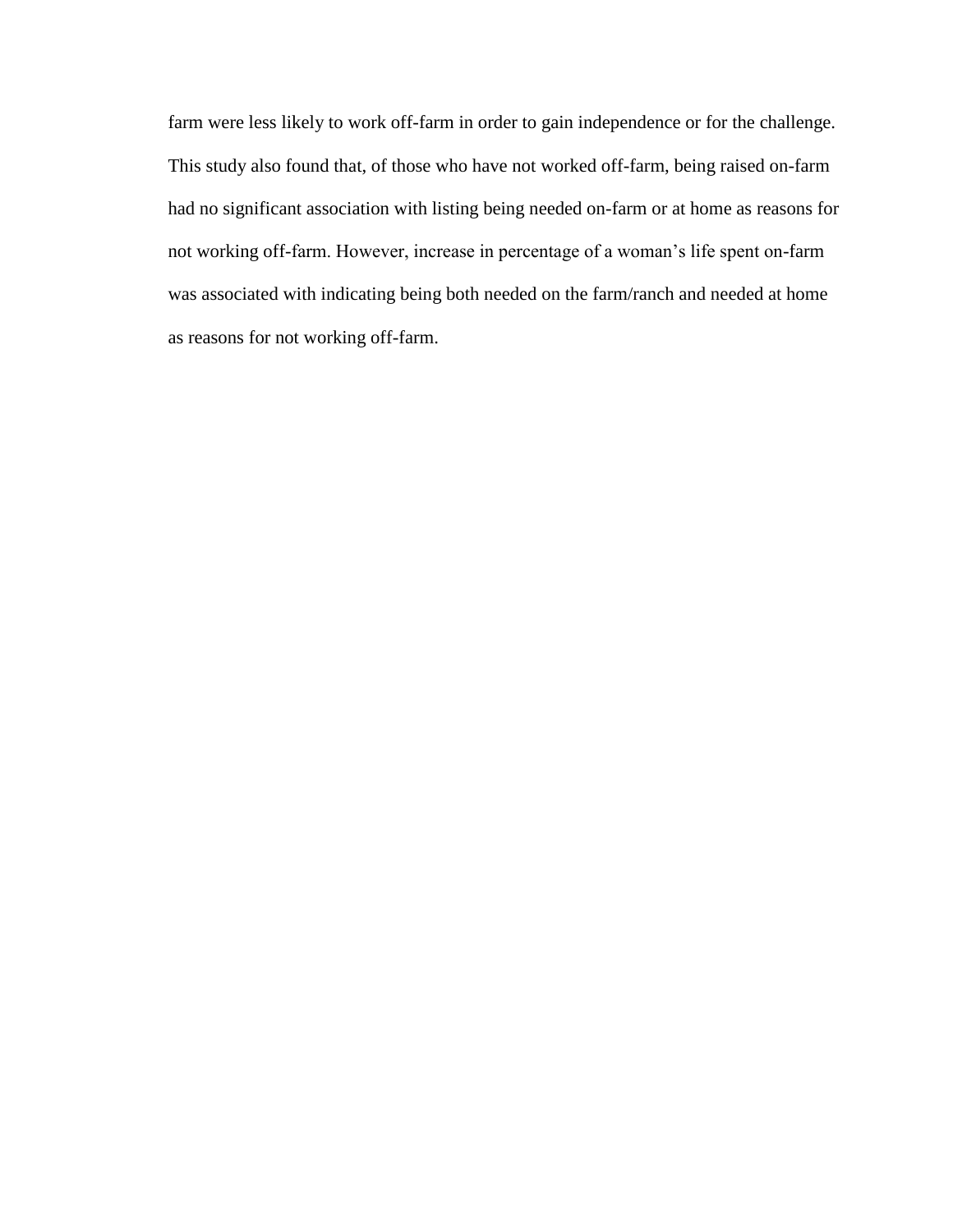# TABLE OF CONTENTS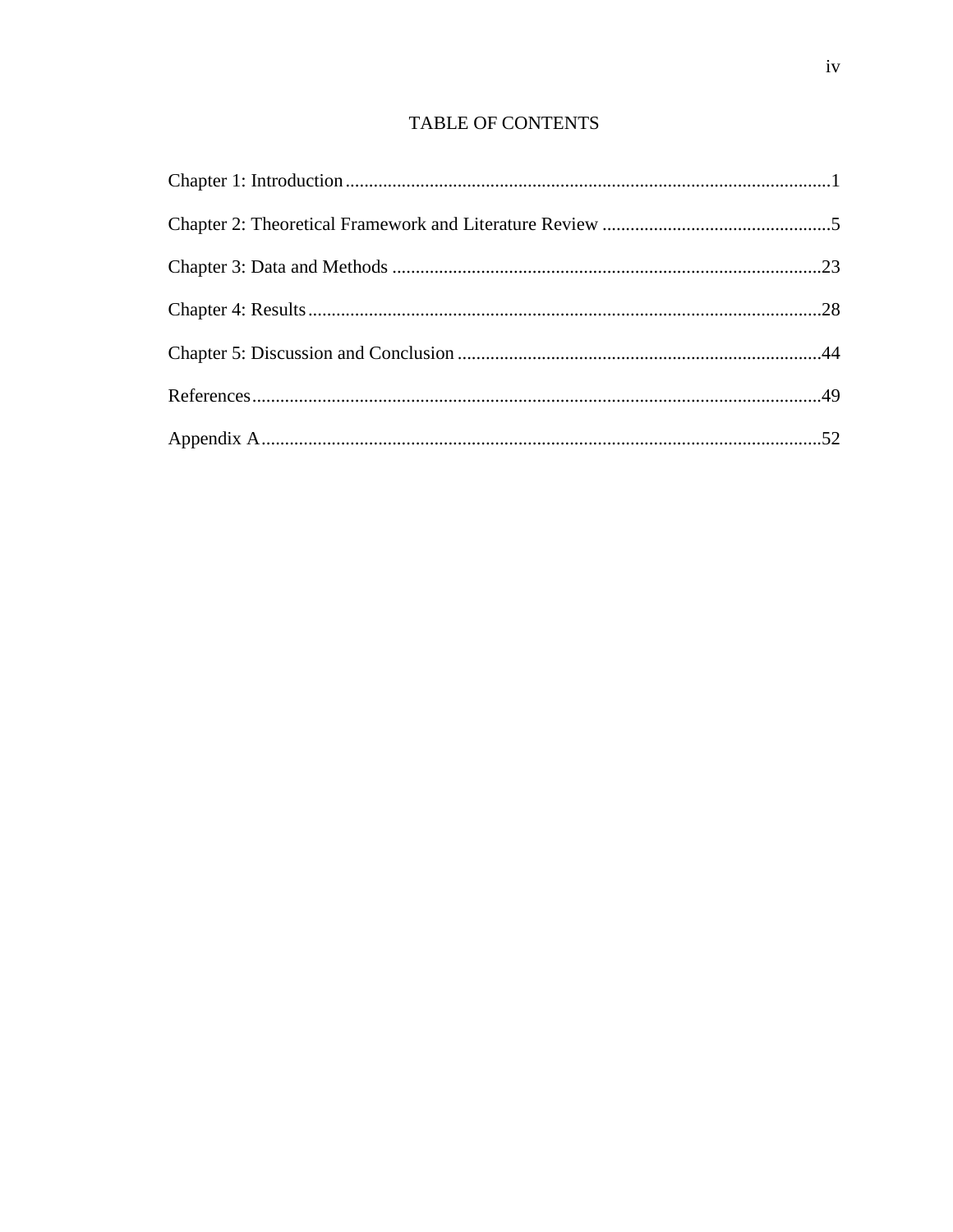# LIST OF MULTIMEDIA OBJECTS

| Table 2 Percent of farm women working off-farm by raised on- or off-farm 31              |
|------------------------------------------------------------------------------------------|
|                                                                                          |
| Table 4 Reasons farm women have and have not worked off-farm by raised on- or off-       |
|                                                                                          |
| Table 5 Percent selecting each reason for not working off-farm by percent of life spent  |
|                                                                                          |
| Table 6 Logistic regression models predicting ever being employed off-farm 36            |
| Table 7 OLS regression models predicting Money/Benefits for working off-farm 38          |
| Table 8 OLS regression models predicting Social/Noneconomic reasons for working off-     |
|                                                                                          |
|                                                                                          |
| Table 9 OLS regression models predicting Needed elsewhere reasons for not working        |
|                                                                                          |
| Table 10 Logistic regression models predicting Retired as reason for not working off-    |
|                                                                                          |
| Table A.1 Logistic regression models predicting Money/Benefits reasons for working       |
|                                                                                          |
| Table A.2 Logistic regression models predicting Social/Non-economic reasons for          |
| working off-farm with Raised on-farm as focal independent variable 53                    |
| Table A.3 Logistic regression models predicting Social/Non-economic reasons for          |
| working off-farm with Percentage of life spent on-farm as focal independent variable  54 |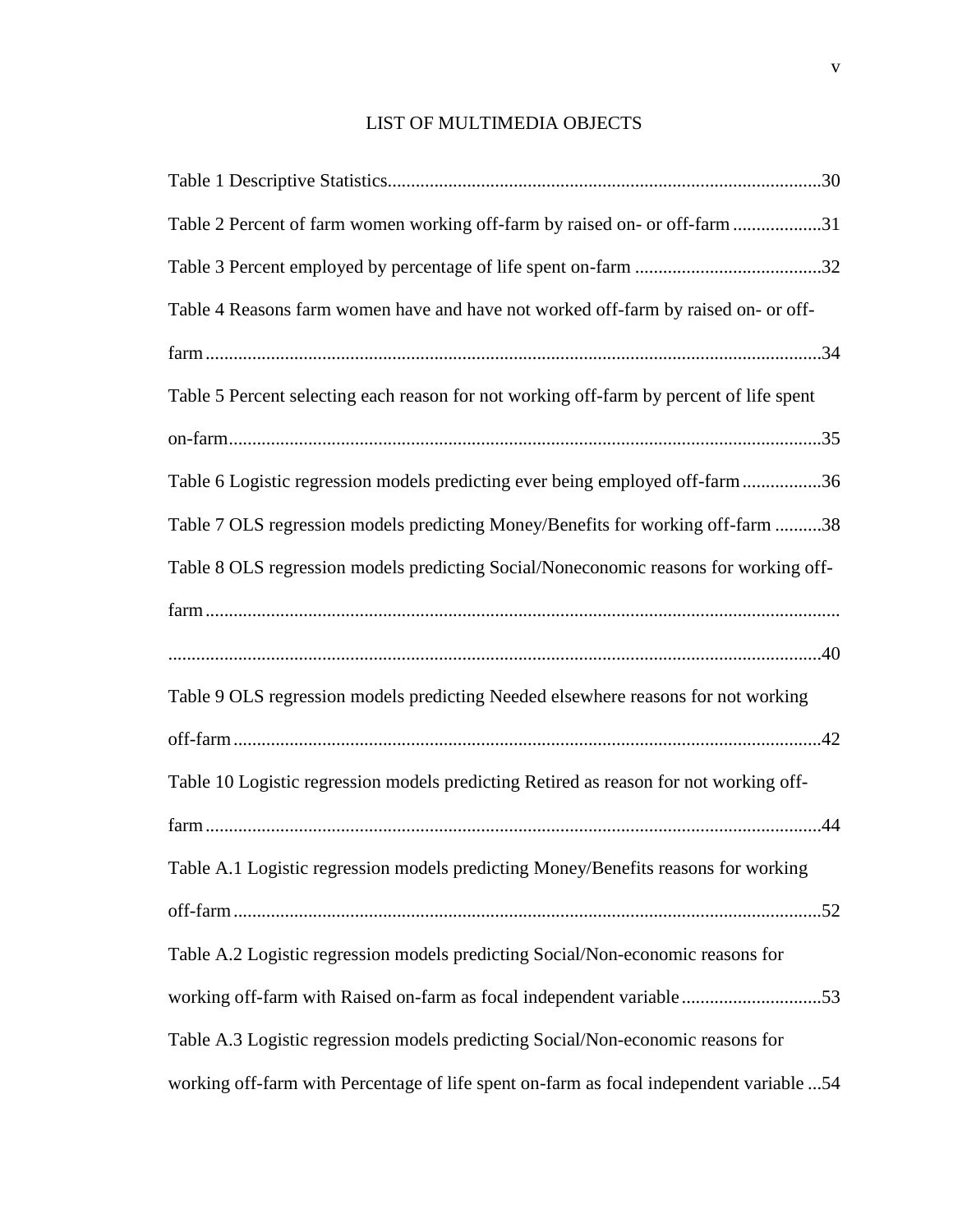| Table A.4 Logistic regression models predicting Needed elsewhere reasons for not        |  |
|-----------------------------------------------------------------------------------------|--|
| working off-farm with Raised on-farm as focal independent variable55                    |  |
| Table A.5 Logistic regression models predicting Needed elsewhere reasons for not        |  |
| 56 working off-farm with Percentage of life spent on-farm as focal independent variable |  |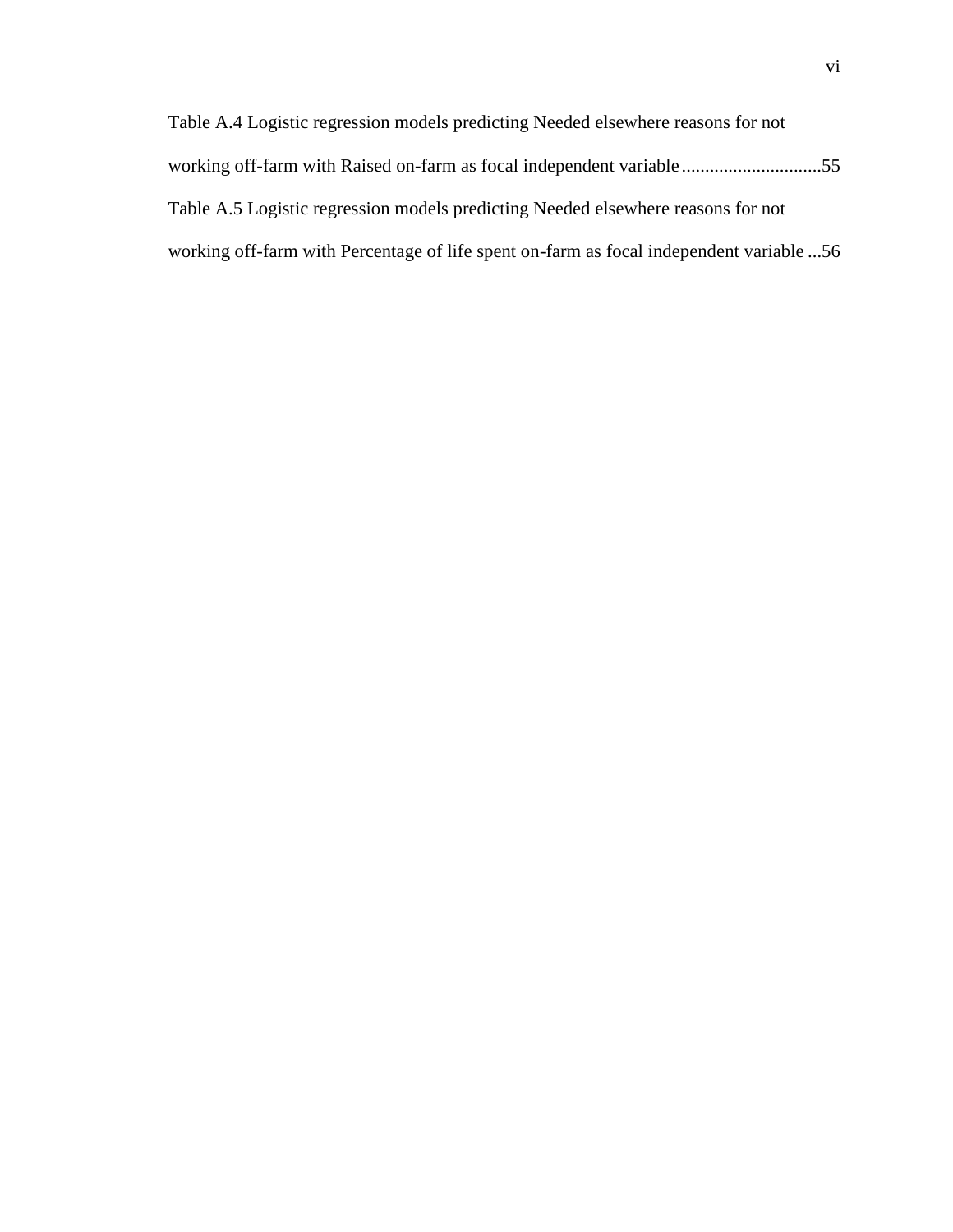#### **INTRODUCTION**

Women within the United States have experienced a change in their expected roles both within and outside of the family and now balance multiple roles in their lives (Rosenfeld 1985; Sachs 1983). Many farm women now have experiences similar to their urban counterparts in participating in paid employment outside of the home (Bokemeier, Sachs, and Keith 1983; Godwin and Marlowe 1990; Kelly and Shortall 2002). Yet the structure of family farms combine the spheres of work, home, and family life—which is a much different system than those in regular waged labor. Farming is unique as it occurs specifically within rural spaces, and farming enterprises are largely family-owned and operated compared to other industries (Molnar and Wu 1989). In addition, because such a small percentage of the population lives on family farms, this segment of the population is often overlooked by the general populace and by social scientists. Less than one percent of the population claims farming as an occupation, and only around two percent actually live on farms (U.S. Environmental Protection Agency 2009). Overall, 91 percent of all farms are classified by the United States Department of Agriculture as a small farm or a family farm—those which sell less than \$250,000 in agricultural products annually (U.S. Department of Agriculture 2010a). Agriculture is often viewed as an archaic sector of society as advancements in industrialization and the technological sectors continue. But the farming and agricultural industry contain many elements of the foundation of American nationalistic cultural identity (Molnar and Wu 1989).

A majority of farm families include a husband and a wife, and in many instances women are either regularly or at least occasionally involved in most aspects of agricultural production (Sachs 1983). But since farming is most commonly identified as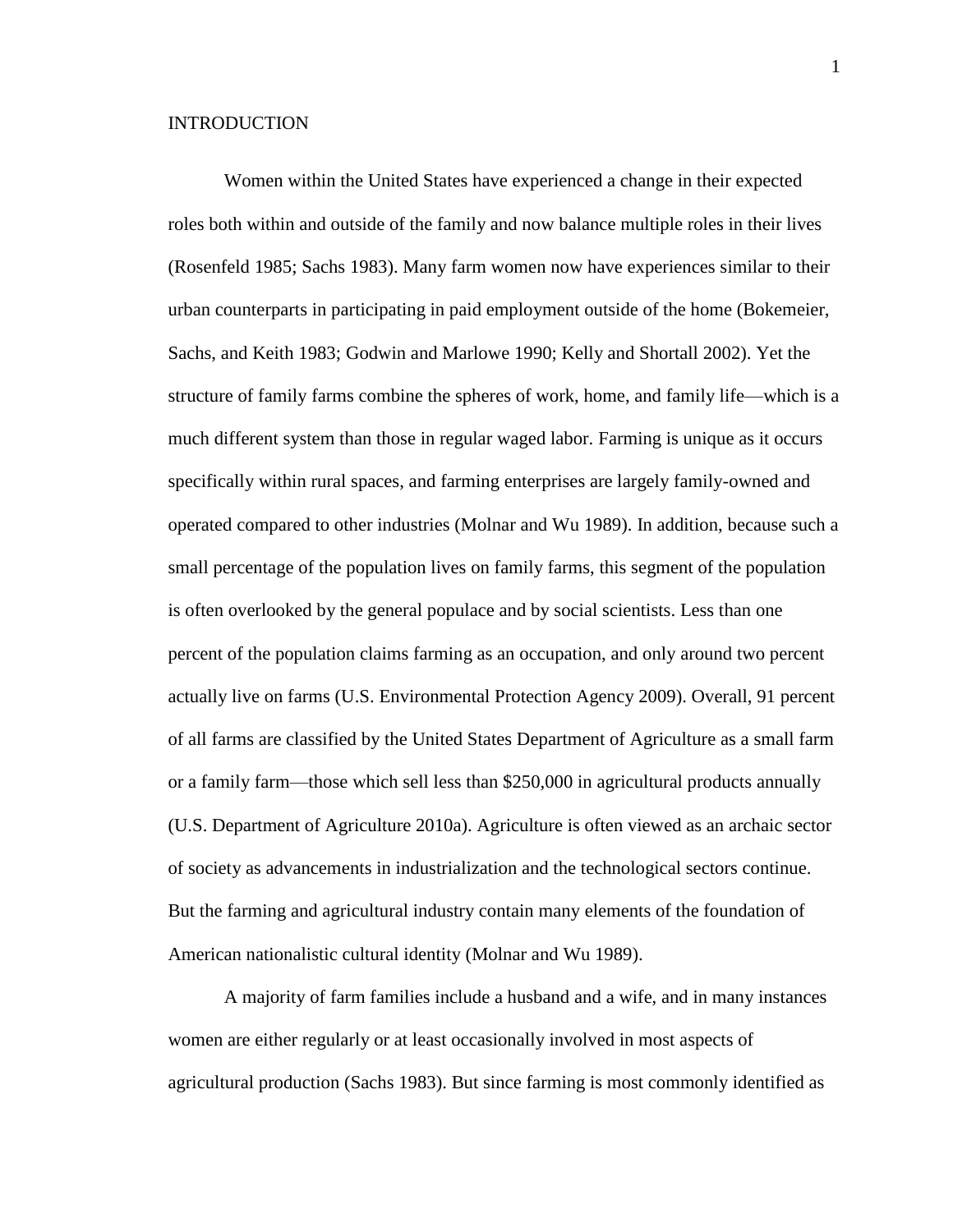something being done by men, women"s experiences often go less noticed (Rosenfeld 1985). Attention to rural studies in general and a specific focus on gender increased during the farming crisis of the 1980s but has since leveled off (Brandth 2006; Little 2006; Little and Panelli 2003). However, many changes have taken place in society since the surge in popularity of rural studies in the 1980s, and there is a need to re-examine the lives and experiences of women who live on family farms and ranches in the twenty-first century. An important change in the dynamics of family farming is the financial difficulties they have encountered, and the resulting solution of sending a family member to earn a wage in off-farm employment (Bokemeier, Sachs, and Keith 1983; Dimitri, Effland, and Conklin 2005).

Agriculture has been restructured in the last quarter century around modernized processes that reduced the need for on-farm labor and increased the importance of capital (Oldrup 1999). In modern farming, more cash is needed to support family farms due to more machinery being used on farms and the demographic trend towards smaller family sizes, leading to fewer free laborers (Ollenburger, Grana, and Moore 1989). It has become difficult for farm families to financially support themselves with only the farm income, and one common solution to maintain the family farm and provide financial security is for one adult to become a part of the waged labor force off-farm (Bjorkhaug and Blekesaune 2007; Bokemeier, Sachs, and Keith 1983; Perry and Ahearn 1994; Kelly and Shortall 2002). Thus, an increasing number of farm women are seeking employment off-farm (Naples 1994; Perry and Ahearn 1994; Pfeffer and Gilbert 1991). In Naples" (1994) study, "One woman explained that she works for pay in order "to support my husband's farming habit' since the farm does not earn any income for the family" (p.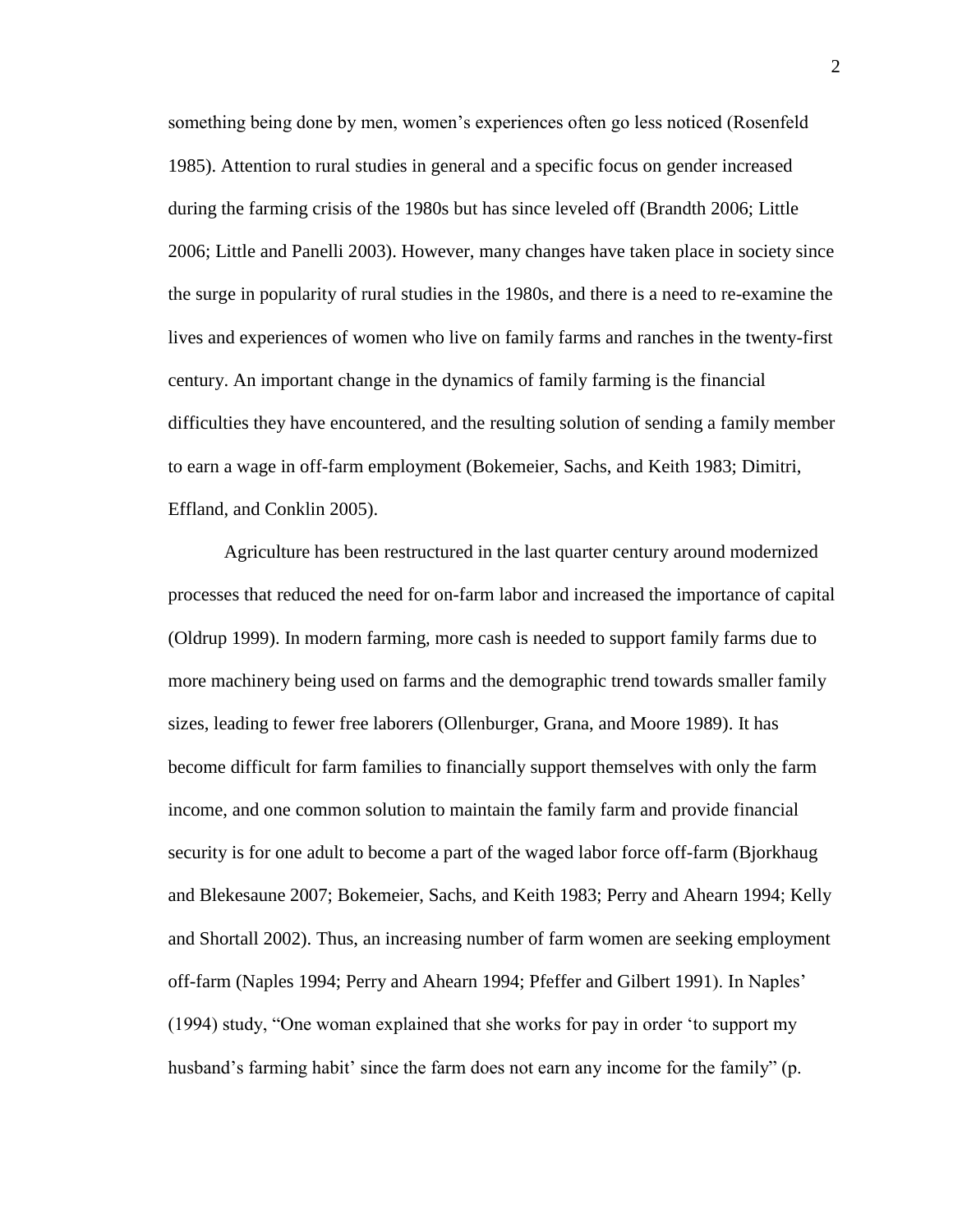123). Wozniak and Scholl found that a majority of both farm men and women who worked off-farm listed economic reasons for doing so (1990).

The purpose of this research is to explore how farm women navigate their unique social context specifically concerning the decision and reason(s) farm women choose to work off-farm. One area of women"s experiences that has had very little exploration is the effect of women"s farm identity on their decisions to work off-farm or stay on-farm. In particular, I examine whether women who grew upon a farm or have spent a large percentage of their lives on farms are more or less likely to work off-farm. This study will help to expand the literature in gender sociology, within the context of rural sociology as well, by examining the effect of a current farm woman"s farming background upon motivations for or against off-farm employment. An identity theory approach will be utilized to hypothesize that the influence of farming/agrarian ideology in those with a farming background will lead to differential levels of employment and differing reasons in the decisions to either seek off-farm employment or remain on-farm.

In the past, research did not explore the ways in which farm women have historically and continue to help sustain the family farming enterprise (Naples 1994). Most social research on farming focused exclusively on the farmer, long considered to be the male of the household, while women"s contributions went mostly unnoticed and unexamined. Over time, and with the expansion of feminist research, studies came to include women (or at the very least inquire about their inputs) and found that women make multiple important contributions to the family farm (Naples 1994; Rosenfeld 1986). The work of farm women is essential to the enterprise's success (Ghorayshi 1989), and they hold a multitude of roles that are important to the survival and maintenance of the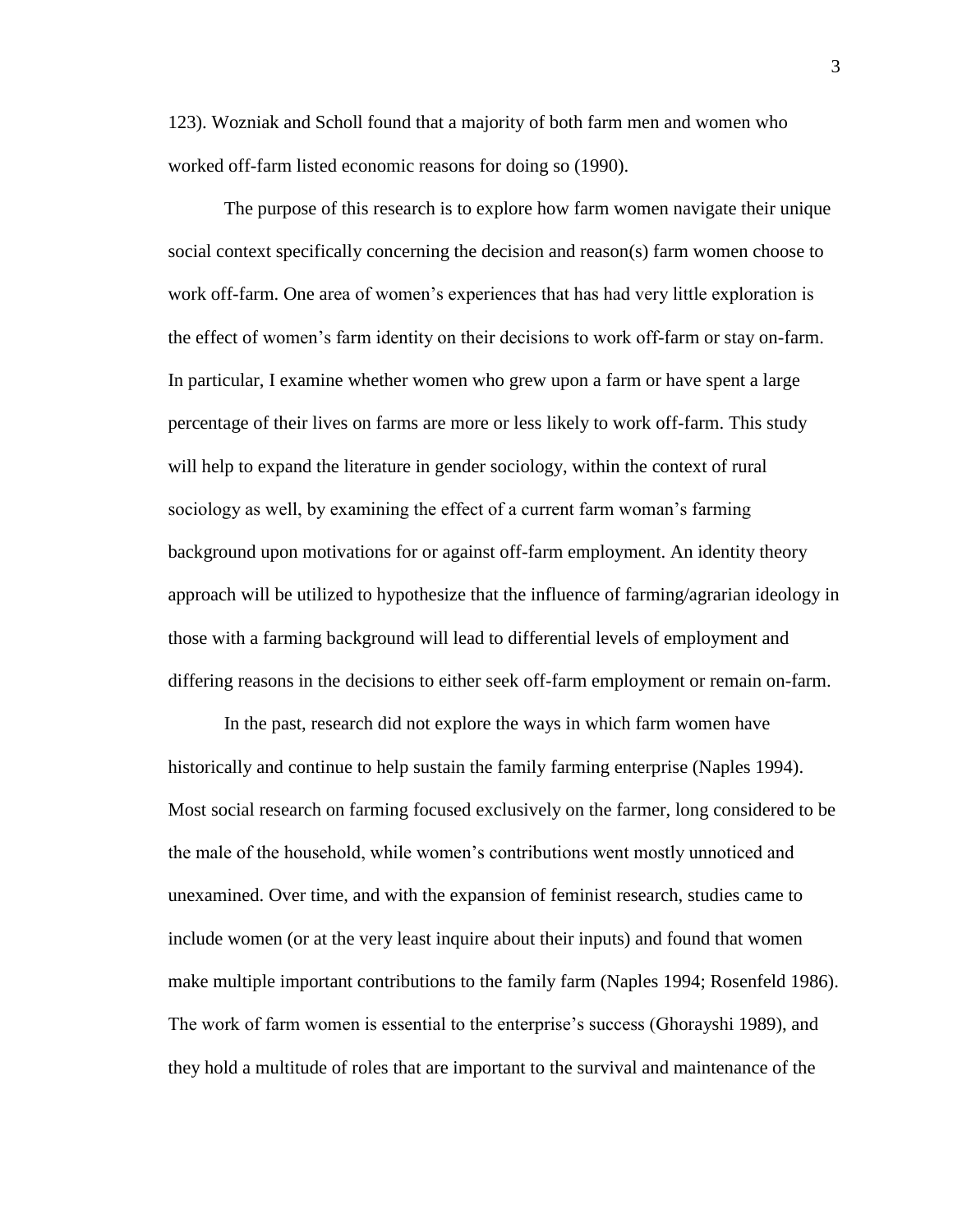family farm (Perry and Ahearn 1994; Rosenfeld 1985; Smyth 2007). However, with respect to off-farm employment, much of this research has largely focused on the structural pushes and pulls that women face (Ollenburger et al. 1989). This study expands previous research to include non-economic and more social reasons using the framework of identity theory and examining farming background in addition to economic, structural, and human capital factors in determining whether and why farm women do or do not decide to work off-farm.

#### INCREASES IN OFF-FARM LABOR

An increasing number of farm families have had at least one adult employed in the off-farm wage labor market. In 1945, only 27 percent of farmers worked off-farm, but by 1970 54 percent worked off-farm (Dimitri et al. 2005). By 2000, almost all farms (93 percent) earned off-farm income (Dimitri et al. 2005). Most often, it is farm women who have moved into off-farm labor, and this increase in employment is part of an increase in rural women"s employment overall (Naples 2003; Pfeffer and Gilbert 1991). During the farming crisis of the 1980s, almost one-third of women on family farms increased their participation in off-farm employment compared to only one-fourth of men (Pfeffer and Gilbert 1991). In their multi-state survey of farm families, Wozniak and Scholl (1990) found that 42 percent of the women and 29 percent of the men were employed off the farm. A similar trend emerged on family farms in Western Europe as farm men stay onfarm full-time while farm women work in off-farm employment (Blanc and MacKinnon 1990).

This trend of increased off-farm waged labor by farm women makes it an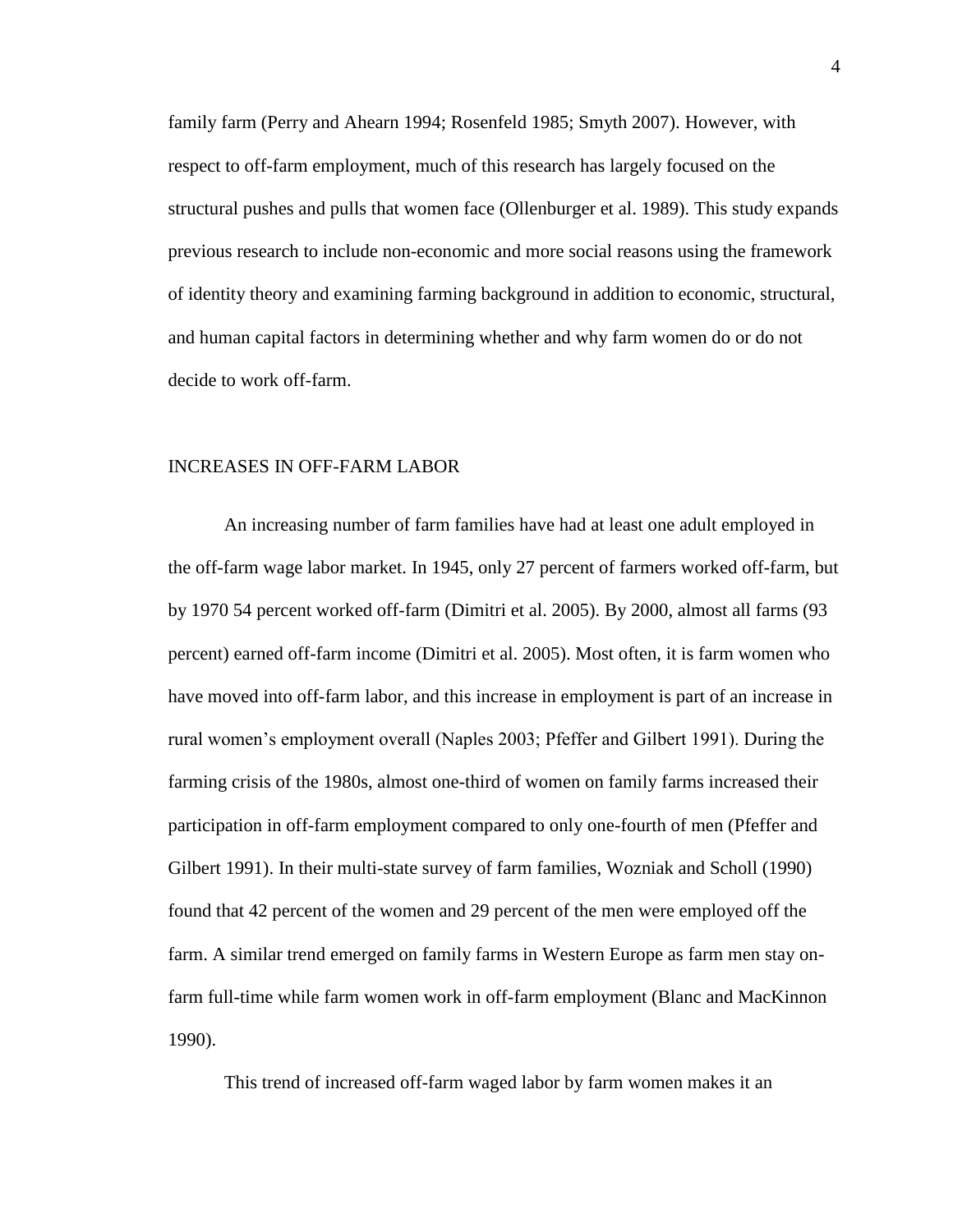important component of modern farm family life. The farm woman"s role becomes more ambiguous as it involves varying combinations of waged worker, farmer, and housewife. Some women must construct their farm woman identity with the inclusion of their labor off-farm. Oldrup (1999) notes that there are varying ways of being a farm woman and various farm woman identities, with examples such as housewife, professional farmer, or off-farm worker. It is important to investigate how these groups construct their identities and how their identities shape their behaviors. To those with a farming background, family farm/agrarian values remain a powerful influence in contemporary agriculture (Brandth 2002). Family farm/agrarian values are rooted in the history of agriculture and traditional American cultural values (Brandth 2002) and have an influence on how women on family farms continue to form and reconstruct their identities.

#### THEORETICAL FRAMEWORK AND LITERATURE REVIEW

Identity theory provides the framework for this research. In this section, I review the theoretical underpinnings of identity theory and discuss the existence and influence of an agrarian/farming identity upon employment motivations. The concept of identity has become widely used and discussed throughout the social and behavioral sciences. A focus on identity has also become well established within gender analyses (Panelli 2006). In the formation of identity theory, the meaning of the term identity grows out of Stryker"s structural symbolic interactionism perspective (1980). Identity refers to our internalized, stable sense of self, including roles, social categories, and personal characteristics. These internalized meanings vary between people yet still center on a commonly agreed upon set of core meanings and expectations derived from the general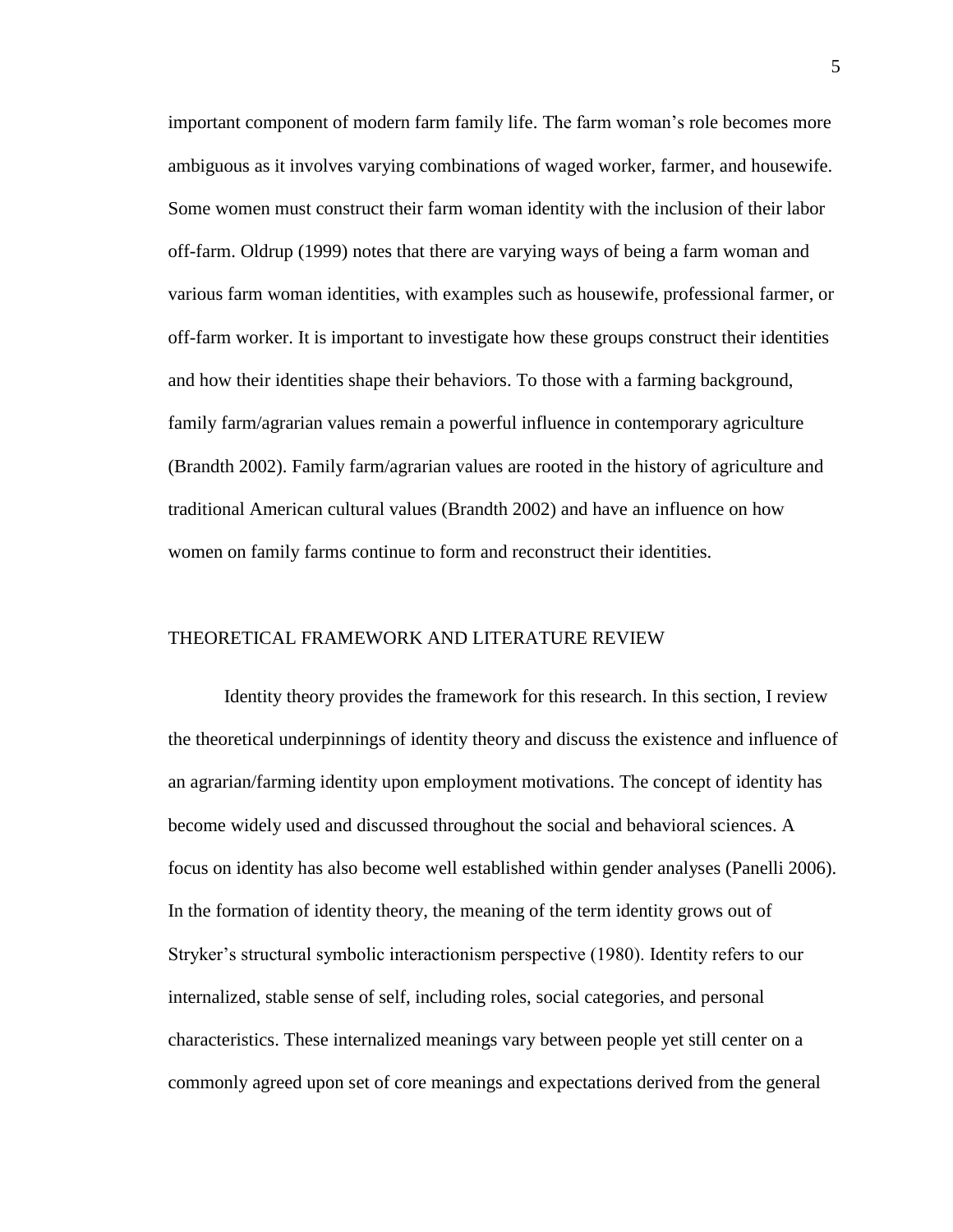culture (Stryker 1980). These self-meanings inform one what to expect of oneself as well as how to respond to oneself, but due to being shared by others they also inform others how to respond to oneself (Burke 2003). In this way, this concept of identity balances the view of identity as being a social category and the view of identity as being a unique individual.

Identity also references a self comprised of the meanings that persons attach to the multiple roles they play in increasingly complex modern societies (Stryker and Burke 2000). This idea of identity can be tied to Mead and the underpinnings of symbolic interactionism in general. Very simply, Mead"s framework asserted that "Society shapes self shapes social behavior" (Stryker and Burke 2000:285). Identity theory specifies and operationalizes the concepts of "society" and "self" in a way that could be tested with empirical research. In addition, people are seen as living through roles that support their participation in relatively small and specialized networks of social relationships (Stryker and Burke 2000).

Identity theory is a very influential social psychological theory of the self and social action. It examines the ways in which society shapes how we view ourselves and how those views (or identities) affect our behavior. One of the first basic principles of identity theory is that behavior is based on an already defined and classified world (Burke 2003; Stryker 1980). This principle explains that terms that we attach to physical and social aspects of our environment have meaning based upon shared behavioral expectations that come from social interaction. Burke explains that while this is a basic symbolic interactionist idea, it is not always symbolic; there are "objects" that one encounters and learns to respond to, and these responses give meaning to the objects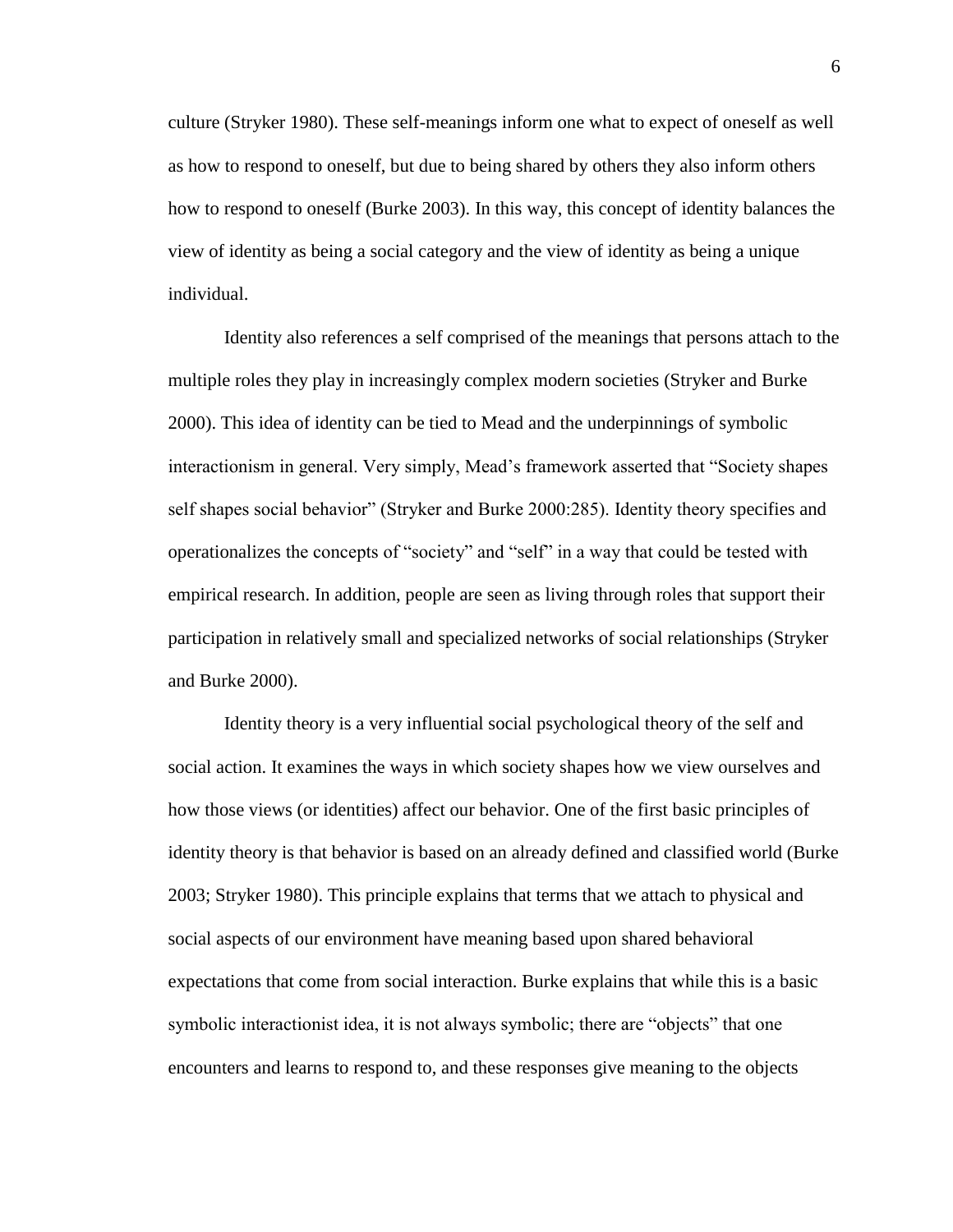(2003). A second principle states that positions in society are among the things classified in the world and carry the shared expectations for behavior that are usually referred to as "roles" (Stryker 1980). Roles are not just a product of interactions and negotiations between people, but exist in a way in which they can be seen, reacted to, and labeled within larger society (Burke 2003). The roles of farm women, specifically work roles onor off-farm, are the focus of this research.

Additional principles focus on the social construction of the self and identities. The third principle states that people develop their identities based on their positions in society. The fourth principle explains the reverse effect, meaning we incorporate our social positions into our sense of identity and that our positions become an internalized part of our sense of self (Stryker 1980). Those with a farming background share a position and their experiences on-farm may be part of their internalized sense of self. A final principle states that social behavior is created from the shaping and modification processes of the expectations of our positions through interaction (Stryker 1980). This means that each person's identities are unique and shaped by the person's interactions and experiences with others (Burke 2003).

Stryker also explains that the self is comprised of multiple identities, reflecting the multiple positions a person can hold in society (1980). People have as many identities as they have networks of relationships in which they have positions and play roles (Stryker and Burke 2000). Stryker suggested that these multiple identities are organized within the self into a salience hierarchy that reflects the likelihood that an identity will be invoked across a variety of situations (Burke 2003; Stryker and Burke 2000). This salience hierarchy of identities is unique to each individual. Stryker also explained how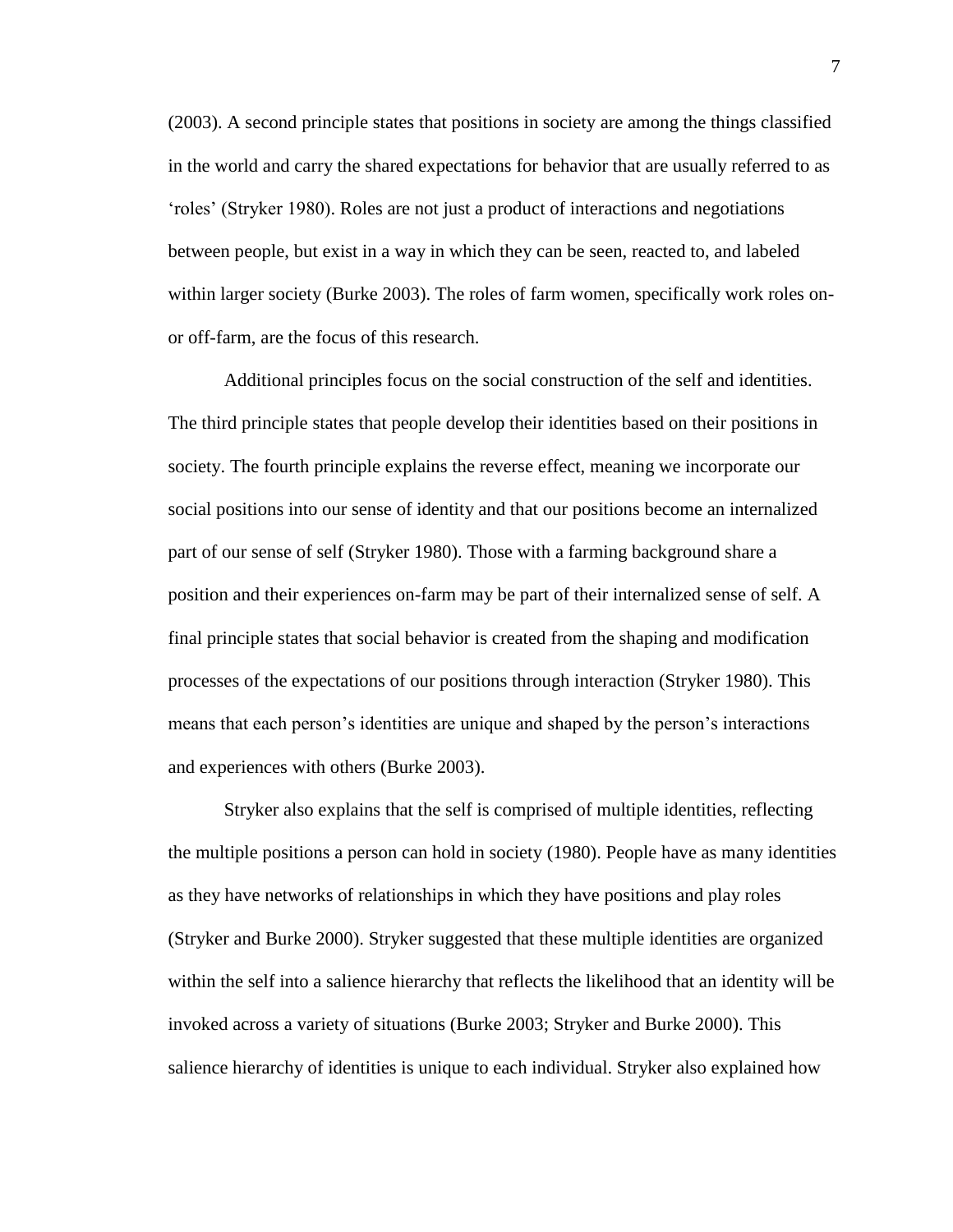the concept of commitment shapes the salience of an identity and affects how an individual will behave (1980). Commitment represents both the extensiveness (via the number of those to whom one is connected to) and intensiveness (the strength or depth of the connection to those others) of the connections one has to others because one has a particular identity (Burke 2003). Commitment is measurable by the costs of losing meaningful relations to others, should the identity be lost. Identity theorists therefore have hypothesized that the higher the salience of an identity (compared to other selfidentities) the greater the probability is that one will behave in accordance with the expectations attached to that identity (Stryker and Burke 2000). Those with a farming background thus may share a farming identity that they may hold as being more salient in their hierarchy of identities having established the extensiveness and intensiveness of their connections over the course of their entire lives compared to their counterparts who entered farming as an adult, through marriage. Alternatively, those with a non-farming background may find their identity related to their background to be more salient in their identity hierarchy than their more recent farming identity.

Accordingly, Stryker and Burke assert that identity theory has specified Mead"s formula in that "commitment shapes identity salience shapes role choice behavior" (2000:286). We assess our identities against others, making sure that they correspond to our sense of self and make adjustments accordingly to our behavior to maintain our identity (Burke 2003). Identity theory generally posits that identity standards tend to remain fairly stable over time and across different situations. This stability is due to the tendency of people to create and maintain interaction settings or "opportunity structures" where identities are supported and self-verification occurs (Burke and Cast 1997).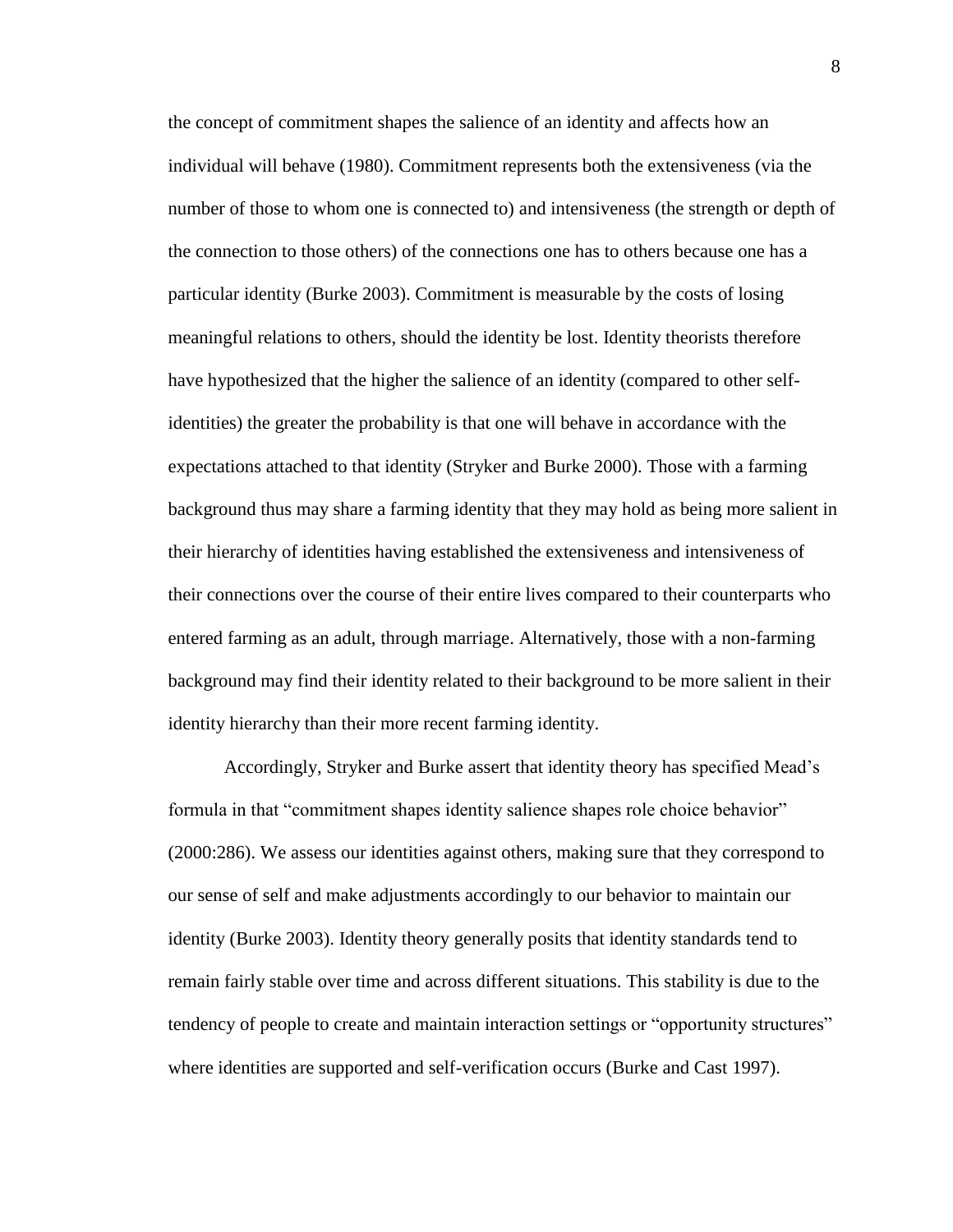Continuity between our self-perceived identity and the information we receive from others about ourselves can have an effect on self-esteem and depression. Thus current farm women may behave in ways to maintain their sense of self and desire roles in which their identities are supported. Oldrup (1999) suggests a theoretical perspective on farm women"s identity inspired by theories of everyday life and identity. How one decides who they are and how they should live are answered in everyday life and interpreted in relation to identity construction. Identity is cumulative process and is reconstructed over time for farm women; it is the result of reconstructing her earlier social identities within her present social identities (Oldrup 1999). A woman"s experiences from across her lifespan combine with her present situation in her identity formation process (Oldrup 1999). The presence or absence of a farming or agrarian background will influence current farm women"s decisions regarding participation in offfarm labor. An explanation of the existence of an agrarian identity will inform how being exposed to ideologies relating to rurality differ from a more urban experience.

## AGRARIANISM: THE EXISTENCE OF A DISTINCT FARM IDENTITY

A majority of people in industrialized countries identify with the idea of a distinct rural environment, as separate from an urban environment (Marini and Mooney 2006). The existence and study of the differences between the rural and the urban are wellestablished. Rural studies has long used typologies that define a difference between rural and urban places and people. When such differences are not directly discussed, they are often implied by the use of dichotomies such as folk and urban, traditional and modern, or Gemeinschaft and Gesellschaft (Marini and Mooney 2006). The differences found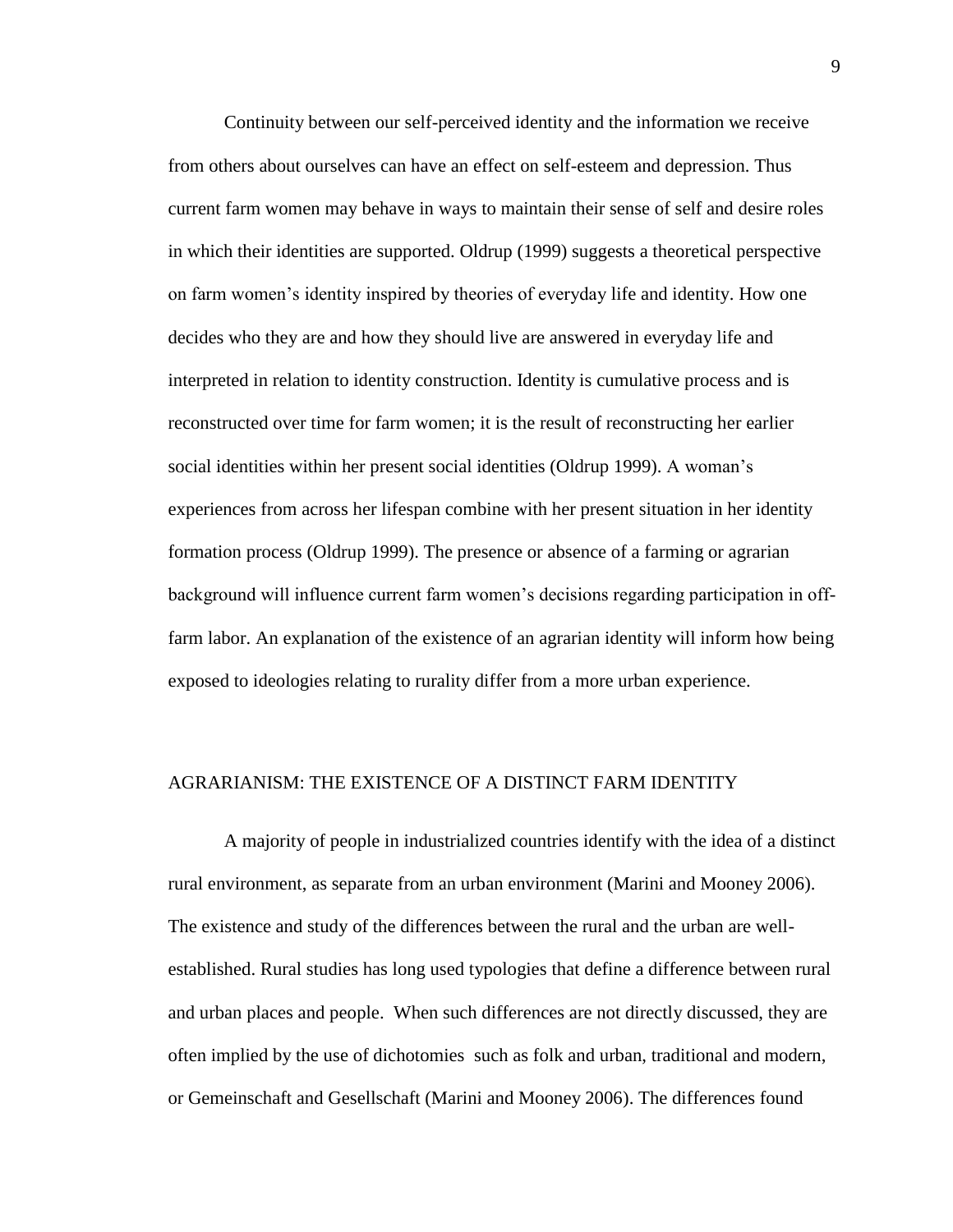between places that are rural and those that are not rural logically relates to the formation of a rural or farm identity separate than that of a city or urban identity.

There are a multitude of meanings of rurality, but there are definitive components of the concept of rurality that are sustained throughout time and location, with few changes. A common perception of rurality includes the view that rural society is more close-knit, friendly, and supportive than its urban counterpart. Importantly, perceptions of the rural ideology and agrarian identity influence patterns of behavior, value sets, and relationships, which reflects the power of such notions (Little and Austin 1996). Therefore, those raised in or exposed to an environment with a rural ideology over their life will likely show this influence within the construction of their own current identity and corresponding behavior.

#### *What is agrarianism?*

Several components of what comprises a farming/agrarian/rural ideology have been agreed upon in previous literature. Agrarian ideology emphasizes the small, independent farm producer who has autonomy and is achieving self-fulfillment (Cummins 2005; Dalecki and Coughenour 1992; Naples 1994). People are personally responsible for their outcomes, and this sense of rugged individualism stems historically from traditional American values (Blanc and MacKinnon 1990; Naples 1994). Contradictions within agrarian ideology exist as well since it encompasses ideas of community and neighborliness: being more friendly, close-knit, and helping out one"s neighbors in times of need (Little and Austin 1996; Naples 1994). Naples (1994) also mentions that the romanticized notion of gemeinschaft and loyal ties to the community continues to be an important value to those from small towns and rural areas. Another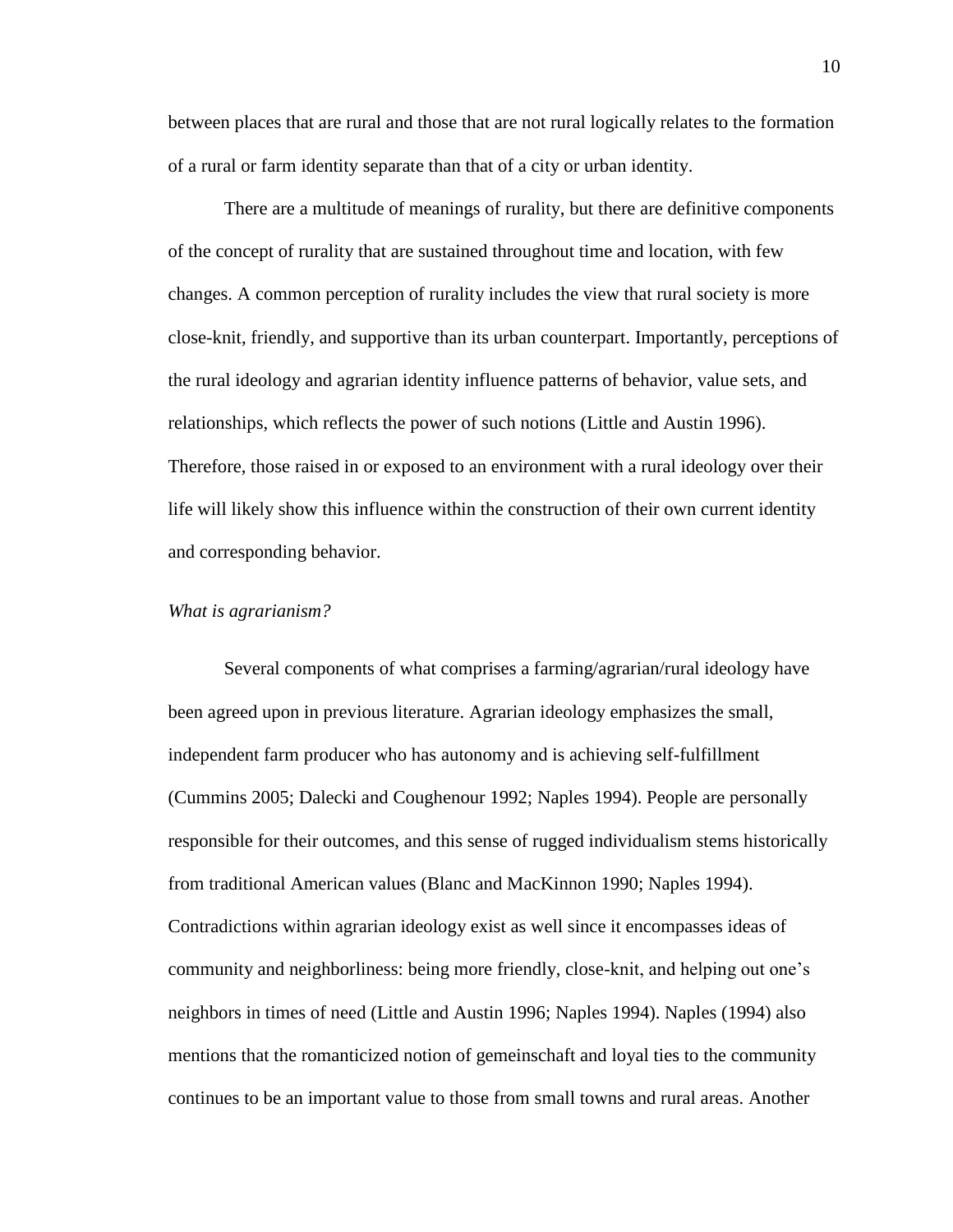component is the value of property holdings, and family identification with it throughout generations is held in high regard, as is the freedom of self-employment versus the dependence upon a salaried wage (Blanc and MacKinnon 1990). One with a farming ideology also believes in the goodness of farm life as being a peaceful and desired respite from urbanity (Cummins 2005; Dalecki and Coughenour 1992).

A major component of a farming ideology is belief in more traditional values and attitudes about family and gender roles, including a traditional division of labor and heteronormative household form (Naples 1994; Wozniak and Scholl 1990). Much of the research on women in farming has been within "the discourse of the family farm", or the traditional ideologies surrounding family farming (Brandth 2002). Farming is seen as a male occupation, and the woman is the 'farmer's wife' who enters the farm via marriage (Cummins 2005). Family farming is based on labor from members of the family and tasks are typically gendered. Task allocation is viewed as a "natural" distribution of work on the basis of gender attributes, with women performing the private sphere, unpaid labor of child care, and household labor (Brandth 2002). Agrarian ideology includes very traditional ideas of gender relations where women"s place is at the center of the family and the community, and their primary role is being a wife and a mother (Cummins 2005; Little and Austin 1996; Naples 1994). Yet women also perform various types of labor on the farm, but are often considered to be in a "helper" role (Brandth 2002; Sachs 1983). Women tend to downplay their own work contributions in off-farm and on-farm tasks (Naples 1994; Kelly and Shorthall 2002) as well as viewing tasks such as household chores and being a "go-fer" as different work than their husbands" and of lesser importance (Cummins 2005; Ghorayshi 1989). In congruence with the strong family ties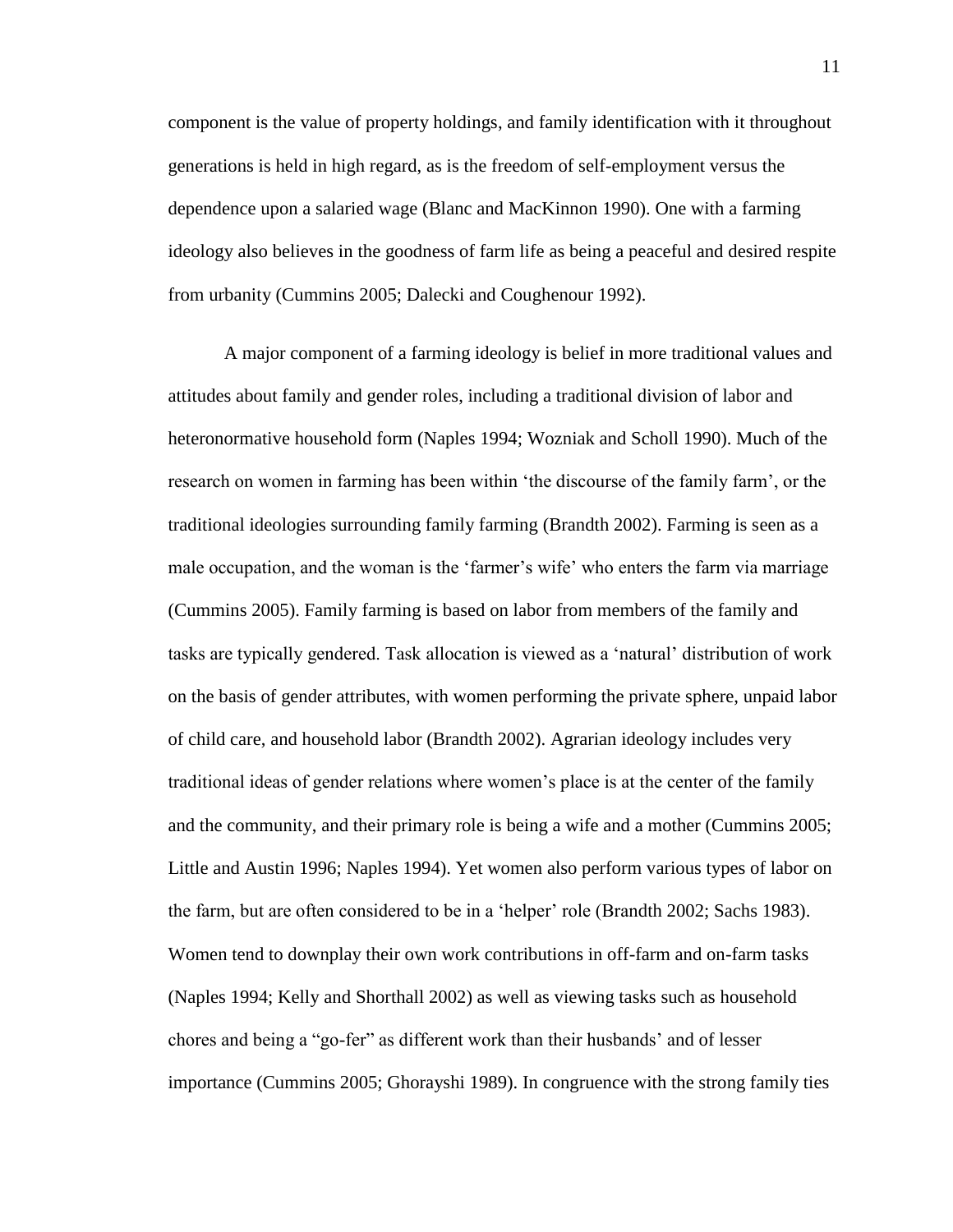to the farm, agrarian ideology asserts that the main interest of all family members is the survival of the family farm (Brandth 2002; Kelly and Shorthall 2002).

*Addressing the critique of the existence of a rural/urban difference or conceptualizing rurality*

It should be noted that some scholars are hesitant to cite the existence of a rural/urban difference or the idea that rurality can be conceptualized. Cloke (2006) is one such scholar who believes generalizations of one type of rurality are problematic for several reasons. He explains that cultural changes in the last thirty years (i.e. the pervasiveness of internet and other worldwide media) and changes to the rural population have led to decline of the idea of rurality as an isolated cultural and value system. Cloke also posits that rurality cannot be a singular concept due to how it differs by nation and even within geographic area in nations (2006). He posits that "…while the geographic spaces of the city and the countryside have become blurred it is in the social distinction of rurality that significant differences between the rural and the urban remain" (Cloke 2006:19), meaning that assuming a concept of rurality reproduces an overly simplistic rural/urban dichotomy in seeing rural areas as functionally different than urban areas. In addition, Cloke believes that the focus on cultural aspects of rurality distracted rural studies from the "fundamental core of concern for socio-economic change in rural space" (2006:22).

Cloke offers an alternative theoretical framing of rurality: one focusing on the social construction of rurality utilizing more postmodern and postructural frameworks that do not necessarily allow for one over-arching idea of rurality to exist (2006). Yet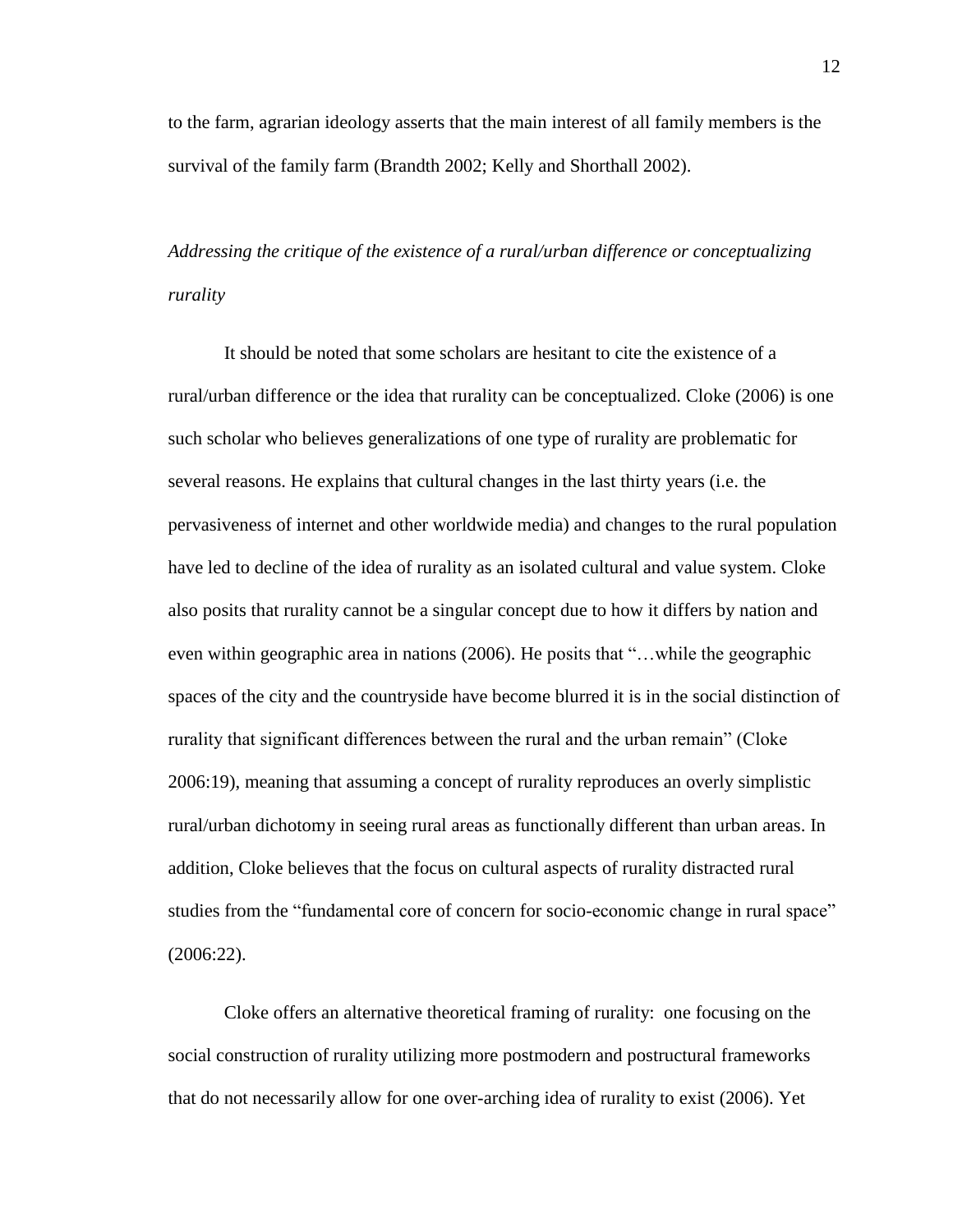Brandth posits that while life is varied and complicated, we should not let this prevent us from studying it and trying to interpret its complexities. This study agrees with Brandth in that a shared farming or agrarian identity does exist among those raised on or spending much of their lives on family farms within the U.S. This is supported by the large body of research in the previous section highlighting the existence of an agrarian ideology.

#### *Farming background and agrarian identity*

Agrarianism is still strongly held among farmers in the U.S. Agrarian beliefs persist among all classes of farmers and suggest this to be a stable part of the farming identity (Dalecki and Coughenour 1992). Those living in a rural area or on a farm/ranch have the strongest agrarian attitudes while those from urban and nonfarm areas have the weakest agrarian attitudes (Dalecki and Coughenour 1992). Specifically, Dalecki and Coughenour (1992) found concepts related to agrarianism—autonomy, working at one"s own pace, and independence—were especially valued among those who grew up in a rural environment. Identifying positively with farming as a way of life was a factor Schroeder, Fliegel, and van Es (1983) examined in whether farming background had an influence on small-scale farmers" orientation to farming. They found that those who grew up on farms were more likely to identify themselves as farmers (Schroeder et al. 1983). In addition, farmers raised off-farm were less likely to have agrarian values, with agrarianism conceptualized very similarly to the previous section including valuing the goodness of farming as a way of life, the ideal of the independent farmer, and belief that farming is the basis for American values (Schroeder et. al 1983).

There is an understanding of a farm woman identity different from an urban woman"s identity based upon where one was raised as well. Having a farming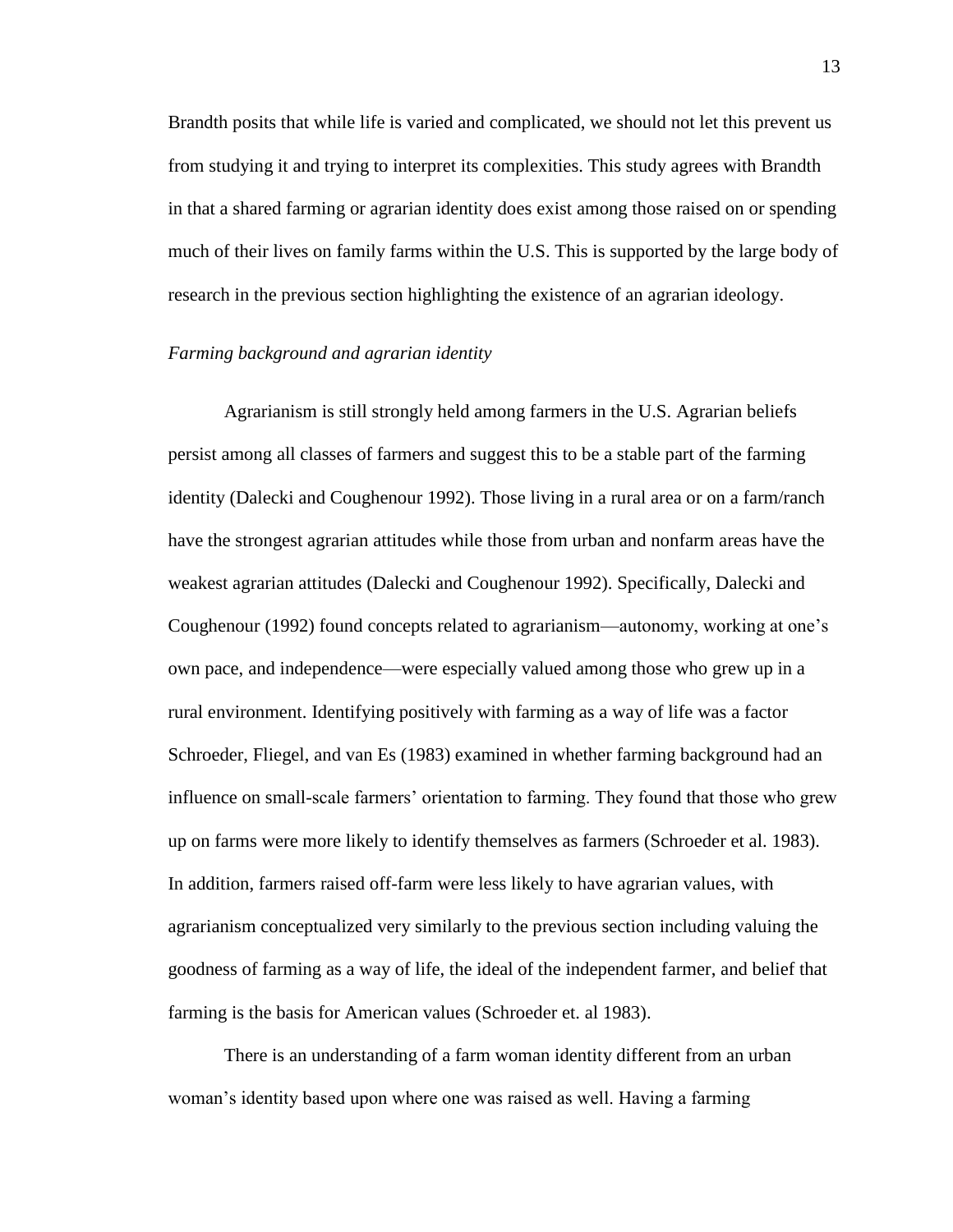background is an important component in the development of farm women"s selfidentities, as those raised off-farm have to adjust to a farming identity (Cummins 2005). Farm women"s identity involves participating in many different activities and roles in everyday life. Those raised outside of agriculture have a different background of experiences of family life and gender when they enter the family farm life (Oldrup 1999). Women raised off-farm have to transition to a different lifestyle where home and farm-- family and enterprise—exist in the same location. These women"s relationship to their home on the farm can be complicated and play a role in identity construction. Oldrup (1999) found that many women experience ambivalence in regard to the family farm being home since most often it was the husband"s family"s farm and was frequently located in a different region than where they were from. Women with a nonfarm background sometimes feel confusion in their process of identity construction due to difficulties in reconciling expectations and practices they experience in their different roles and from their own earlier history (Oldrup 1999). Through their process of identity construction, these women are incorporating values typically associated with an urban identity into the family farm (Oldrup 1999). Urban identity often includes valuing ideals of and being more familiar with the waged labor economies of urban areas (Marini and Mooney 2006). Farming background may influence a woman"s orientation to farming and whether she has a farming identity, and may affect willingness and type of involvement in on or off-farm labor.

#### *On-farm or off-farm labor participation by farming background*

The way in which a woman experiences her role as a farm woman may differ by way of her own personal background prior to becoming a farm woman. Concerning the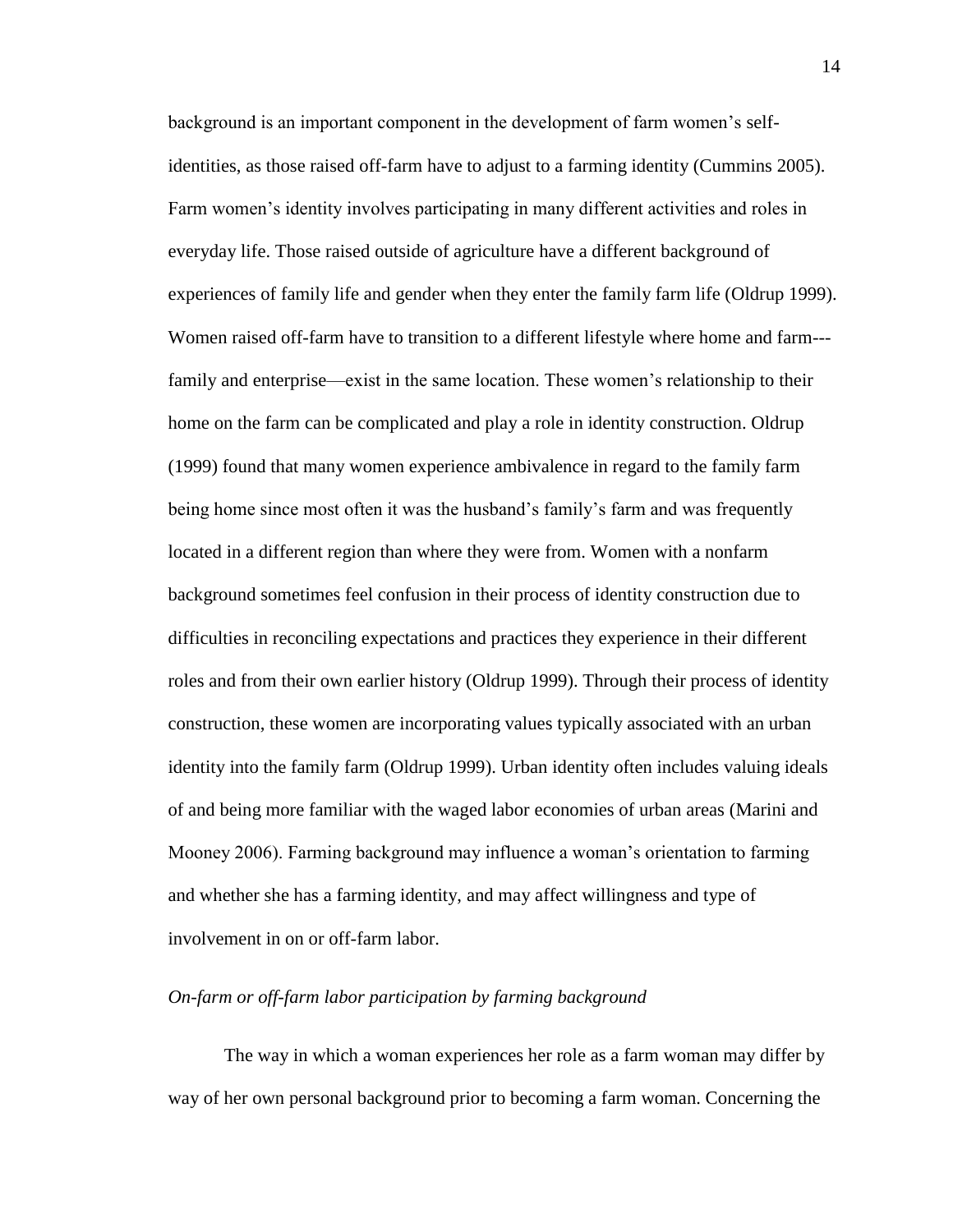concept of farm task involvement, women who have more experience in farming are more involved in on-farm work tasks (Bokemeier and Garkovich 1987; Rosenfeld 1986). Farming background and personal human capital are related to women"s ability and willingness to become involved in farming activities (Bokemeier and Garkovich 1987). Women not raised on a farm had fewer farm-related skills, preventing their full involvement (and willingness to be involved) in other farm production tasks, while the opposite was true for women with farming backgrounds (Blanc and MacKinnon 1990; Bokemeier and Garkovich 1987). Oldrup (1999) also found that some women who were raised off-farm indicated that the division of labor on the farm is one of necessity due to lack of farming knowledge. One woman noted that "I cannot do the work outside, I would have to learn it—what the pigs eat and why. But then I think—really there is no need, as it is him who wants the animals" (Oldrup 1999:351). Also, women raised on a farm were more likely to discuss farm-production related decisions with their spouse and perceived themselves as having greater influence in farming decision-making processes (Rosenfeld 1986; Bokemeier and Garkovich 1987).

Concerning participation in off-farm employment, farm women are most likely to be employed off-farm if they were raised off-farm (Blanc and MacKinnon 1990). Current farm women with a nonfarm background lack identification with a farming identity since it is centered around household work and what is perceived in agrarian ideology as a farm "helper" role, but they identify more with paid employment being an important part of their identity and thus readily participate in it (Oldrup 1999).

Our identities are closely linked to our behaviors within interactions. Growing up on a farm/ranch setting or living most of one"s life on-farm may contribute to one having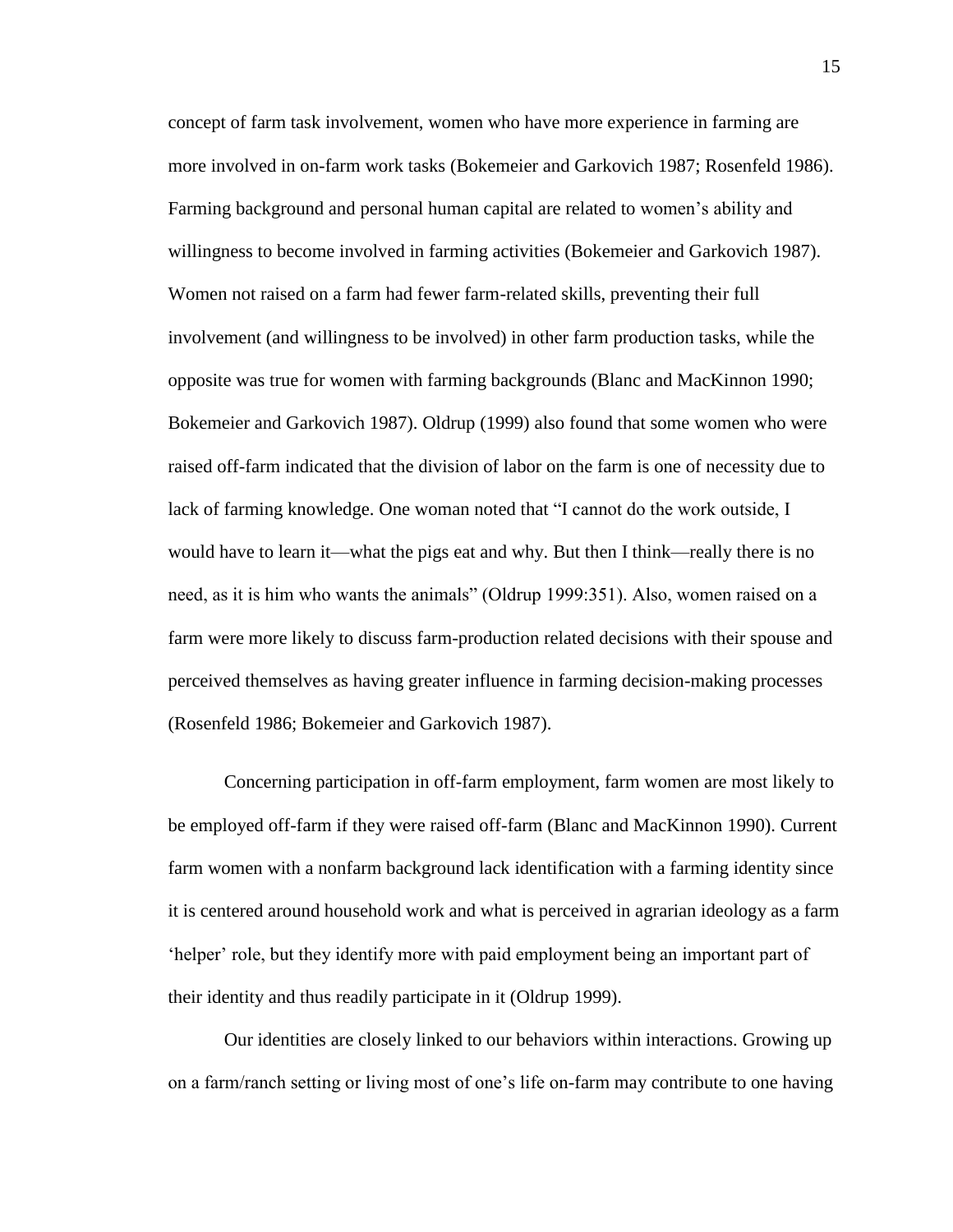a farm (or farm-family) identity that makes it both easier to identify with and be able to work on-farm and also discourages working off-farm. Those who grew up off-farm and those who have spent less time on-farm in general may not have this identity may be more likely to work off-farm.

#### *Reasons for not working off-farm*

Motivations for working off-farm or not working off-farm are important to understand as being influenced by farming background as well. As previously mentioned, women with a farming background may find it easier to adapt to farm life where years of family history and experience socialized them into a farming role (Cummins 2005). They may be more likely to indicate that they are needed in a work role on-farm and thus choose not to work off-farm for this reason. In addition, being needed at home, especially to care for children, is a reason that farm women do not seek off-farm employment (Wozniak and Scholl 1990).Wozniak and Scholl (1990) found that some women cited family responsibilities for not working off-farm, yet none of the men listed this reason. They posit that family roles and work roles have different boundaries for men and women. In this way, it is viewed as acceptable for the wife"s family role to interfere with her work role, but this is not acceptable for the husband. In this way, "The wife's family role is allowed to interfere with her work role, but the husband"s family role must not intrude on his work role. Conversely, the wife"s work role must not intrude on her family role, but the husband"s work role is expected to do so" (Wozniak and Scholl 1990:339). This relates directly to the concept of traditional family roles being present and valued in agrarianism, and those raised on-farm or spending more of their life on-farm would be more likely to value these roles. Many women who are employed part-time or full-time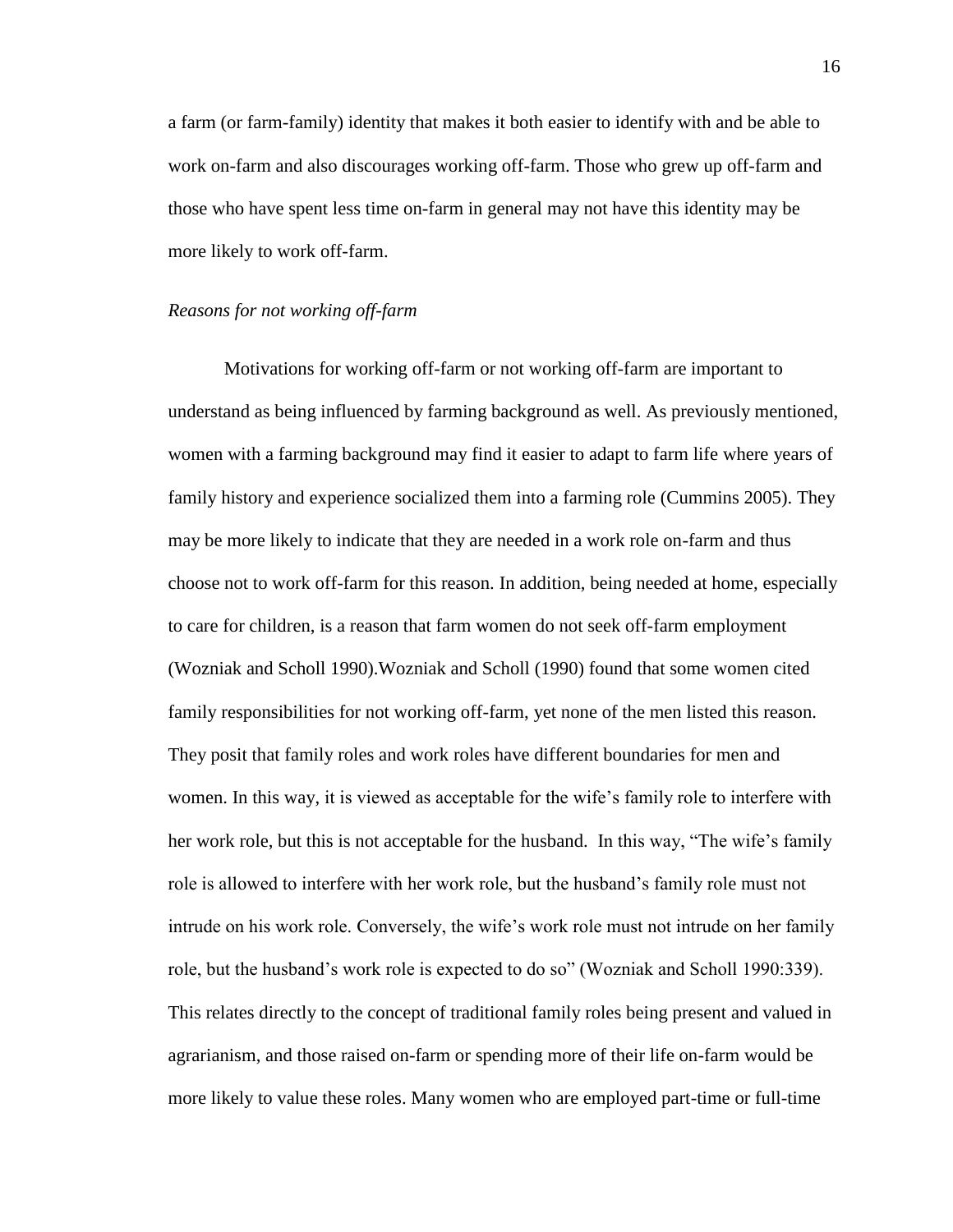off-farm struggle with deviating from traditional gender roles as a farm wife and mother (Naples 1994). One respondent in Naples' study (1994) explained that she "has not been able to resolve the competing pressures to perform her duties as a farm wife and earn a salary" (p. 126).

#### *Reasons for working off-farm*

Many farm women do find some satisfaction in off-farm labor through increased social encounters off-farm, making a personal income (for their own use and unrelated to the family income), increased independence, filling spare time, maintaining career skills, and/or personal fulfillment (Naples 1994; Smyth 2007; Wozniak and Scholl 1990). Many women felt social gains from employment including the opportunity to be around more people, make new friends, and develop relationships with co-workers. Most women liked the change from the relative isolation of the farming enterprise to interacting with others at work (Naples 1994). Wozniak and Scholl also found that women were more likely than men to list working for enjoyment or working due to being dissatisfied with staying onfarm. Many of these social/non-economic motivations for working off-farm could be identified as a part of a more urban, waged labor identity and valued more by those without or less of a farming background. While the motivations above expanded upon the noneconomic, farming identity-related reasons for entering or not entering off-farm labor, the need to include reasons of structural or financial need will be examined as well.

#### *Non-identity related motivations for employment*

Many studies have highlighted that farm women"s motivations for employment are influenced by non-identity factors: both those related to financial need as well as for

17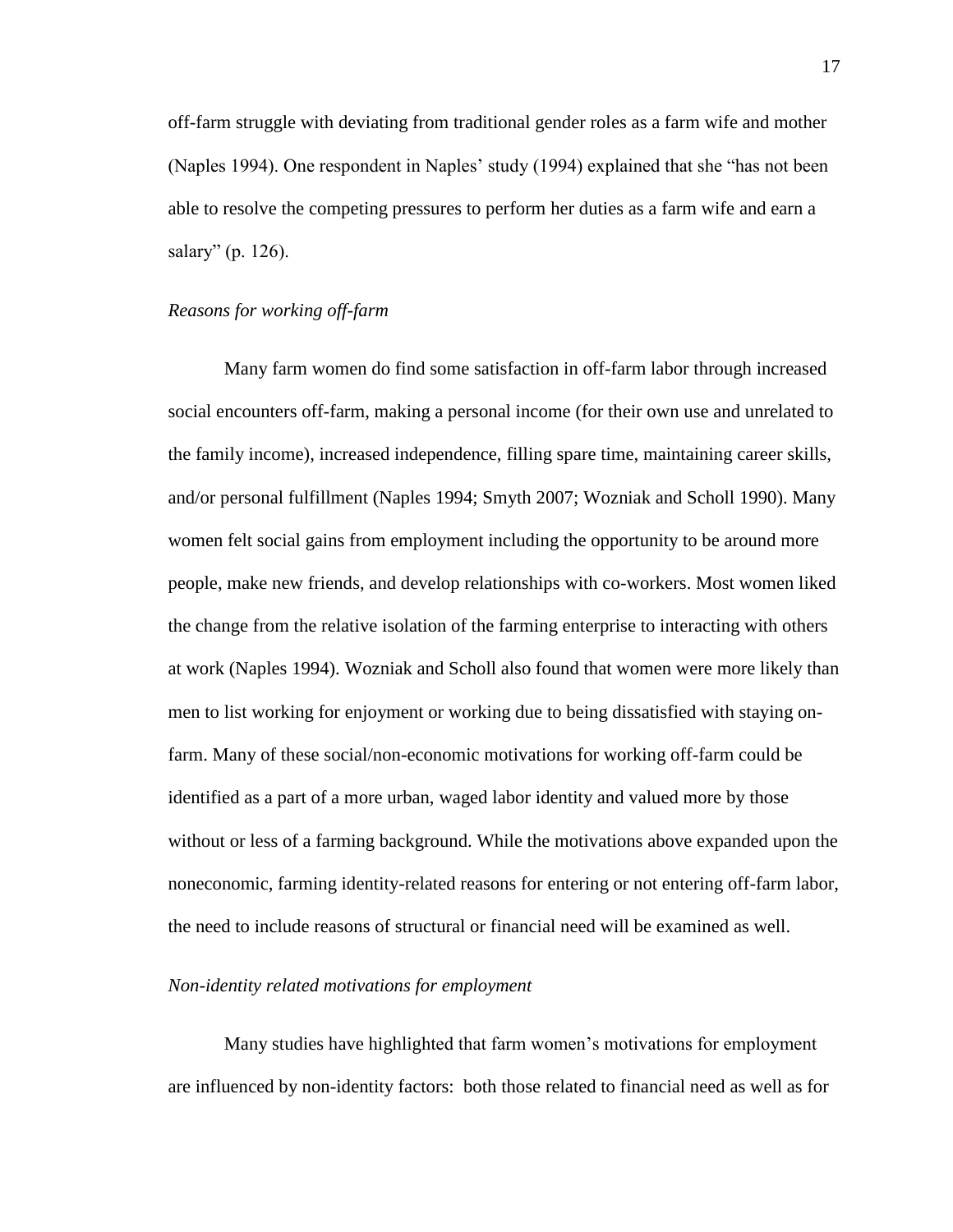noneconomic reasons (Wozniak and Scholl 1990). Non-economic reasons include both structural and individual factors. These include fluctuations in rural job availability and the types of jobs available. In addition, the ability of women to work due to physical or retirement reasons (Ollenburger et al. 1989) and age can affect the on-farm task load and ability to work off-farm as well (Rosenfeld 1986). With time, women raised off-farm may adjust to their farm life and reconstruct their identity to include aspects of a farming/agrarian identity (Cummins 2005). However, Wozniak and Scholl (1990) did not find age to be a factor that distinguished between reasons for working off the farm nor did it distinguish between reasons for not working off-farm. Presence of children and marital status have had varied effects on off-farm employment rates. There has been an increase in married women and women with preschool aged children in the paid labor force, but more single women than married women have been found to be working in the paid labor force (Ollenburger et al. 1989). Wozniak and Scholl (1990) found no effect for youngest child"s age upon employment motivations. As the participation rate for farm women in off-farm employment increases, the effects of human capital factors decrease (Ollenburger et al. 1989).

But it is still important to examine human capital factors, as most research indicates that they have some influence upon work decisions. Previous research has indicated that these characteristics are theoretically and empirically tied to the off-farm participation rates of farm women (Godwin and Marlowe 1990). Specifically, both women"s family income and level of education have large effects upon waged labor participation rates and motivations for seeking off-farm labor (Bokemeier, Sachs, and Keith 1983).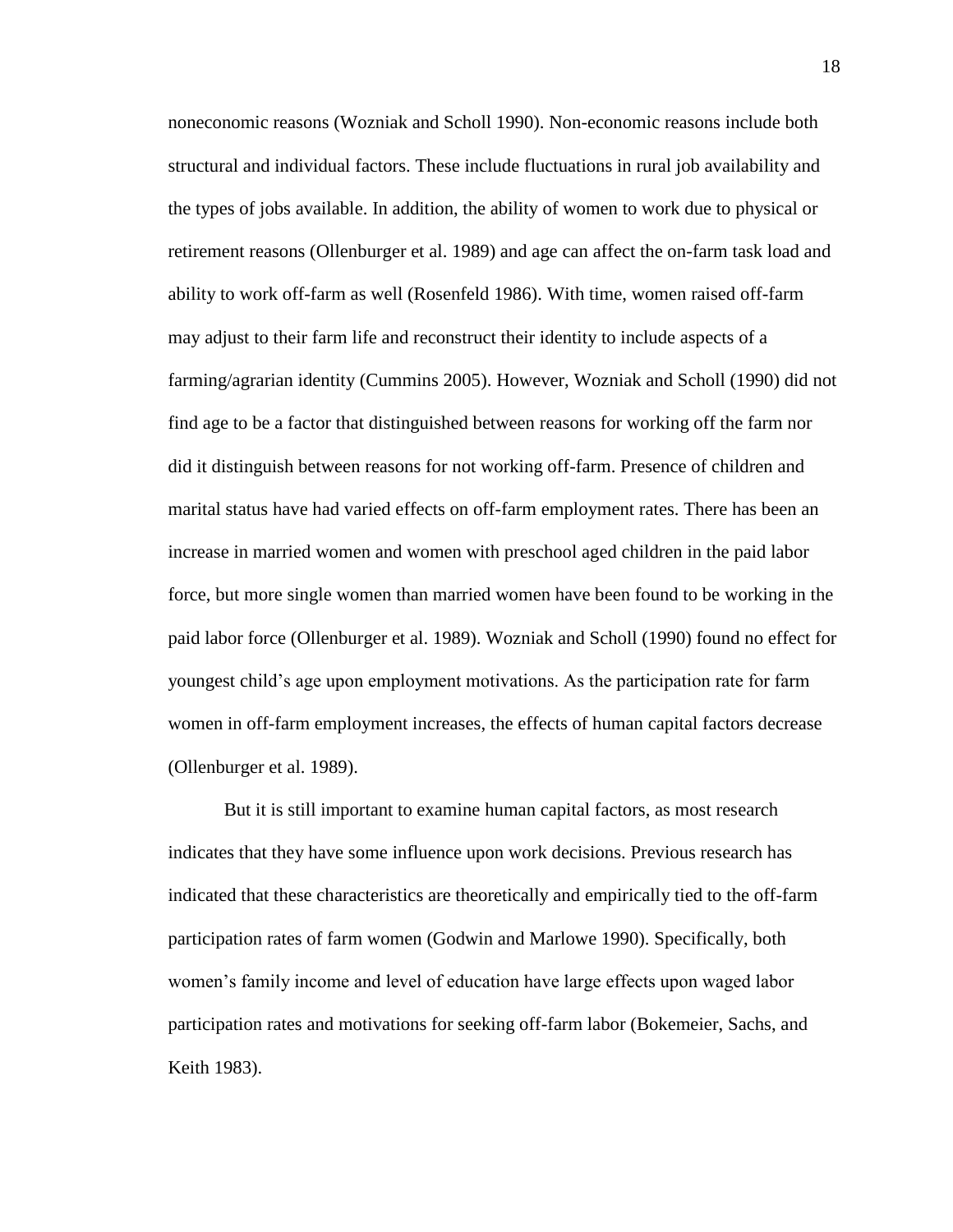#### *Income*

One significant human capital predictor of farm women"s off-farm labor force participation is family income. The basis for this individual factor is that lower family income forces the necessity of working in the waged labor force in order to maintain the family farming enterprise (Godwin and Marlowe 1990; Ollenburger et al. 1989). In the U.S., a majority of farms are too small to fully employ more than one person with the farming income (Bjorkhaugh and Blekesaune 2007; Perry and Ahearn 1994). In our modern consumer-driven economy, more cash is needed to support family farms due to more machinery being used as well as the unstable nature of farming income (Perry and Ahearn 1994). For example, Godwin et al. (1991) found that the families where farm women are employed off-farm had a significantly higher debt to asset ratio compared to families with farm women who were not employed. Bokemeier, Sachs, and Keith (1983) found lower gross sales to be associated with women"s employment off-farm, yet found family income to be positively associated with employment. They suggested this is a buttressing effect for the inconsistent farming sales income. Financial security is provided by having someone, usually the farm woman, employed off-farm. Women may make the best economic contribution to the household by being employed off-farm (Perry and Ahearn 1994).

#### *Education*

Another important human capital predictor of farm women's off-farm labor force participation is level of education. Becker states that "education and training are the most important investments in human capital" (1993:17). The basis for this individual factor is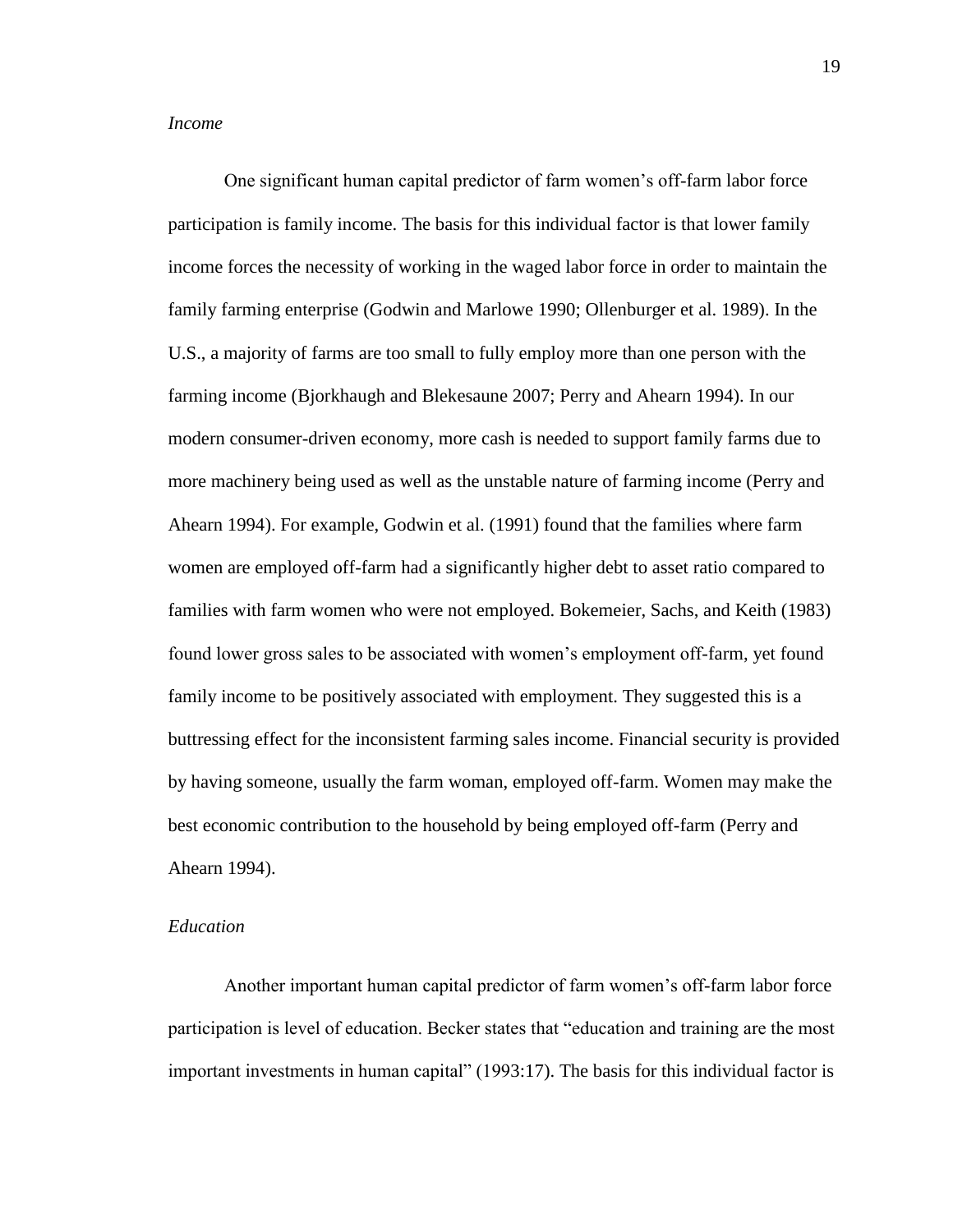that the more education a woman has obtained, the more likely she will be to utilize it by joining the waged labor force off-farm (Ollenburger et al. 1989). In addition, more employment opportunities will be available to women as their level of education increases (Rosenfeld 1986). Ollenburger et al. (1989) found that farm women who had more than a high school degree were more likely to be in the paid labor force, all things being equal. Studies consistently find that increases in education explain the largest proportion of variance in the increase of women"s off-farm employment both in the U.S. (Bokemeier et al. 1981; McCarthy, Salant, and Saupe 1988) and Europe (Haugen and Blekesaune 2005).

Economists and policy makers often assume farm men and women are rational individuals working off-farm solely for economic reasons (Wozniak and Scholl 1990). The purpose of this study is to examine the motivations for either working off-farm or staying on-farm by current farm women. So although it is important to include the economic, structural, and human capital factors in determining why farm women do or do not decide to work off-farm, this study expands previous work to include social and noneconomic reasons using the framework of identity theory and farming background. With this goal in mind, this study will expand the literature on farm women and employment motivations and help inform policy makers about this important demographic of women. As emphasized by Wozniak and Scholl (1990), "Because agricultural and employment policies are based upon rational economic decision-making, such policies may be ineffective if off-farm employment decisions are affected by social or other noneconomic reasons" (p. 323).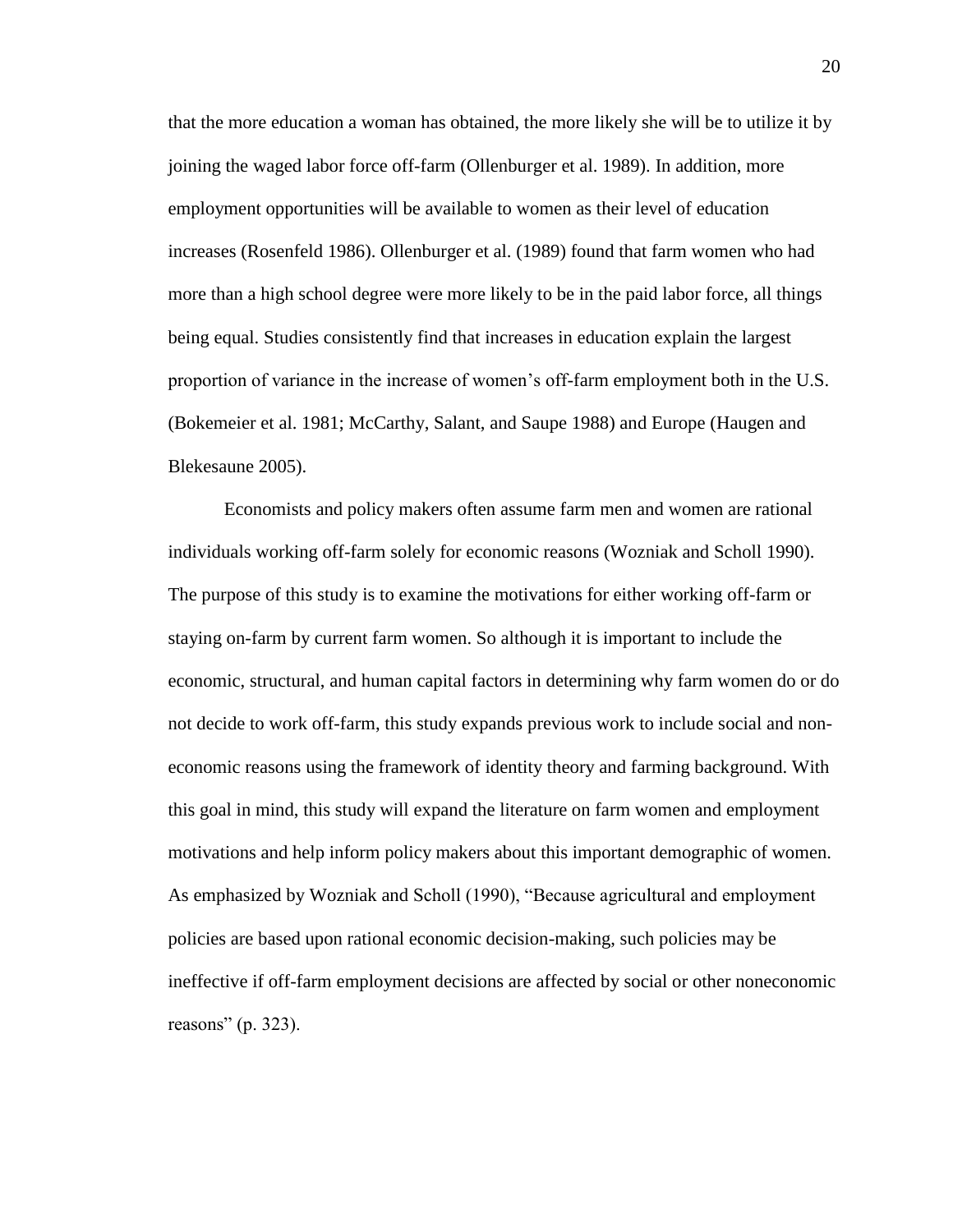#### **HYPOTHESES**

The current study will utilize data from a survey of women on family farms to examine the effect of farm/ranch background as a proxy for identity upon off-farm employment and motivations for off-farm employment. Farm/ranch background is conceptualized in two separate ways: being raised on-farm and the percentage of a woman"s life she has spent on-farm. Different motivations for working off-farm or staying on-farm will be examined. The structural motivations—money/benefits reasons for working off-farm and being unable to work off-farm as reason for staying on-farm will be examined similarly to past research but are not hypothesized to differ by farming background identity. The following hypotheses were developed from a foundation of identity theory and based on past research on agrarian identity and farm women:

1. Farm women with a farm/ranch background will be less likely to work off-farm than those without a farming background.

2. Of those who have worked off-farm, farm women with no farm/ranch background will be more likely to give social/non-economic reasons for working off-farm than those with a farming background.

3. Of those who have not worked off-farm, farm women with a farm/ranch background will be more likely to indicate they stayed on-farm because they were needed there than those without a farming background.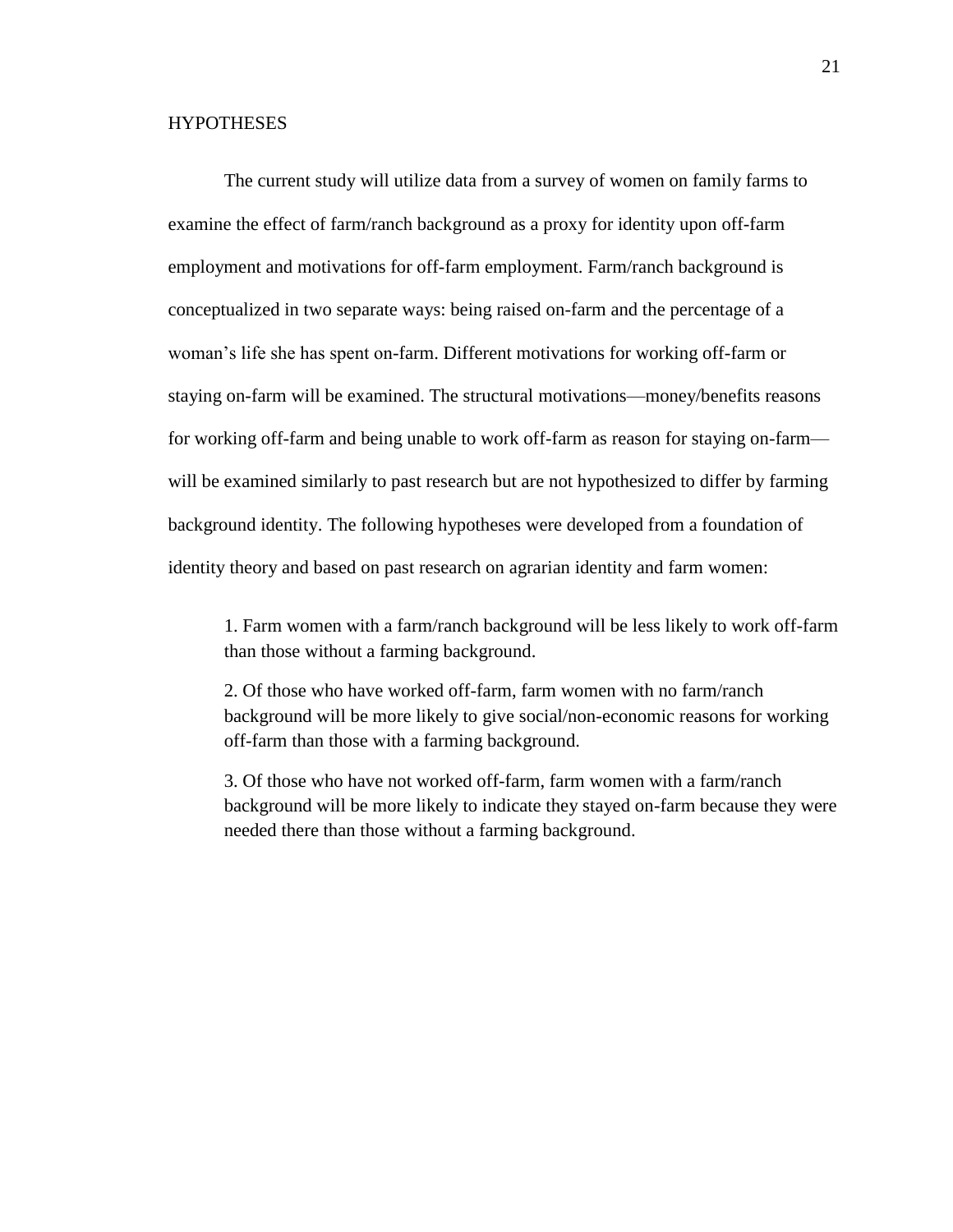#### DATA AND METHODS

#### *Survey*

This study will utilize the cross-sectional data collected from a mail survey sent to women on wheat and cattle operations across the state of Washington in 2006 by Dr. Jolene Smyth (Smyth 2007). The statewide sample was obtained using systematic random sampling from the USDA/National Agricultural Statistics Service (NASS) list of farms and ranches in the state of Washington. After sorting by county, a systematic sample of operations was selected in which 1,080 operations were sampled from the wheat stratum and 1,160 operations from the cattle stratum for a total of 2,240 operations which were then further refined to yield the sample (Smyth 2007).

The sampling frame of these strata were based on operations with sales equal or greater than \$1,000 and excluded Washington State University educational farms, Indian reservations, Washington Department of Fish and Wildlife operations, and cooperative agreements (Smyth 2007). For the wheat stratum, the primary type of farming was coded as grain farming and the farm must have reported positive wheat acreage, while for the cattle stratum the primary farm type was coded as cattle and calves, and the farm must have reported positive head of cattle but less than five head of milk cows. The final sample size was 1,475 family farms with 732 from the wheat stratum and 743 from the cattle sample (Smyth 2007). The survey envelopes were addressed to the primary farm operator with instructions in the cover letter that the survey was intended for the primary adult woman (age 18+) in the household to complete and return.

A total of 491 of the 1,475 surveys were returned completed, and of these 21 were deemed ineligible for the study due to some being mistakenly answered by men and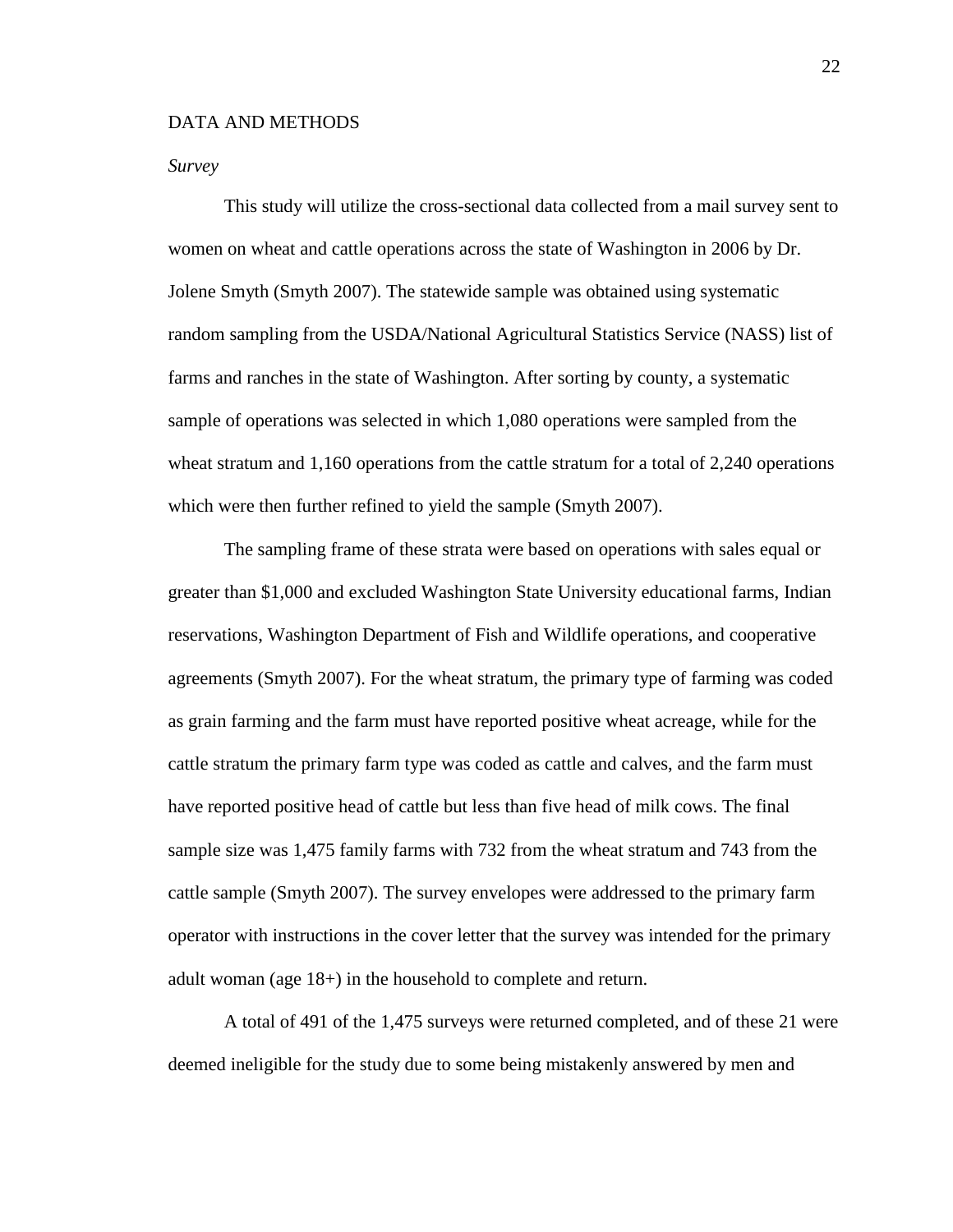others mistakenly filled out by women whose family farm/ranch had been sold, yielding a final sample of 470 (Smyth 2007).

#### MEASURES/VARIABLES

#### *Independent variables*

*Farm/Ranch background.* The focal independent variable is farming/ranching background and is measured in two ways. First, being raised on-farm is measured by the question "While growing up did you live mostly on a farm/ranch or mostly elsewhere?" and is coded such that those raised on-farm have a value of 1 and those raised off-farm have a value of 0. The other variable, percentage of life spent on-farm, measures one's farming background over her whole life to date. It was measured in the question "Over your entire life, how many years have you lived or worked on a farm/ranch?" and this was divided by the respondent's age in order to create the percentage of a woman's total life she has spent on-farm.

#### *Dependent variables*

*Off-farm employment.* The dependent variable of off-farm employment was captured in the question "Since coming to this farm/ranch, which of the following best describes your and/or your spouse/partner's employment in off-farm jobs? Please consider both full and part time jobs." Respondents were given separate answer spaces for themselves and their spouse/partner. The response choices included: currently employed off-farm, employed off-farm in the past year, employed off-farm in the past 5 years, employed off-farm over 5 years ago, and never been employed off-farm. If the respondent indicated she and/or her partner had been employed off-farm, she was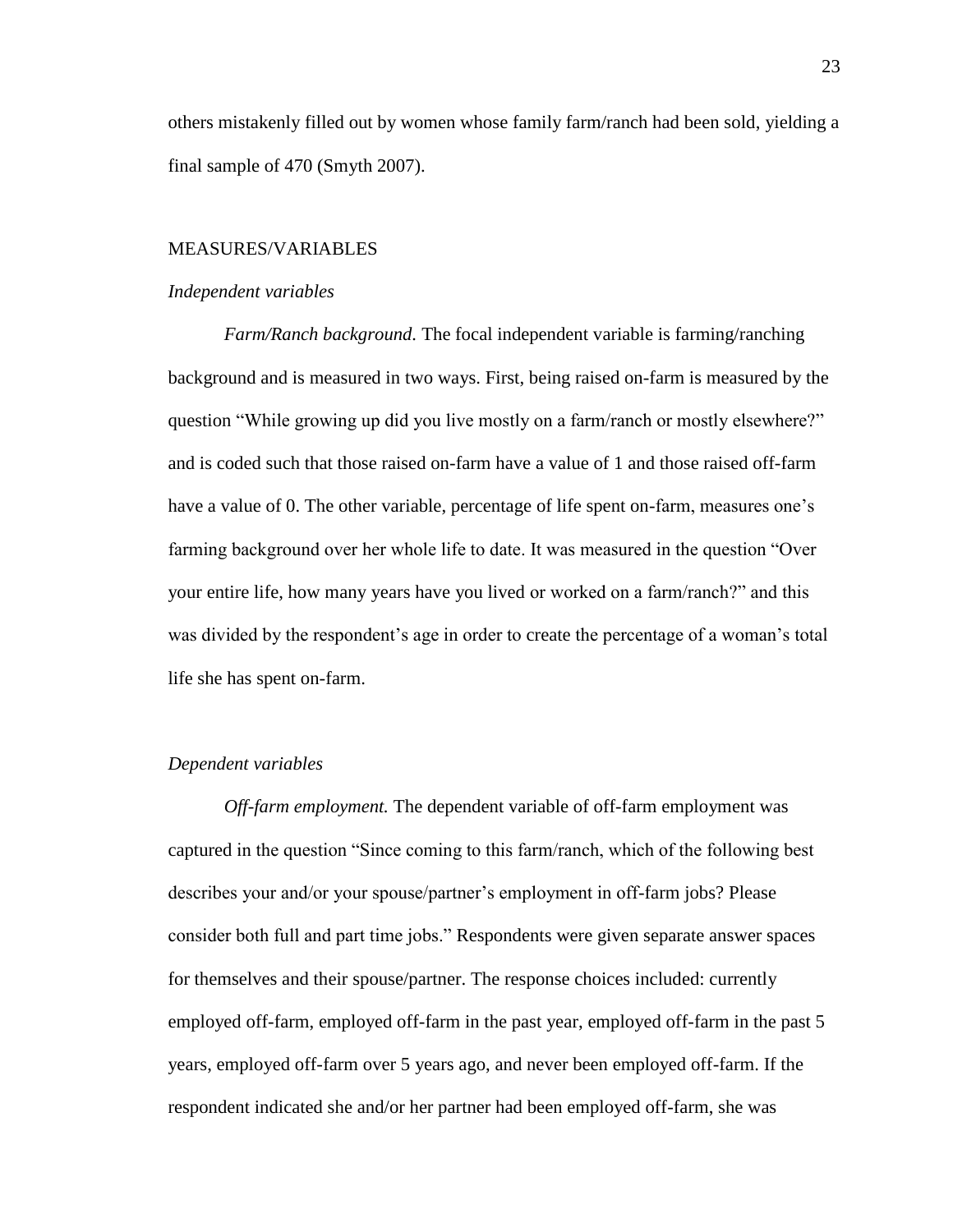directed to continue on to questions delving into the reasons for doing so. Otherwise, respondents that indicated that neither they nor their partner had been employed off-farm in the past five years (i.e. having selected either "employed off-farm over 5 years ago" or "never been employed off-farm") were directed to a question about the reasons for that decision.

#### *Reasons Have Worked Off-farm*

Those who had worked off-farm were asked to "Please indicate whether or not each of the following describes why you and/or your spouse/partner currently work or have worked off the farm/ranch in the past 5 years." Response options included family needed the money, to be around other people, to get away from the farm/ranch, to earn personal income (for her own use separate from family income), to gain independence, for the challenge, to get health insurance, and for retirement benefits. From these options, scales were created to gain a better understanding of why some farm women have chosen to work off-farm. Examining the questions, face validity pointed to two distinct scales: a Money/Benefits scale and a Social/Non-economic scale. Factor analysis confirmed this with the identification of two latent factors. The Money/Benefits factor had an eigenvalue of 1.27 and  $\alpha = 0.71$ . The resulting scale was comprised of the means between the response options: family needed the money, to get health insurance, and for retirement benefits. The Social/Non-economic factor had an eigenvalue of 1.73 and  $\alpha = 0.73$ . The resulting scale contained the means across the items: to be around other people, to get away from the farm/ranch, to earn personal income, to gain independence, and for the challenge.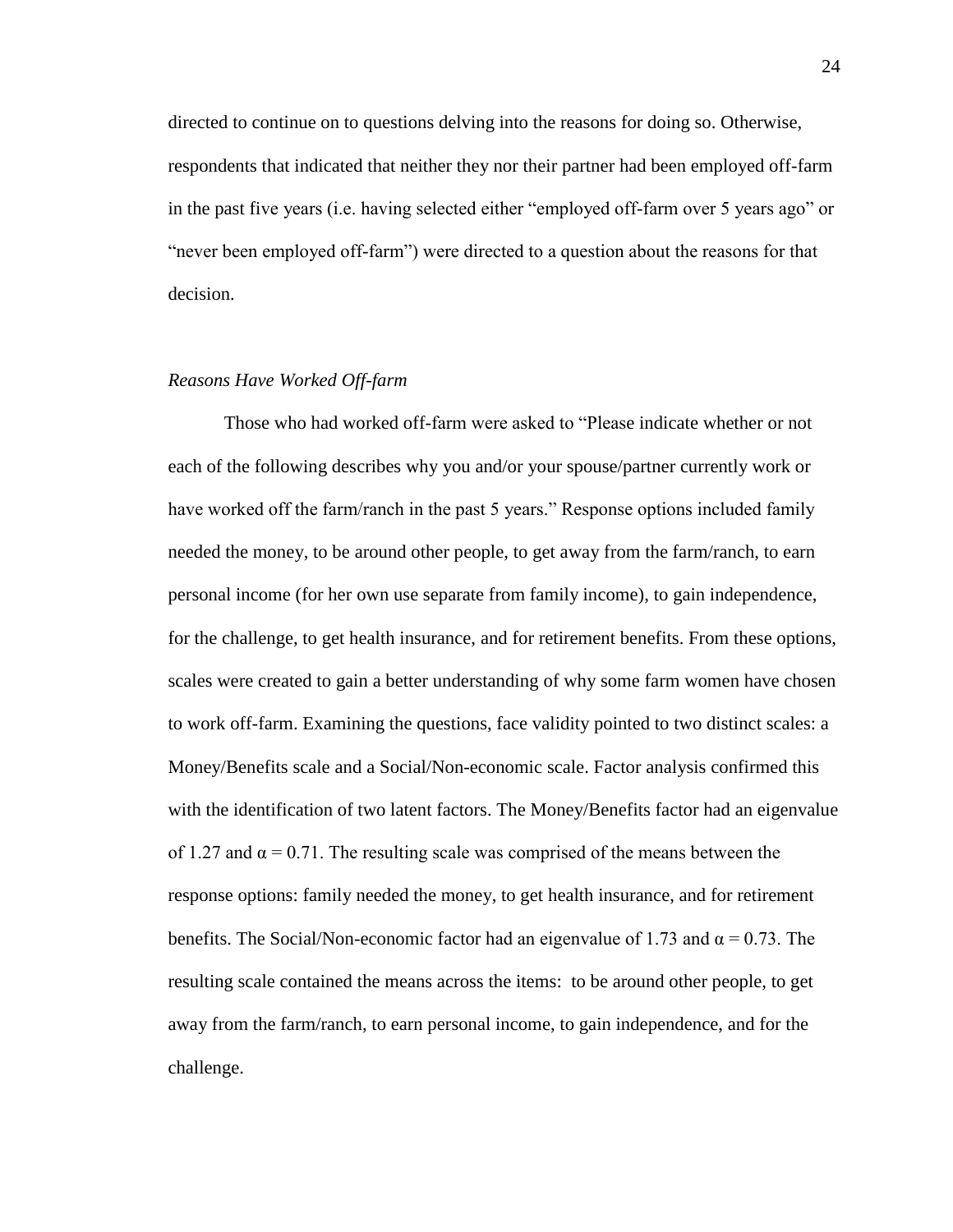#### *Reasons Have Not Worked Off-farm*

Respondents who had not worked off-farm within the last five years were directed to "please indicate whether or not each of the following reasons describes why." Response choices were: needed on the farm/ranch, needed at home, wasn"t satisfied with the job, was laid off or fired, don"t need the money, cannot find a job, retired, and disabled or otherwise unable to work. Scales were created to gain a better understanding of why some farm women have never worked off-farm. Examining the questions, face validity pointed to two distinct factors: items related to being "needed elsewhere" and items related to being "unable to work". Factor analysis confirmed this with the identification of two latent factors. The needed elsewhere factor had an eigenvalue of 1.37 and  $\alpha$  = 0.78. The resulting scale consisted of the means of two response options: needed on the farm/ranch and needed at home. The unable to work factor included the items: cannot find a job, retired, and disabled or otherwise unable to work. It does not make sense conceptually to scale these items together since a woman would most likely only fall into one of these categories, so they will be examined separately.

#### *Control Variables*

As previously mentioned, research has indicated that human capital characteristics are theoretically and empirically tied to the off-farm participation rates of farm women (Godwin and Marlowe 1990). Thus, six control variables were included in the analysis: age, education, income, marital status, whether a woman has children or not, and a variable to include those who had missing data on the income item. Age was calculated by taking the interview year minus the year given in the question "What is your birth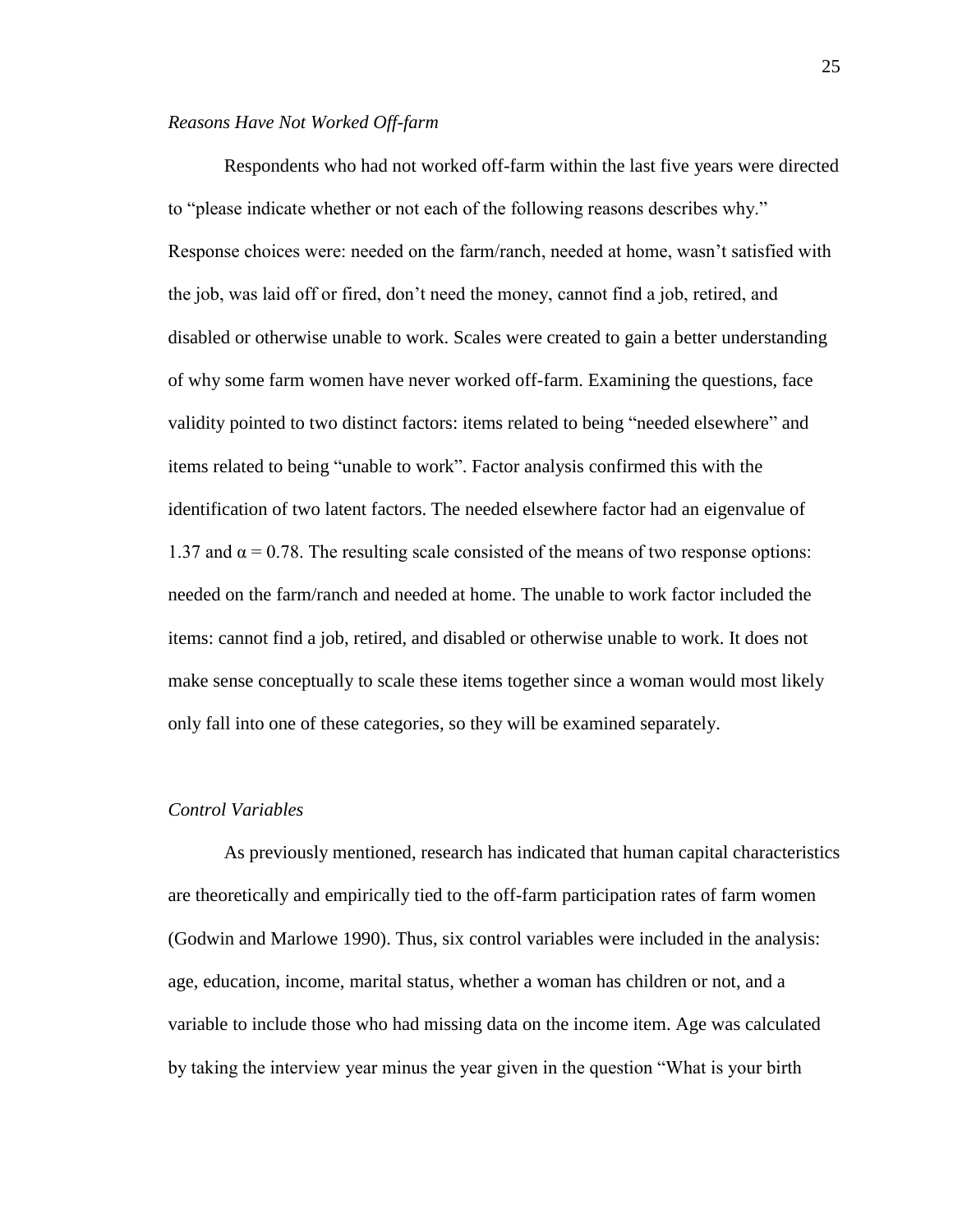date?" Education was measured in the question "What is your highest level of education?" and response choices included 8th grade or less; 9-11th grade; high school or equivalent; some college (no degree); vocational or technical school graduate; associates degree (A.A.); college graduate (B.S., B.A); and post-graduate training. This was recoded into three categories: high school or less, some college/two year degree, and four year degree or more. Income was measured in the question "In 2005, what was your total (i.e., after farm/ranch expenses) family income from all sources, before taxes?" and response choices included six categories that increased in increments of 20,000 dollars each ranging from "Less than \$19,999" to "\$100,000 or more." This was recoded into three categories: \$39,999 and below, \$40,000 to \$79,999, and \$80,000 or more. An income missing variable was created so that the 55 women who did not respond to the income variable were coded 1 while those who did were coded 0. It is commonly the case that there is missing data on an income variable, so I include this dummy missing variable to avoid dropping these cases from the analyses. Marital status was recorded in the response to the question "What is your current marital status?" with response choices of married, living together unmarried, separated, divorced, widowed, and never married. This was recoded such that those who are married or cohabiting have a value of 1 and all others have a value of 0. Whether a woman had children or not was measured in the question "Please tell us the sex and age of each of your children…" and a variable was created in which 0 indicates that the respondent has no children and 1 indicates that the respondent has children.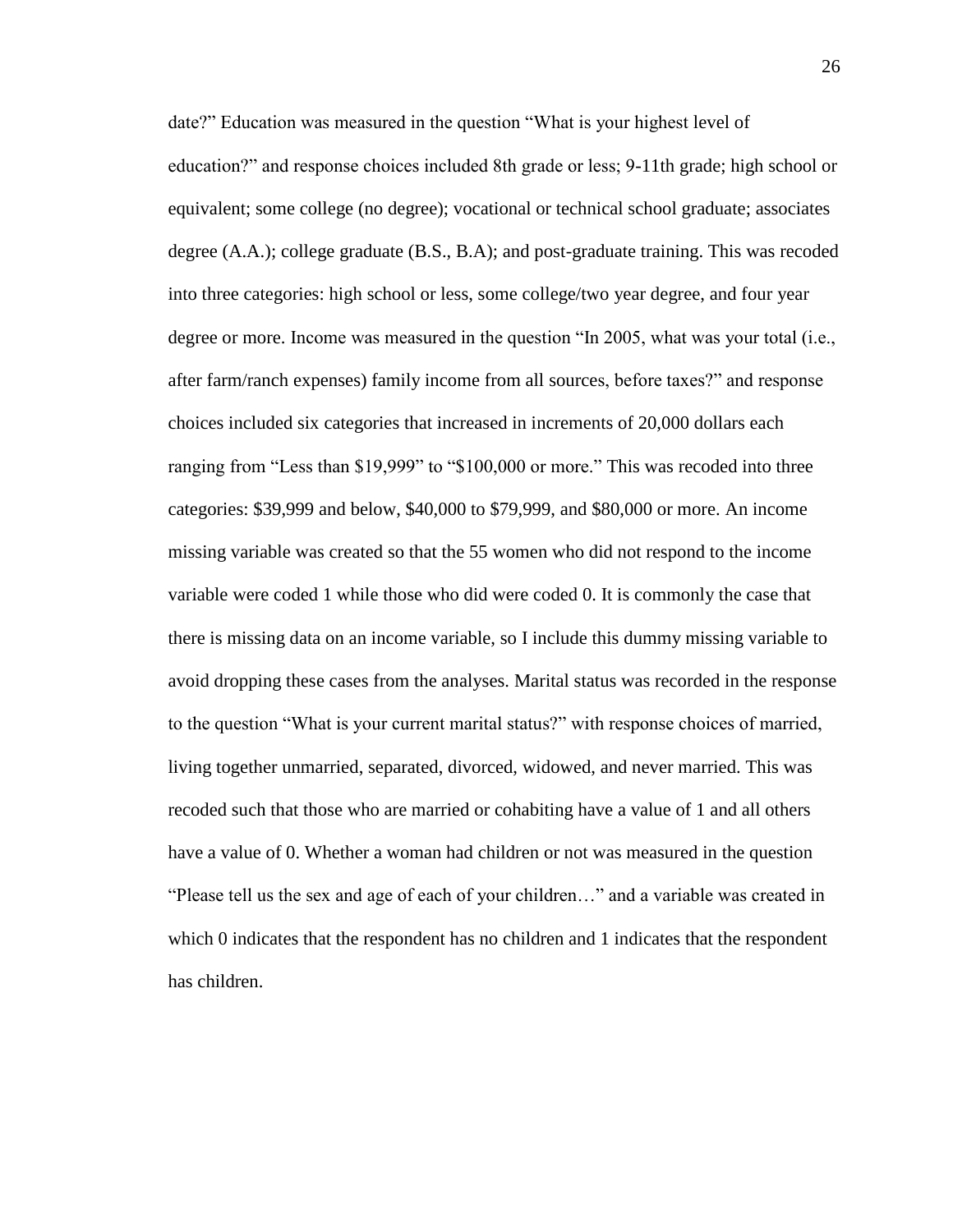## ANALYTIC STRATEGY

Bivariate analyses are examined for the association between the focal variables. Next, multivariate models are used to test the same associations, but controlling for a number of factors that might be associated with both the independent and dependent variables. Logistic regression models are used when the dependent variable is dichotomous, and ordinary least squares regression is used when the dependent variable is continuous. List-wise deletion was utilized in the regression analyses to handle missing item data, with the exception of missing data on the income variable, as previously explained.

#### RESULTS

Table 1 shows the descriptive statistics for the sample. The average age of the respondents was 56 years. Most of the women were married/cohabiting (94 percent) and had at least one child (89 percent). Sixty-eight percent had attended at least some college including those receiving two- and four- year degrees, and 71 percent reported an income of \$79,999 or below. Eighty-six percent of the sample has been employed offfarm at some point. Scales were created for the motivations for working off-farm or remaining on-farm, and the mean of these scales is the average proportion of scale items that the respondent indicated as reasons for working off-farm or staying on-farm. Of those who have worked off-farm in the past five years, the mean score of the money or benefits-related reasons scale was 77 percent and the mean score of the social or noneconomic reasons scale was 51 percent. Of those who said they have not worked off-farm in the past five years, the mean score for being needed elsewhere was 78 percent. In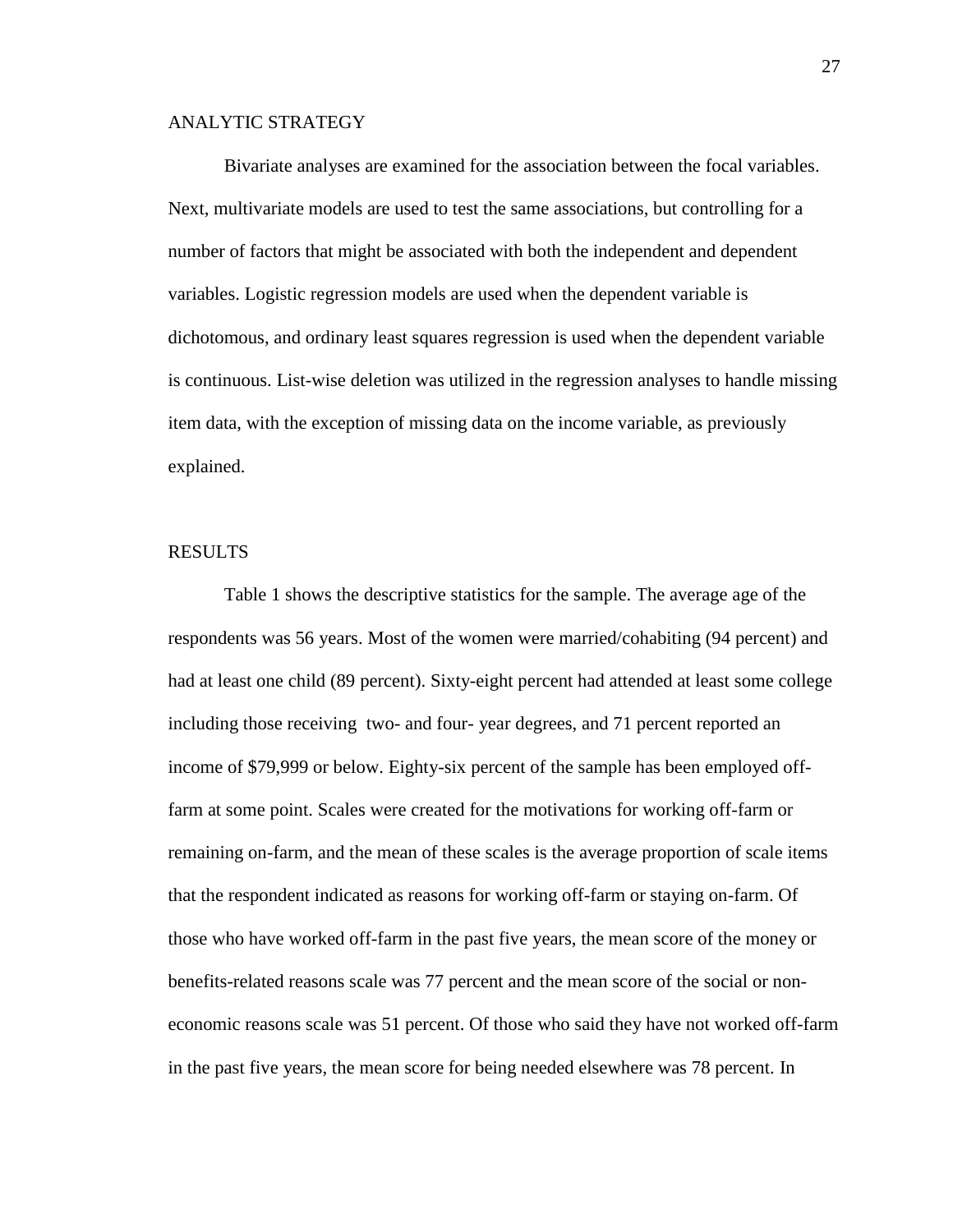addition, of those who said they have not worked off-farm in the past five years, 0.02 percent could not find a job, 32 percent were retired, and 0.07 percent were disabled or physically unable to work. A slight majority of women were raised off-farm (55 percent) and the average percent of life spent on-farm was 61 percent.

## *Bivariate analyses*

Table 2 shows the results of bivariate analyses examining the relationship between whether one was raised on- or off-farm and off-farm employment. Overall, this relationship is statistically significant  $\gamma^2$  (4, N=451) = 17.28; p<.01. Looking at the individual categories, women who were raised on-farm were less likely to be currently employed (40 percent compared to 59 percent;  $t=3.98$ ,  $p<0.001$ ). Interestingly, those raised on-farm were significantly more likely than those raised off-farm to have been employed more than five years ago, which is opposite of what was expected (31 percent compared to 18 percent t=-3.16, p=0.99). Overall, looking across all the categories, 88 percent of women raised off-farm have worked off-farm at some point (i.e., "Ever") compared to 83 percent of those raised on-farm  $(t=1.53, p=0.06)$ , a finding that is consistent with Hypothesis 1.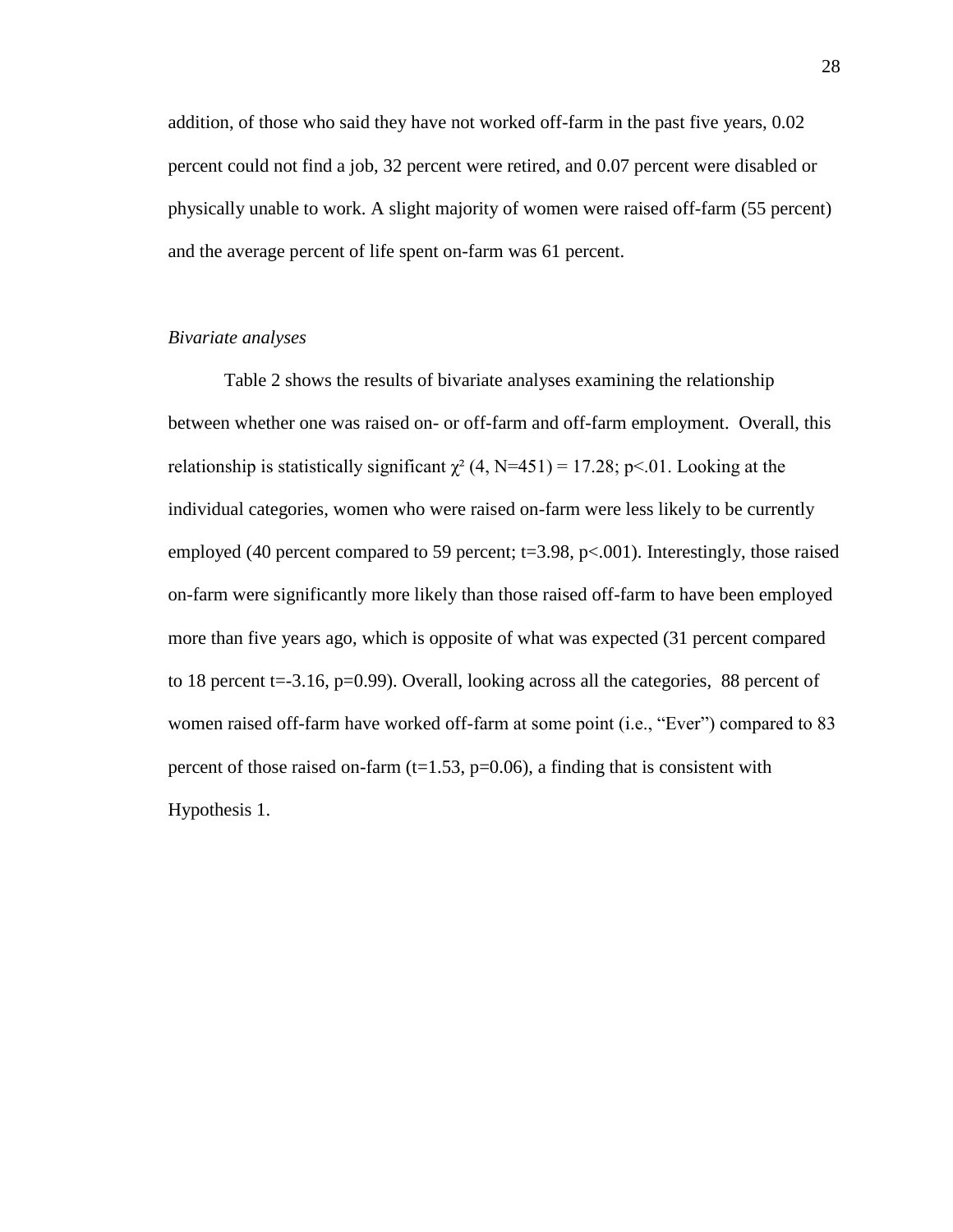|                                        |                | Frequency Mean/Percent | <b>SD</b> | Min              | Max    |
|----------------------------------------|----------------|------------------------|-----------|------------------|--------|
| <b>Control variables</b>               |                |                        |           |                  |        |
| Age                                    | 461            | 55.87                  | 11.90     | 21               | 88.00  |
| <b>Missing</b>                         | 9              |                        |           |                  |        |
| Married/cohabiting                     | 470            | 93.62                  |           |                  |        |
| Has Children                           | 419            | 89.15                  |           |                  |        |
| No Children                            | 51             | 10.85                  |           |                  |        |
| Education                              |                |                        |           |                  |        |
| High School or Less                    | 102            | 21.98                  |           |                  |        |
| Some College/2 Yr Degree               | 214            | 46.12                  |           |                  |        |
| 4 Yr Degree+                           | 148            | 32.00                  |           |                  |        |
| Missing                                | 6              |                        |           |                  |        |
| Income                                 |                |                        |           |                  |        |
| \$39,999 and Below                     | 184            | 39.15                  |           |                  |        |
| \$40,000 to \$79,999                   | 148            | 31.49                  |           |                  |        |
| \$80,000+                              | 83             | 17.66                  |           |                  |        |
| Income missing <sup>a</sup>            | 55             | 11.70                  |           |                  |        |
| Dependent variables                    |                |                        |           |                  |        |
| Ever Employed Off-farm                 | 393            | 86.00                  |           |                  |        |
| Never Employed Off-farm                | 64             | 14.00                  |           |                  |        |
| <b>Missing</b>                         | 13             |                        |           |                  |        |
| <b>Off-farm Employment Motivations</b> |                |                        |           |                  |        |
| Money/Benefits scaleb                  | 264            | 76.77                  | 33.38     | $\overline{0}$   | 100.00 |
| Social/Non-economic scaleb             | 256            | 51.00                  | 35.52     | $\boldsymbol{0}$ | 100.00 |
| <b>Staying On-farm Motivations</b>     |                |                        |           |                  |        |
| Needed Elsewhere scaleb                | 91             | 78.03                  | 37.42     | $\overline{0}$   | 100.00 |
| Can't find a job                       | $\overline{4}$ | 0.02                   |           |                  |        |
| Retired                                | 55             | 31.98                  |           |                  |        |
| Disabled/Physically Unable             | 12             | 0.07                   |           |                  |        |
| <b>Independent variables</b>           |                |                        |           |                  |        |
| Raised on-farm                         | 208            | 44.83                  |           |                  |        |
| Raised off-farm                        | 256            | 55.17                  |           |                  |        |
| Missing                                | 6              |                        |           |                  |        |
| Percentage of life spent on-farm       | 457            | 60.64                  | 26.92     | 1.43             | 100.00 |
| <b>Missing</b>                         | 13             |                        |           |                  |        |

#### **Table 1: Descriptive Statistics**

ᵃNote: Income missing cases are included as a dummy variable in the regression models to retain those cases. All other variables are percentaged not including the missing values.

ᵇNote: Motivations scales' means are average proportion of scale items respondent marked Yes Sample n=470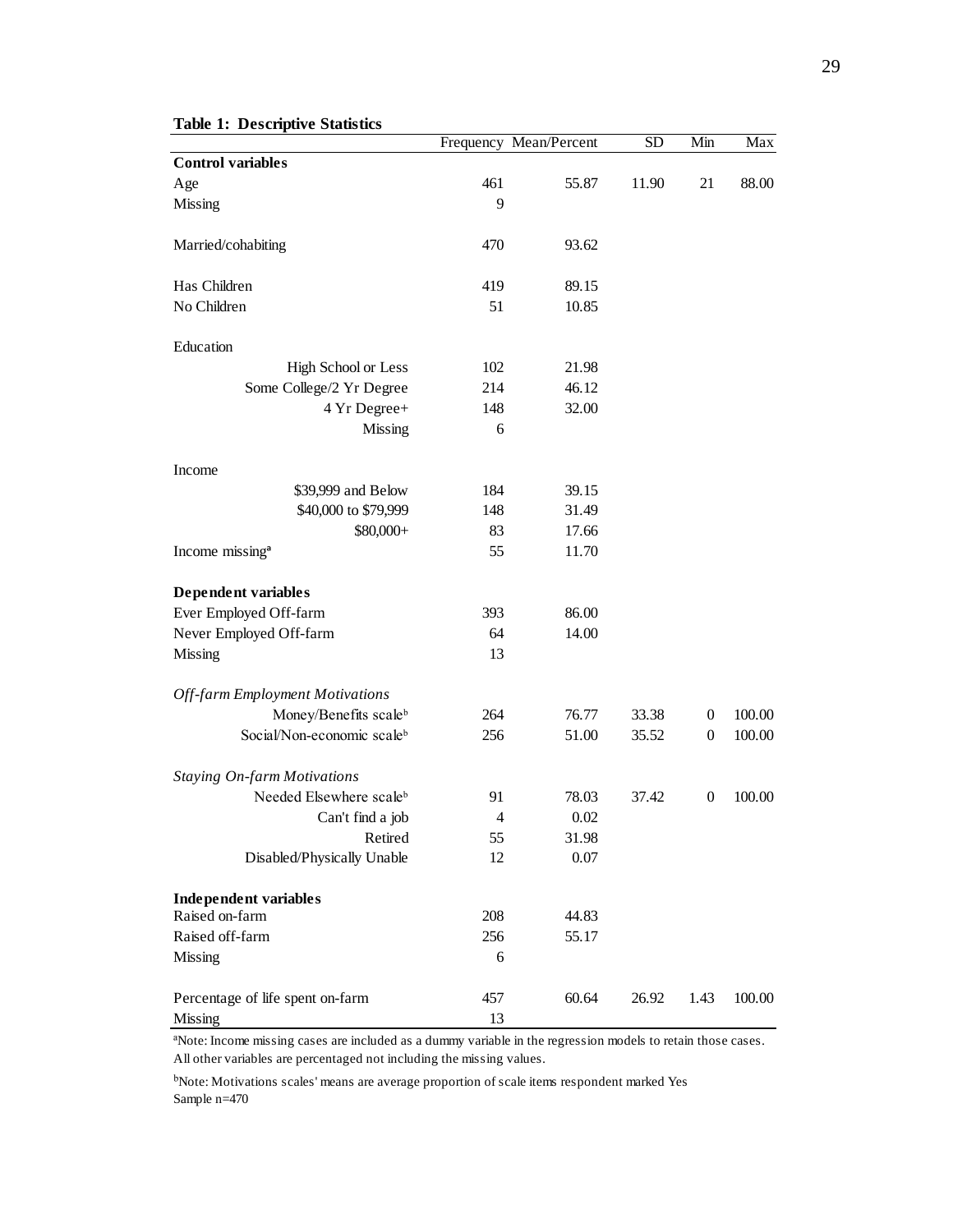| Off-farm Employment | Raised off-farm<br>$n=251$ | Raised on-farm<br>$n=200$ | $t^1$   | p     |
|---------------------|----------------------------|---------------------------|---------|-------|
|                     |                            |                           |         |       |
| Currently           | 58.57%                     | 40.00%                    | 3.98    | 0.001 |
| $\mathbf n$         | 147                        | 80                        |         |       |
|                     |                            |                           |         |       |
| In the past year    | 3.19%                      | 3.00%                     | 0.11    | 0.45  |
| n                   | 8                          | 6                         |         |       |
|                     |                            |                           |         |       |
| In the past 5 years | 8.37%                      | 9.50%                     | $-0.42$ | 0.66  |
| $\mathbf n$         | 21                         | 19                        |         |       |
|                     |                            |                           |         |       |
| Over 5 years ago    | 17.93%                     | 30.50%                    | $-3.16$ | 0.99  |
| n                   | 45                         | 61                        |         |       |
|                     |                            |                           |         |       |
| Never <sup>a</sup>  | 11.95%                     | 17.00%                    | $-1.53$ | 0.06  |
| n                   | 30                         | 34                        |         |       |
|                     |                            |                           |         |       |
| Ever <sup>a</sup>   | 88.05%                     | 83.00%                    | 1.53    | 0.06  |
| n                   | 221                        | 166                       |         |       |

**Table 2: Percent of Farm Women Working Off-farm by Raised On- or Off-farm**

 $\chi^2$  (4, N=451) = 17.28; p < 01

<sup>1</sup>One-sided t tests

ᵃConstructed to compare those never employed off-farm to those ever employed off-farm (the combined categories of currently through over 5 years ago)

Table 3 shows the results of bivariate analyses examining the association between percent of life spent on-farm and off-farm employment. Overall, this relationship is statistically significant  $\chi^2$  (4, N=444) = 11.11; p<.05. As percentage of life spent on-farm increases, the percentage of women indicating they have never worked off-farm increases and the percentage of women indicating they have ever worked off-farm decreases, a finding that is consistent with Hypothesis 1.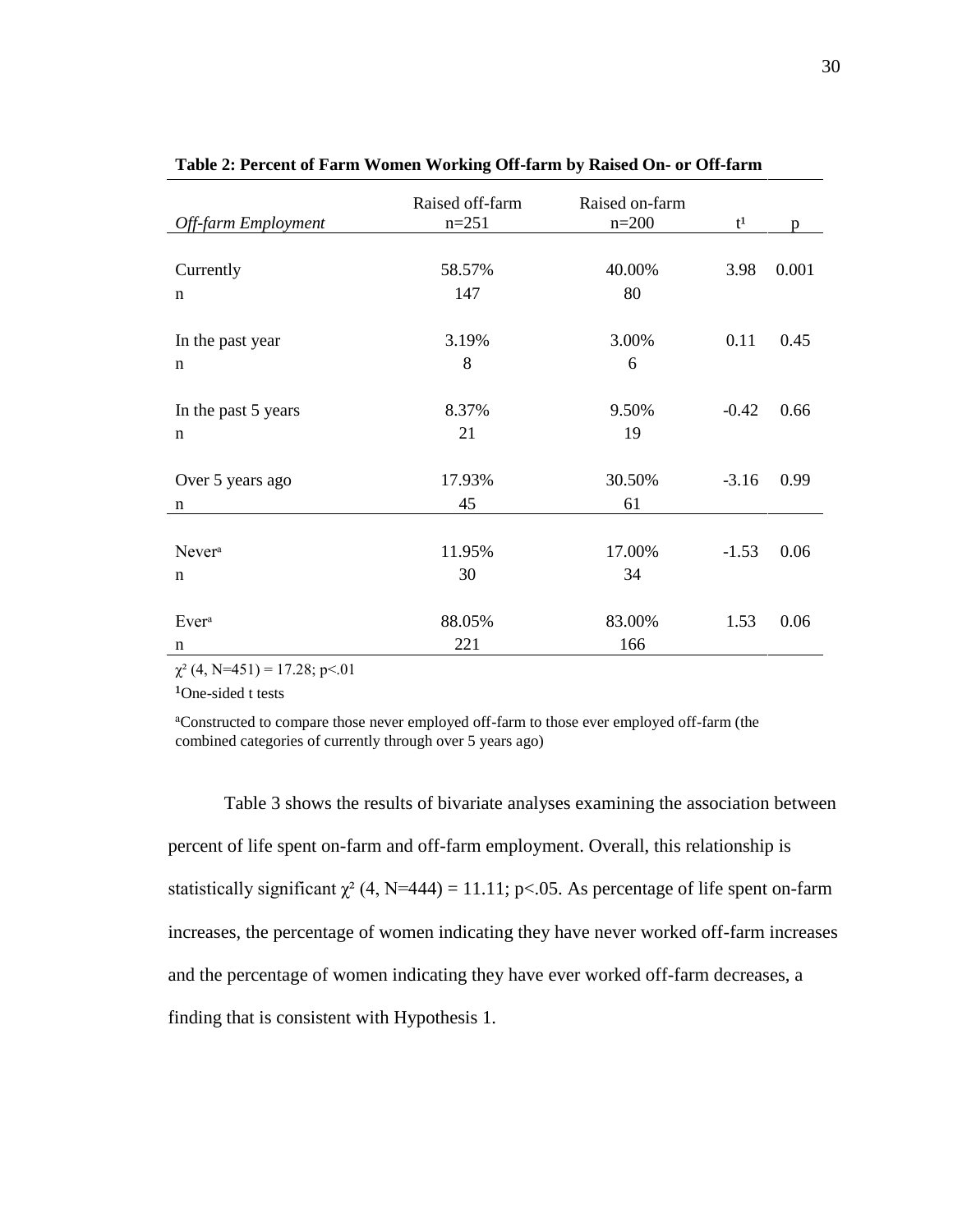|                     | Percent of life spent on-farm |        |        |        |         |
|---------------------|-------------------------------|--------|--------|--------|---------|
| Off-farm Employment | $0-20%$                       | 21-40% | 41-60% | 61-80% | 81-100% |
| Never <sup>a</sup>  | 5.41%                         | 8.96%  | 9.92%  | 18.75% | 20.33%  |
| n                   | 2                             | 6      | 12     | 18     | 25      |
| Ever <sup>a</sup>   | 94.59%                        | 91.04% | 90.08% | 81.25% | 79.67%  |
| n                   | 35                            | 61     | 109    | 78     | 98      |

**Table 3: Percent employed by percentage of life spent on-farm**

 $\chi^2$  (4, N=444) = 11.11, p<.05, based on Fisher's exact

ᵃConstructed to compare those never employed off-farm to those ever employed off-farm (the combined categories of currently through over 5 years ago)

As Table 4 shows, there were differences across those raised on- and off-farm in motivations for working off farm as well. Women raised on-farm had a slightly higher mean (0.80) than those raised off-farm (0.75) on the Money/Benefits scale, indicating that they were more likely to indicate a need for money or benefits as reasons for having worked off-farm, but the difference did not reach statistical significance  $(t=1.26$ , p=0.21). However, women who were raised on-farm had a significantly lower mean (0.47) than those raised off-farm (0.53) on the Social/Non-economic scale, indicating they were less likely to cite non-economic and social reasons as their motivation for working off-farm, and this difference is marginally significant ( $t=1.46$ ,  $p=0.07$ ). Taken together, these findings hint that women raised on-farm may be more likely to leave the farm to work for more structural or need-based reasons and less likely to do so for social and non-economic reasons than those raised off the farm. Likewise, these findings correspond with predictions that those raised off-farm would have an identity more closely related to wage-labor environment and skills and personal desires to be independent.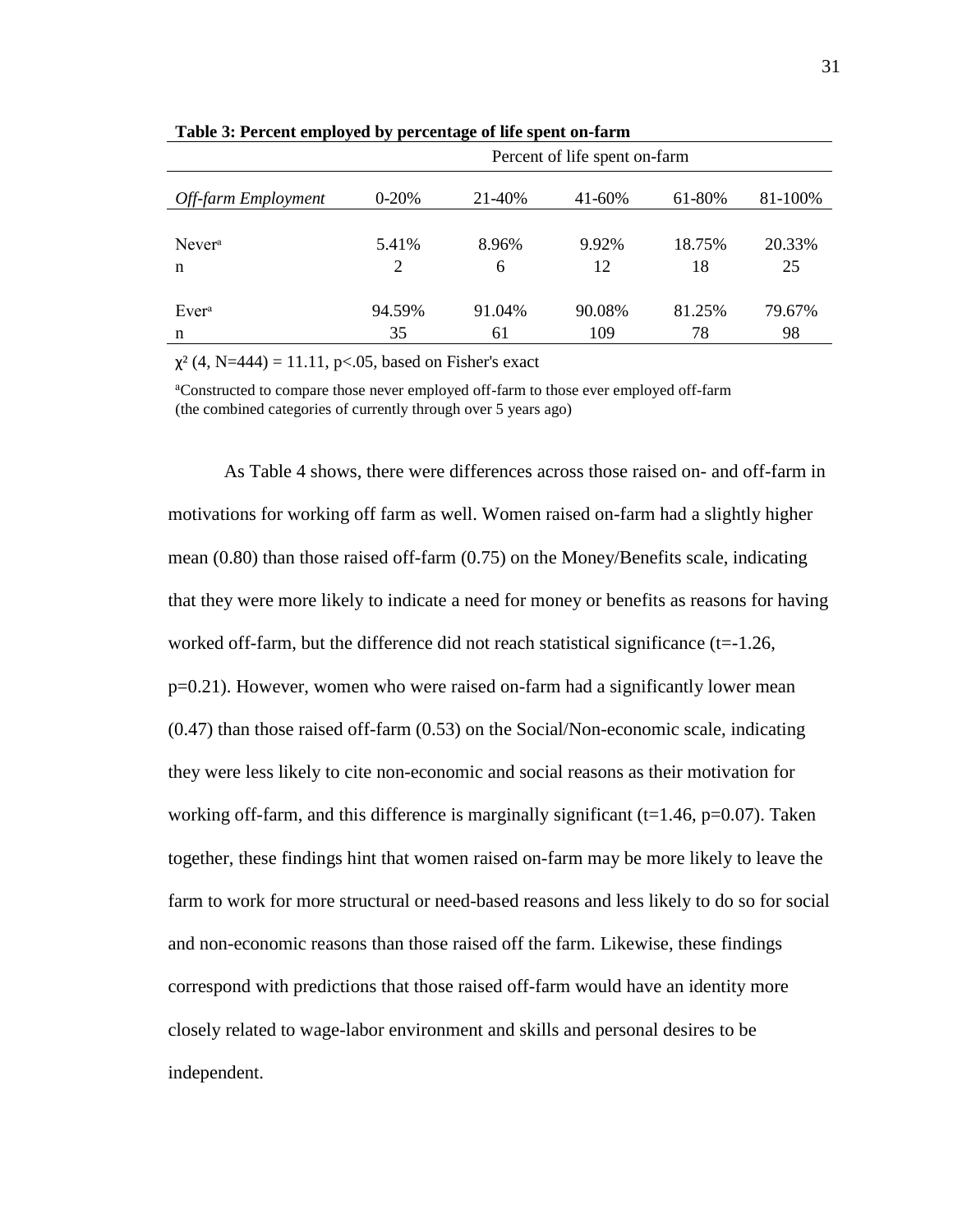Those raised on- and off-farm who have not worked off-farm differ in their motivations for this as well as shown in Table 4. Women raised on-farm had a higher mean (0.83) than those raised off-farm (0.72) in the Needed Elsewhere (e.g. on farm or at home) scale. These findings were similar to expectations in that women with a farming background would be more likely to identify with being needed on-farm and having the skills and desire to work on-farm, but this difference is only moderately significant (t=- 1.38, p=0.09). The relationships between being raised on- or off-farm and not being able to find a job or being disabled or physically unable to work are not statistically significant. However, a higher proportion of women raised on-farm than off-farm indicated they did not work off-farm because they were retired ( $t=2.93$ ,  $p<.01$ ). This may be due to an age effect, as those raised on-farm have a significantly higher average age than those raised off-farm (raised on-farm 58 years old versus raised off-farm 55 years old;  $t = -2.65$ ,  $p < .01$ ).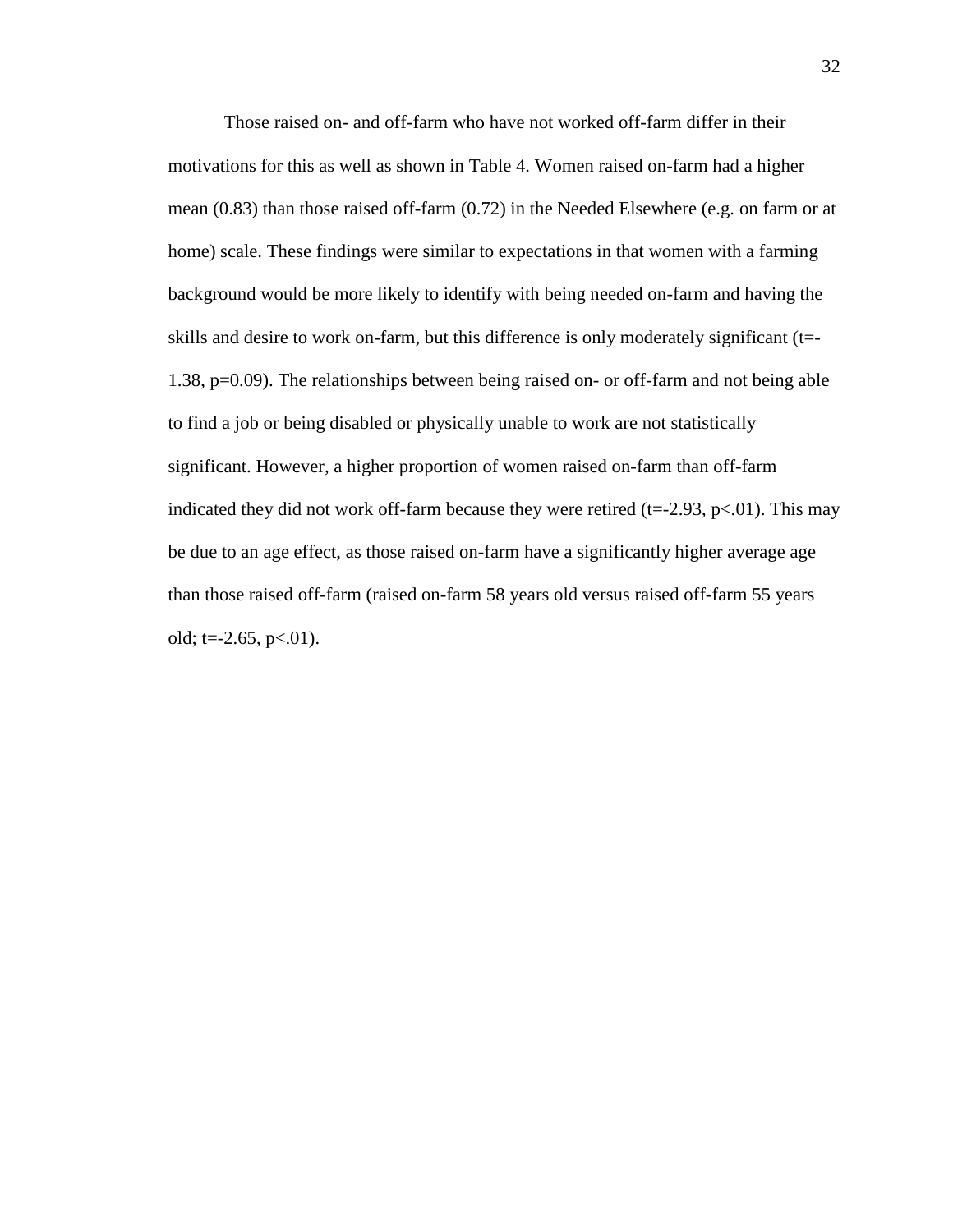| Reasons Farm Women Have Worked Off-farm     |                 |                |         |       |
|---------------------------------------------|-----------------|----------------|---------|-------|
|                                             | Raised Off-farm | Raised On-farm | t       | D     |
| Money/Benefits scale <sup>2</sup>           | 0.75            | 0.80           | $-1.26$ | 0.21  |
| Social/Non-economic scale <sup>1</sup>      | 0.53            | 0.47           | 1.46    | 0.07  |
|                                             |                 |                |         |       |
| Reasons Farm Women Have Not Worked Off-farm |                 |                |         |       |
| Needed elsewhere scale <sup>1</sup>         | 0.72            | 0.83           | $-1.38$ | 0.09  |
| Cannot find a job <sup>2</sup>              | 0.04            | 0.09           | $-0.86$ | 0.39  |
| Retired <sup>2</sup>                        | 0.41            | 0.72           | $-3.06$ | 0.003 |
| Disabled/Physically unable <sup>2</sup>     | 0.17            | 0.21           | $-0.39$ | 0.69  |

## **Table 4: Reasons Farm Women Have and Have Not Worked Off-farm by Raised on- or off-farm**

<sup>1</sup>one-sided t tests

²two-sided t tests

Note: One-sided t tests were done for scales that were hypothesized in one direction, while twosided tests were done for scales and items not hypothesized to differ by being raised on or offfarm.

Table 5 shows the results of bivariate analyses examining percentage of life spent on-farm and structural reasons for staying on-farm. None of these reasons were hypothesized to differ by farming background, and none of the items have statistically different means for percentage of life spent on-farm. No models are estimated with the "cannot find a job" or "disabled or physically unable" items due to them having few cases.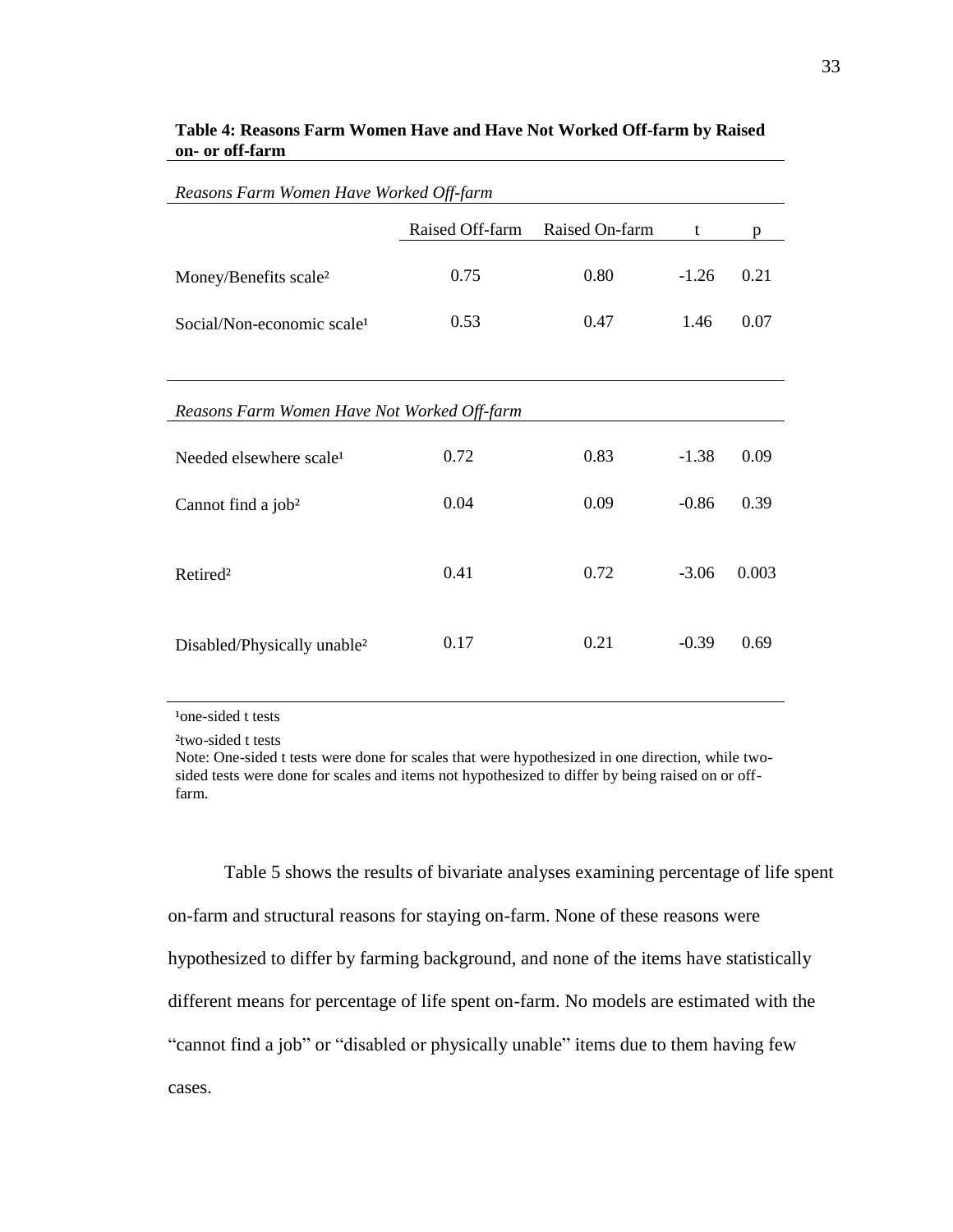|                            | Percent of life spent on-farm |        |        |                |                |          |      |
|----------------------------|-------------------------------|--------|--------|----------------|----------------|----------|------|
|                            | $0-20%$                       | 21-40% | 41-60% | 61-80%         | 81-100%        | $\chi^2$ | p    |
| Cannot find a job          | $0.00\%$                      | 20.00% | 4.00%  | 10.00%         | 11.11%         | 2.600    | 0.63 |
| n                          | $\theta$                      | 2      | 1      | $\overline{2}$ | 2              |          |      |
| Retired                    | 75.00%                        | 60.00% | 36.36% | 60.87%         | 65.52%         | 5.38     | 0.25 |
| n                          | 3                             | 6      | 8      | 14             | 19             |          |      |
| Disabled/Physically unable | 25.00%                        | 22.22% | 20.69% | 27.27%         | 11.11%         | 1.64     | 0.80 |
| n                          | 1                             | 2      | 6      | 6              | $\overline{2}$ |          |      |

**Table 5: Percent selecting each reason for not working off-farm by percent of life spent onfarm**

Note: Based on Fisher's exact test for cells  $n < 5$ 

#### *Multivariate Analyses*

Concerning hypothesis 1, Table 6 shows the logistic regression analyses predicting ever being employed off-farm, with Model 1 having raised on-farm as the focal independent variable and Model 2 using percentage of life spent on-farm as the focal independent variable and with all the control variables included in the models. Unlike the bivariate analyses, being raised on-farm was not statistically significant for predicting ever being employed off-farm. However, controlling for age, marital status, education, income, having children, and those missing on income, each percentage point increase in percent of life spent on-farm decreased the estimated odds of ever being employed off-farm by 1.3 percent ( $OR=0.99$ ,  $p<.05$ ). Each year increase in age also decreased the odds of having ever worked off-farm by 5.3 percent and 5.1 percent respectively (OR=0.95,  $p<.001$ ).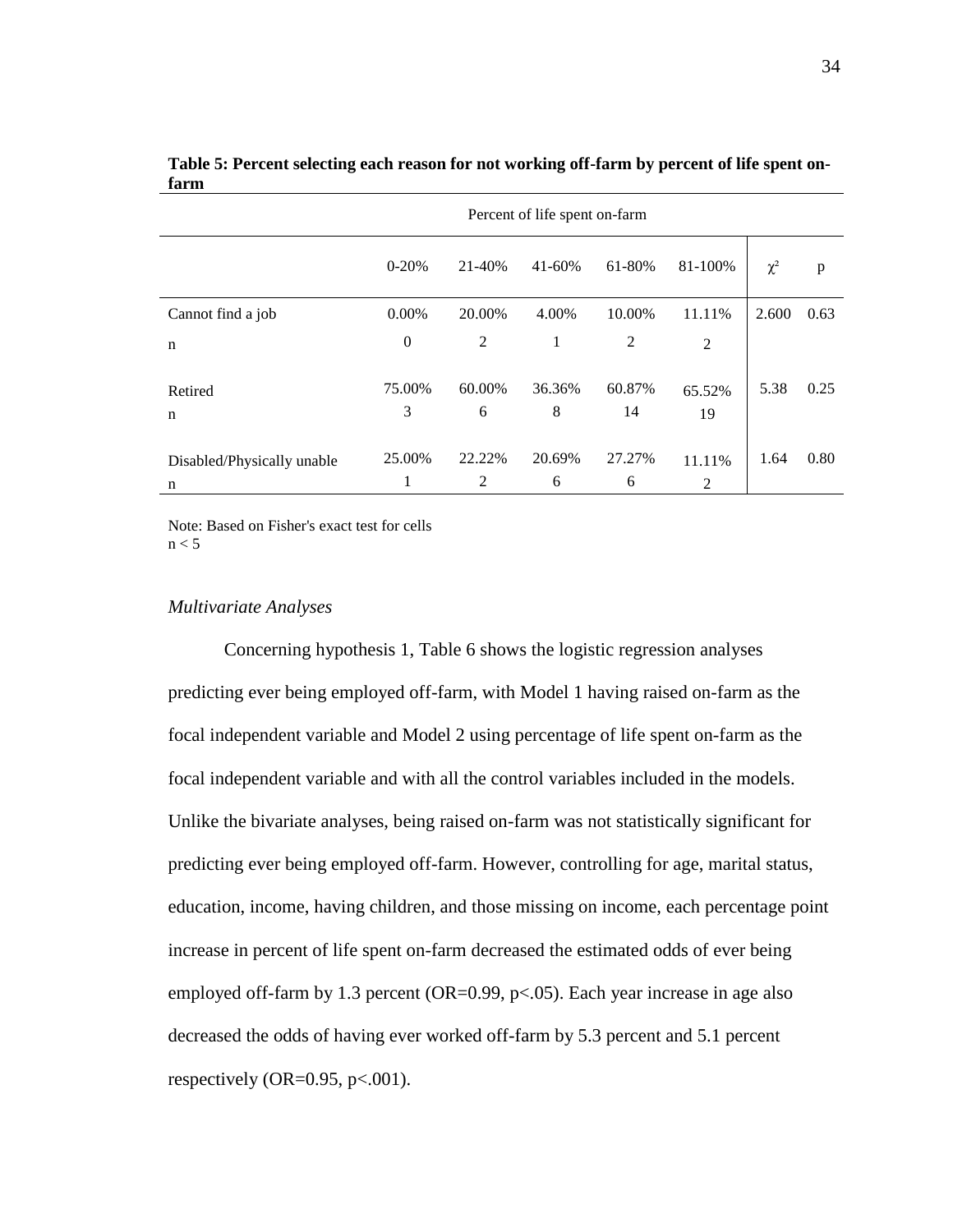|                                                                                 |              | Model 1                       | Model 2          |                            |                               |        |
|---------------------------------------------------------------------------------|--------------|-------------------------------|------------------|----------------------------|-------------------------------|--------|
|                                                                                 | $\, {\bf B}$ | <b>Odds Ratio</b>             |                  | $\, {\bf B}$<br>Odds Ratio |                               |        |
| Raised on-farm                                                                  | $-0.24$      | 0.78<br>[0.23]                |                  |                            |                               |        |
| Percentage of life spent on-farm                                                |              |                               |                  | $-0.01$                    | 0.99<br>$[.01]$               | $\ast$ |
| Age                                                                             | $-0.05$      | 0.95<br>[0.01]                | ***              | $-0.05$                    | 0.95<br>[0.01]                | ***    |
| Married/cohabiting                                                              | 0.32         | 1.38<br>[0.70]                |                  | 0.28                       | 1.32<br>[0.68]                |        |
| Some College/2 Yr Degree                                                        | 0.33         | 1.40<br>[0.50]                |                  | 0.28                       | 1.32<br>[0.47]                |        |
| 4 Yr Degree+                                                                    | 0.32         | 1.37<br>[0.55]                |                  | 0.25                       | 1.28<br>[0.51]                |        |
| Income \$40,000 to \$79,999                                                     | 0.68         | 1.96<br>[0.76]                | $\boldsymbol{+}$ | 0.62                       | 1.87<br>[0.72]                |        |
| Income \$80,000+                                                                | 0.34         | 1.40<br>[0.63]                |                  | 0.30                       | 1.36<br>[0.62]                |        |
| Has Children                                                                    | 0.43         | 1.54<br>[0.71]                |                  | 0.55                       | 1.73<br>[0.81]                |        |
| Income missing                                                                  | $-0.29$      | 0.75<br>[0.32]                |                  | $-0.32$                    | 0.73<br>[0.32]                |        |
| McFadden's R <sup>2</sup>                                                       |              | 0.11                          |                  |                            | 0.12                          |        |
|                                                                                 |              | LR $\chi^2(9)=37.90$ , p<.001 |                  |                            | LR $\chi^2(9)=11.47$ , p<.001 |        |
| <i>Note</i> : ***p $\leq .001$ ; **p $\leq .01$ ; *p $\leq .05$ ; +p $\leq .10$ |              |                               |                  |                            |                               |        |

**Table 6: Logistic regression models predicting ever being employed off-farm**

n=436

*Reasons Have Worked Off-farm.* Next, I examine the reasons those who have worked off-farm in the last five years have done so. Unrelated to farming background and identity, money/benefits related reasons may influence a woman"s motivations for working off-farm. Table 7 shows that being raised on-farm is not a significant predictor of money/benefits reasons for working off-farm (Model 1), while percentage of life spent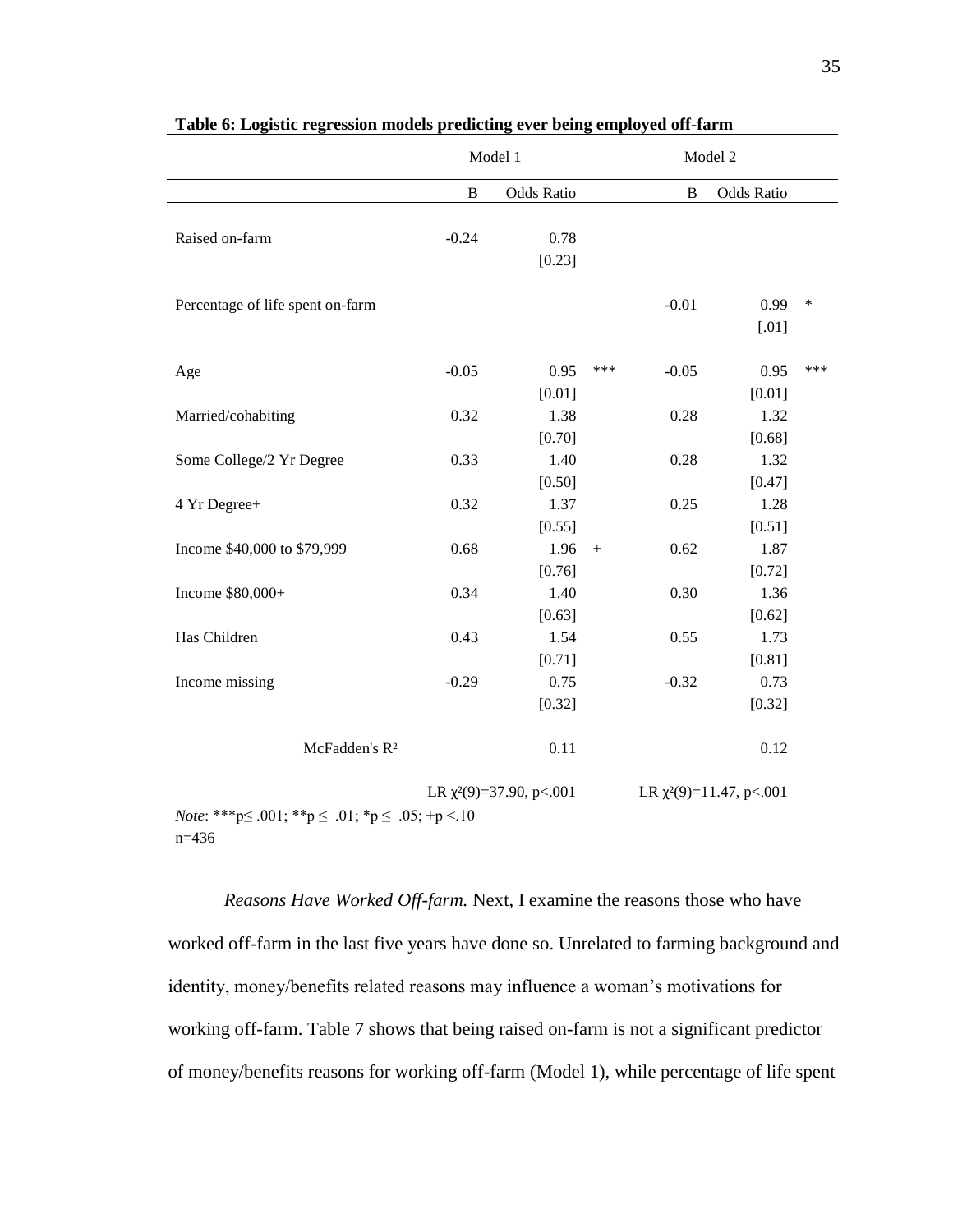on-farm is a marginally significant predictor of indicating money/benefits reasons in Model 2. Increases in the percentage points of a woman's life that she's spent on-farm lead to increases in selecting money/benefits items as reasons for seeking off-farm employment ( $B=0.001$ ,  $p<10$ ). It may be that those with a farming identity developed over time on the farm are more likely to work off-farm when it is necessary for financial reasons. In both models, those who attended some college or have a two year degree and those who have a four year degree or more have significantly higher scores on the money/benefits scale, indicating they selected more money/benefits items than their counterparts.<sup>1</sup>

 $\overline{a}$ 

<sup>&</sup>lt;sup>1</sup> In Table A.1, Appendix A, logistic regression analyses examined predictors for each of the money/benefits related reasons for working off-farm individually. Being raised on-farm versus off-farm did not significantly predict any of the three items. But each percentage point increase in life spent on-farm increased the odds of indicating the family needed the money by 2 percent and the odds of indicating they work to get health insurance by 1 percent.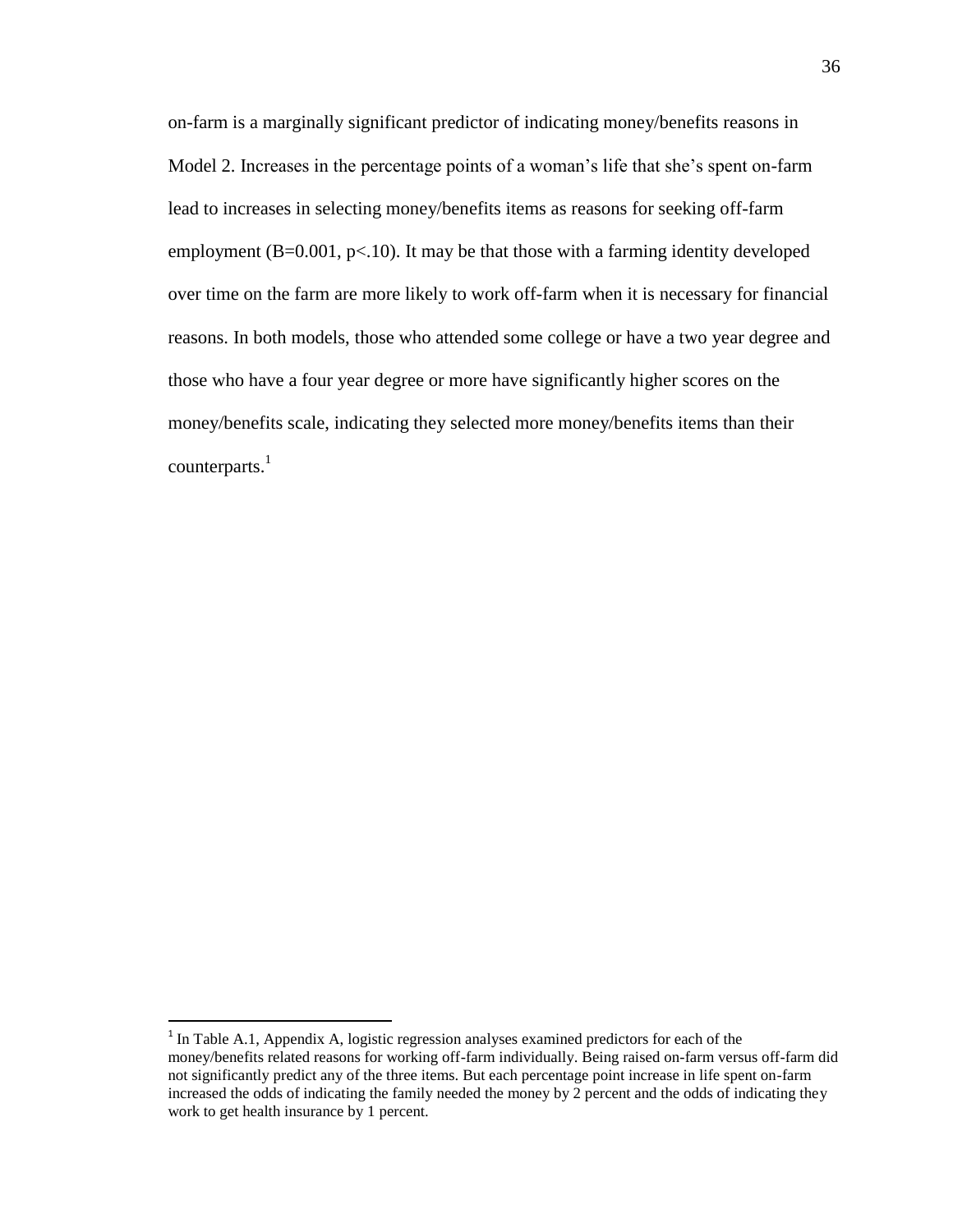|                              | Model 1                    | Model 2 |                            |        |
|------------------------------|----------------------------|---------|----------------------------|--------|
|                              | B                          |         | B                          |        |
|                              | [robust se]                |         | [robust se]                |        |
|                              |                            |         |                            |        |
| Raised on-farm               | 0.05                       |         |                            |        |
|                              | [0.05]                     |         |                            |        |
| Percentage of life spent on- |                            |         |                            |        |
| farm                         |                            |         | 0.001                      | $^{+}$ |
|                              |                            |         | [0.008]                    |        |
|                              |                            |         |                            |        |
|                              |                            |         |                            |        |
| Age                          | 0.00                       |         | 0.001                      |        |
|                              | [0.00]                     |         | [0.002]                    |        |
| Married/cohabiting           | $-0.05$                    |         | $-0.06$                    |        |
|                              | [0.10]                     |         | [0.10]                     |        |
| Some College/2 Yr Degree     | 0.14                       | ∗       | 0.15                       | ∗      |
|                              | [0.07]                     |         | [0.07]                     |        |
| 4 Yr Degree+                 | 0.18                       | ∗       | 0.18                       | $**$   |
|                              | [0.07]                     |         | [0.07]                     |        |
| Income \$40,000 to \$79,999  | 0.06                       |         | 0.06                       |        |
|                              | [0.05]                     |         | [0.05]                     |        |
| Income \$80,000+             | 0.03                       |         | 0.04                       |        |
|                              | [0.06]                     |         | [0.06]                     |        |
| Has children                 | $-0.01$                    |         | $-0.03$                    |        |
|                              | [0.08]                     |         | [0.07]                     |        |
| Income missing               | $-0.01$                    |         | 0.000                      |        |
|                              | [0.08]                     |         | [0.09]                     |        |
|                              |                            |         |                            |        |
| R <sup>2</sup>               | 0.05                       |         | 0.06                       |        |
|                              | $F(9, 244) = 1.60, p<0.05$ |         | $F(9, 244) = 1.60, p<0.05$ |        |

### **Table 7: OLS regression models predicting Money/Benefits reasons for working off-farm**

*Note*: \*\*\*p≤ .001; \*\*p ≤ .01; \*p ≤ .05; +p < .10 n=254

Farming background and identity are expected to be predictors of social/noneconomic motivations for working off-farm in hypothesis 2. In Table 8, a scale consisting of all of the social/non-economic reasons for working off-farm was examined for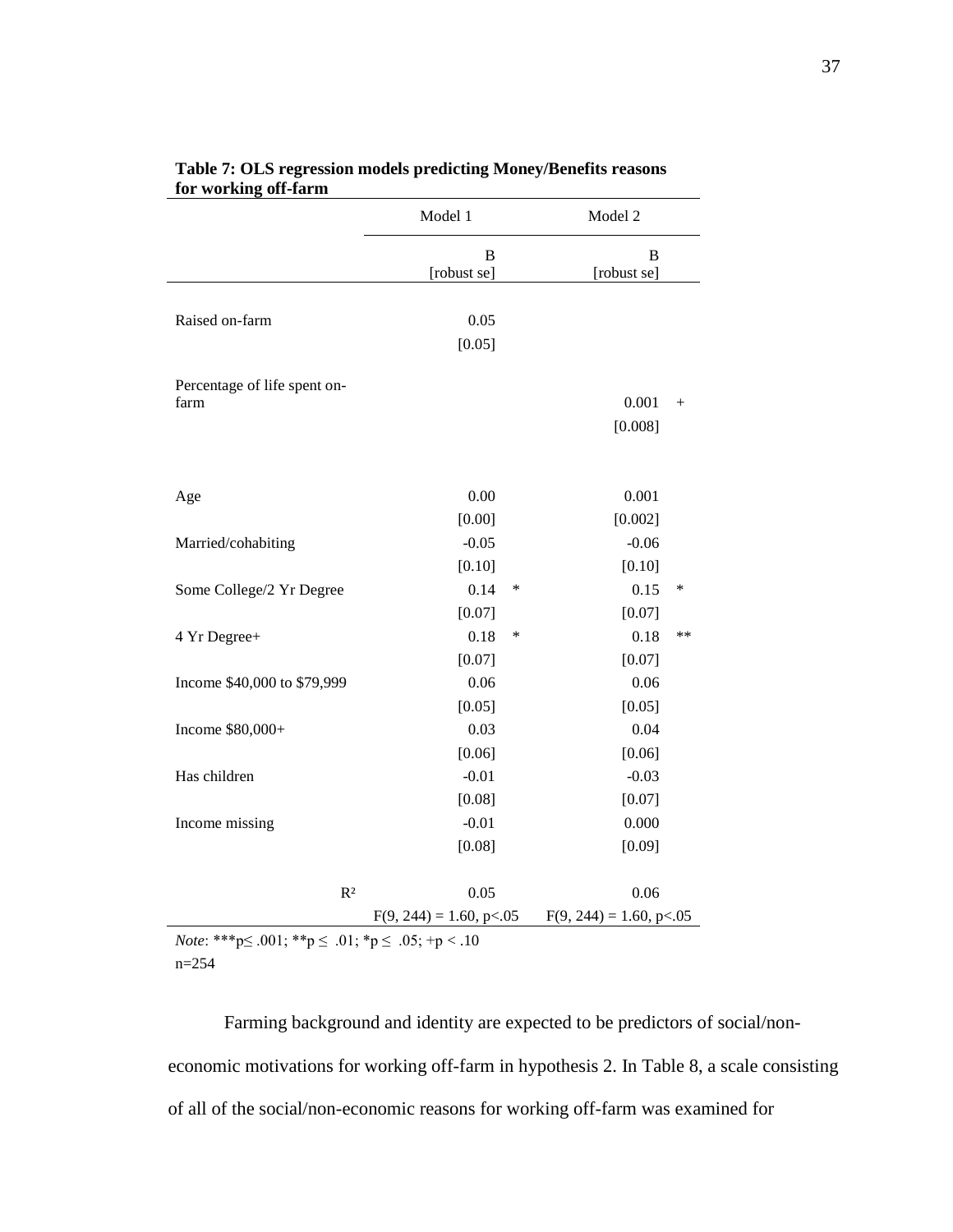associations using separate models by each focal independent variable as well. In Model 1, women raised on-farm had a lower mean number of social/non-economic reasons for working off-farm compared to women raised off-farm net of the effects of the other variables, but this association is only approaches significance  $(B=0.09, p<.10)$ . In Model 2, percentage of life spent on-farm was not a significant predictor of social/non-economic reasons for working off-farm. In both models, women who were married had marginally lower scores on the social/non-economic reasons scale for working off-farm (Model 1:B=  $-0.24$ , Model 2: B= $-0.21$ ; p<.10), while those with the highest incomes scored marginally higher on the social/non-economic motivations scale compared to their counterparts with the lowest income (Model 1 and 2: 0.11,  $p<10$ ).<sup>2</sup>

<sup>&</sup>lt;sup>22</sup> The individual items for social/non-economic motivations are examined in Tables A.2 and A.3 in Appendix A. Those raised on-farm had 58 percent lower odds of indicating they work off-farm to gain personal income, holding other variables constant (OR=0.42, p<.01). Those raised on-farm also had significantly lower odds of indicating they worked off-farm to gain independence (OR=0.52,  $p<0.05$ ) or for the challenge (OR=0.48, p<.05) compared to those raised off-farm. Each percent increase in percentage of life spent on-farm is associated with 1 percent lower estimated odds of working off-farm to earn personal income, after accounting for other variables (OR= $0.99$ , p $<0.05$ ).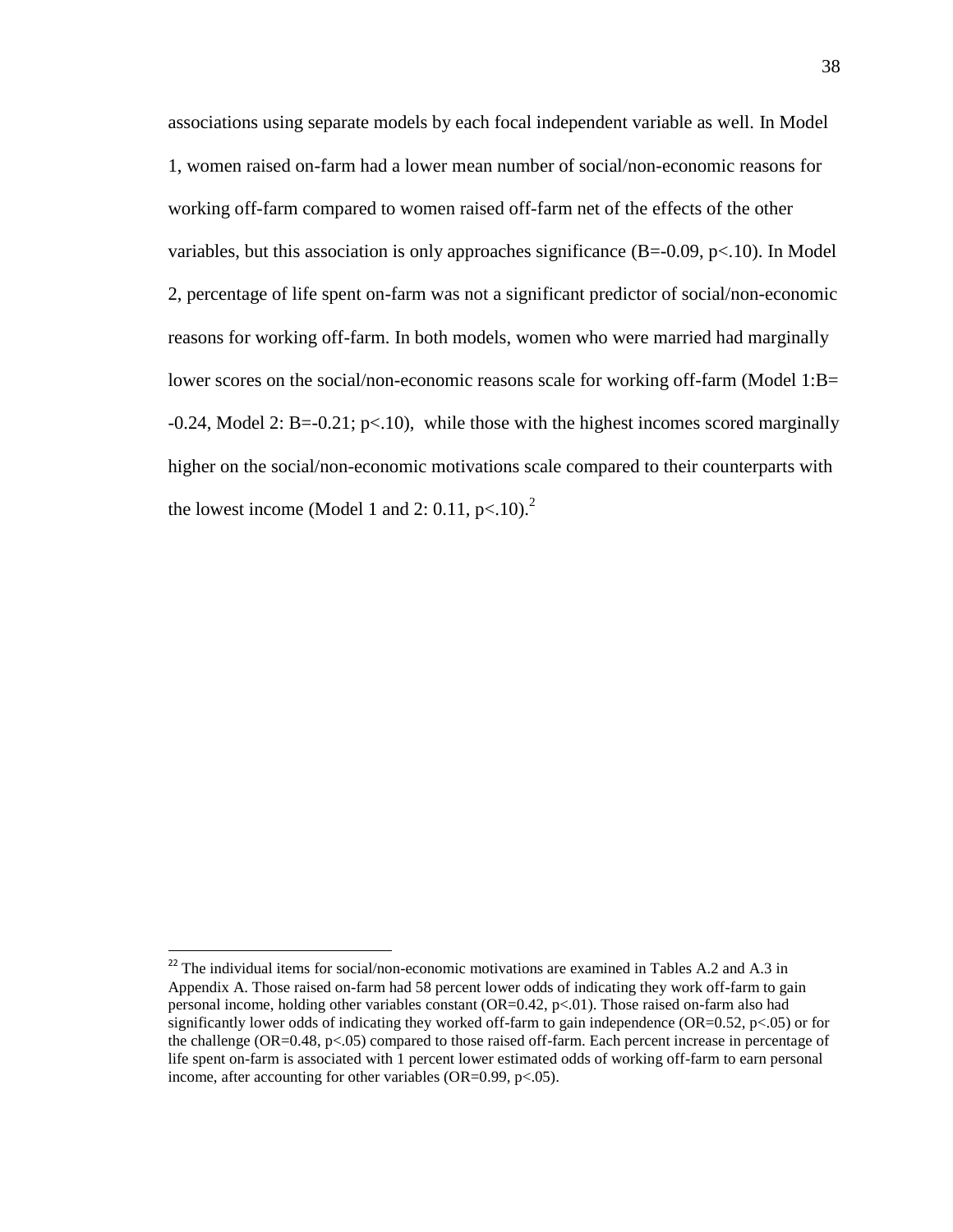|                                                                                 | Model 1                    | Model 2 |                            |     |
|---------------------------------------------------------------------------------|----------------------------|---------|----------------------------|-----|
|                                                                                 | B                          |         | B                          |     |
|                                                                                 | [robust se]                |         | [robust se]                |     |
|                                                                                 |                            |         |                            |     |
| Raised on-farm                                                                  | $-0.09$                    | $+$     |                            |     |
|                                                                                 | [0.05]                     |         |                            |     |
| Percentage of life spent on-farm                                                |                            |         | $-0.001$                   |     |
|                                                                                 |                            |         | [0.001]                    |     |
|                                                                                 |                            |         |                            |     |
|                                                                                 |                            |         |                            |     |
| Age                                                                             | 0.003                      |         | 0.003                      |     |
|                                                                                 | [0.002]                    |         | [0.002]                    |     |
| Married/cohabiting                                                              | $-0.24$                    | ∗       | $-0.21$                    | ∗   |
|                                                                                 | [0.11]                     |         | [0.11]                     |     |
| Some College/2 Yr                                                               |                            |         |                            |     |
| Degree                                                                          | 0.10                       |         | 0.08                       |     |
|                                                                                 | [0.07]                     |         | [0.07]                     |     |
| 4 Yr Degree+                                                                    | 0.01                       |         | $-0.01$                    |     |
|                                                                                 | [0.07]                     |         | [0.07]                     |     |
| Income $$40,000$ to                                                             |                            |         |                            |     |
| \$79,999                                                                        | 0.08                       |         | 0.08                       |     |
|                                                                                 | [0.05]                     |         | [0.05]                     |     |
| Income \$80,000+                                                                | 0.11                       | $+$     | 0.11                       | $+$ |
|                                                                                 | [0.06]                     |         | [0.07]                     |     |
| Has children                                                                    | $-0.11$                    |         | $-0.10$                    |     |
|                                                                                 | [0.07]                     |         | [0.07]                     |     |
| Income missing                                                                  | $-0.12$                    |         | 0.110                      |     |
|                                                                                 | [0.08]                     |         | [0.08]                     |     |
|                                                                                 |                            |         |                            |     |
| $R^2$                                                                           | 0.01                       |         | 0.060                      |     |
|                                                                                 | $F(9, 235) = 1.73$ , p=.08 |         | $F(9, 235) = 1.57$ , p=.12 |     |
| <i>Note</i> : ***p $\leq .001$ ; **p $\leq .01$ ; *p $\leq .05$ ; +p $\leq .10$ |                            |         |                            |     |

| Table 8: OLS regression models predicting Social/Non-economic reasons for |
|---------------------------------------------------------------------------|
| working off-farm                                                          |

*Note*: \*\*\*p≤ .001; \*\*p ≤ .01; \*p ≤ .05; +p < .10 n=245

*Reasons Have Not Worked Off-farm.* Of those who have not worked off-farm in the last five years, the motivations for not doing so are examined next. Farming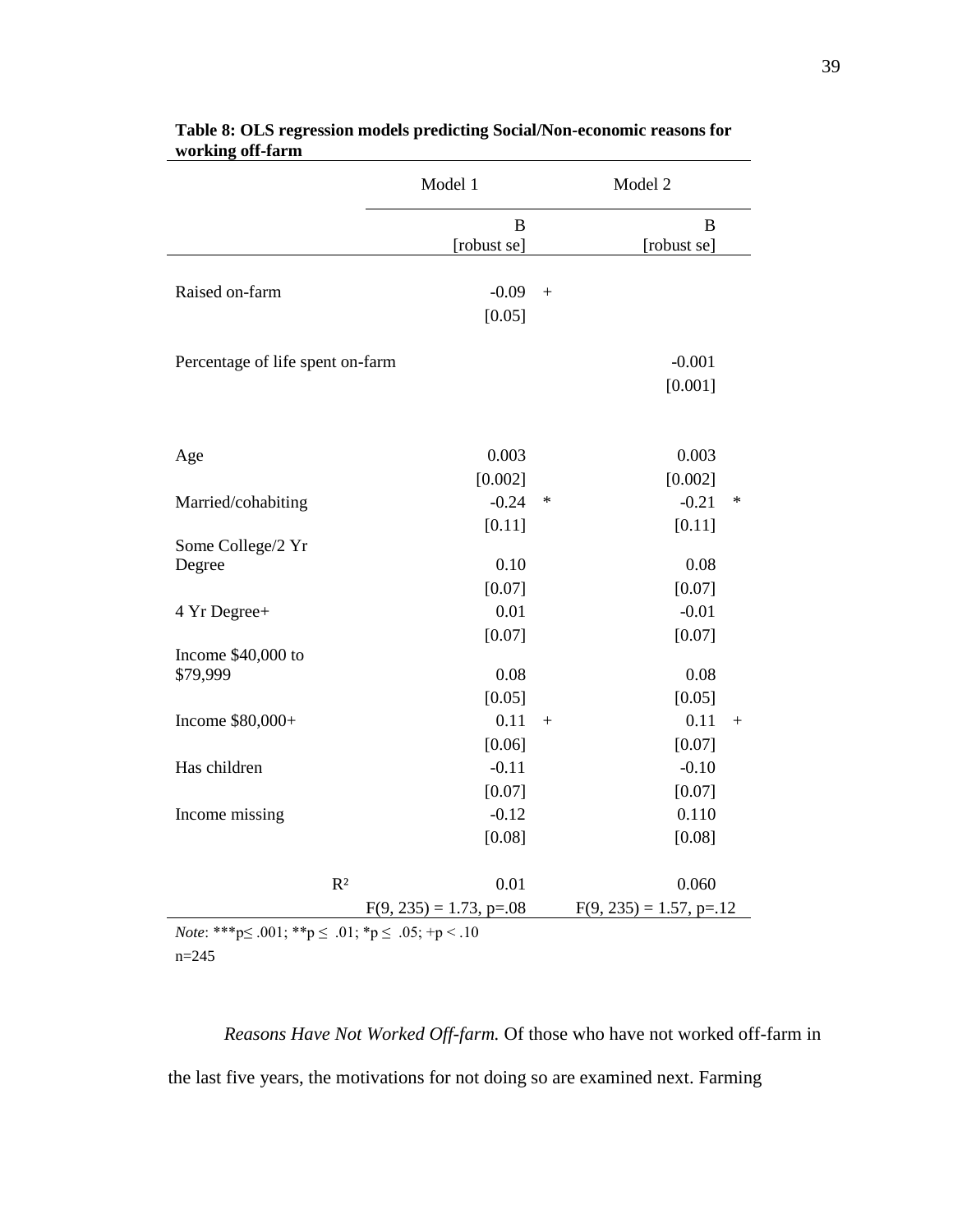background and identity are expected to be predictors of women reporting they do not work off-farm because they are needed elsewhere in hypothesis 3. Table 9 examines a scale consisting of both needed elsewhere reasons for working off-farm (needed at home and needed on the farm) for associations using separate models by each focal independent variable. In Model 1, being raised on-farm was not a significant predictor of indicating being needed elsewhere as motivation for not working off-farm. In Model 2, percentage of life spent on-farm has a positive association with indicating being needed elsewhere as motivation for not working off-farm, controlling for other variables (B=.005, p<.05). That is, each percentage point increase in life spent on-farm resulted in an increase of  $0.005$  in the needed elsewhere scale.<sup>3</sup>

 $\overline{\phantom{a}}$ 

 $3$  In Tables A.4 and A.5, Appendix A, logistic regression models predict the two reasons of being needed on-farm or at home by each farming background focal independent variable. Being raised on-farm is not a significant predictor of either of the needed elsewhere reasons for not working off-farm. However, each percent increase in percentage of life spent on-farm was associated with a 3 percent (p<.05) increase in estimated odds of indicating being needed on the farm/ranch and a 6 percent (p<.01) increase in odds of indicating being needed at home as reasons for not working off-farm.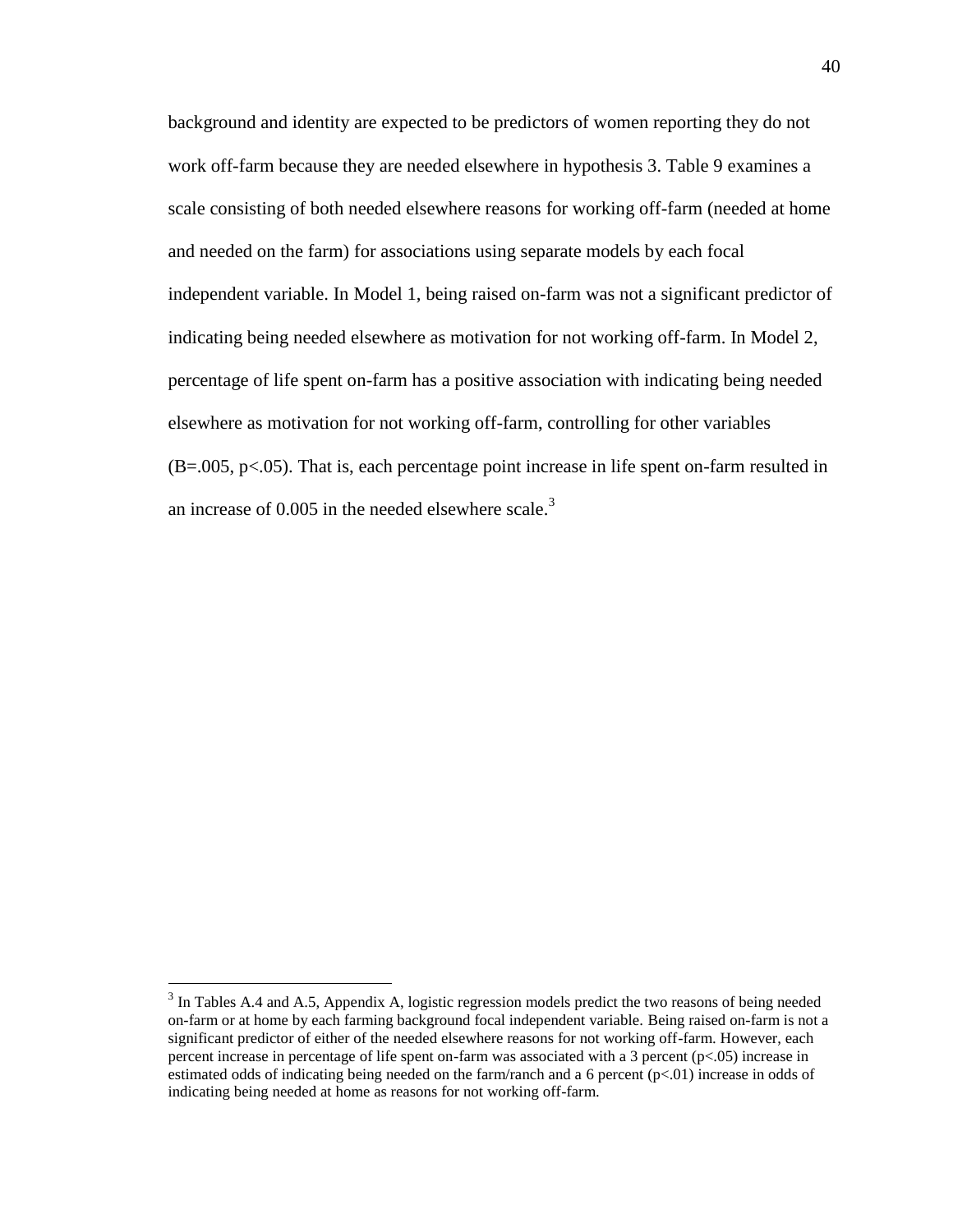|                                     | Model 1                   | Model 2                  |
|-------------------------------------|---------------------------|--------------------------|
|                                     | B<br>[robust se]          | B<br>[robust se]         |
|                                     |                           |                          |
| Raised on-farm                      | 0.08                      |                          |
|                                     | [0.08]                    |                          |
|                                     |                           | 0.005<br>∗               |
| Percentage of life spent<br>on-farm |                           | [0.002]                  |
|                                     |                           |                          |
|                                     |                           |                          |
| Age                                 | $-0.002$                  | $-0.003$                 |
|                                     | [0.003]                   | [0.003]                  |
| Married/cohabiting                  | $-0.08$                   | $-0.09$                  |
|                                     | [0.17]                    | [0.15]                   |
| Some College/2 Yr Degree            | 0.11                      | 0.12                     |
|                                     | [0.12]                    | [0.11]                   |
| 4 Yr Degree+                        | 0.04                      | 0.08                     |
|                                     | [0.13]                    | [0.12]                   |
| Income \$40,000 to \$79,999         | $-0.09$                   | $-0.07$                  |
|                                     | [0.11]                    | [0.10]                   |
| Income \$80,000+                    | $-0.18$                   | $-0.12$                  |
|                                     | [0.13]                    | [0.13]                   |
| Has children                        | $-0.003$                  | $-0.01$                  |
|                                     | [0.16]                    | [0.14]                   |
| Income missing                      | $-0.24$                   | $-0.19$                  |
|                                     | [0.16]                    | [0.14]                   |
| R <sup>2</sup>                      | 0.09                      | 0.16                     |
|                                     |                           | $F(9, 77) = 1.60, p=.13$ |
|                                     | $F(9, 77) = 1.08$ , p=.38 |                          |

#### **Table 9: OLS regression models predicting Needed elsewhere reasons for not working off-farm**

*Note*: \*\*\*p≤ .001; \*\*p ≤ .01; \*p ≤ .05; +p < .10 n=87

The final reasons for not working off-farm were not being able to find a job, being retired, and being disabled or physically unable to work. Because of the small proportion who selected "can"t find a job" and "disabled or physically unable to work" as reasons for not working off-farm, I do not estimate multivariate models for them here.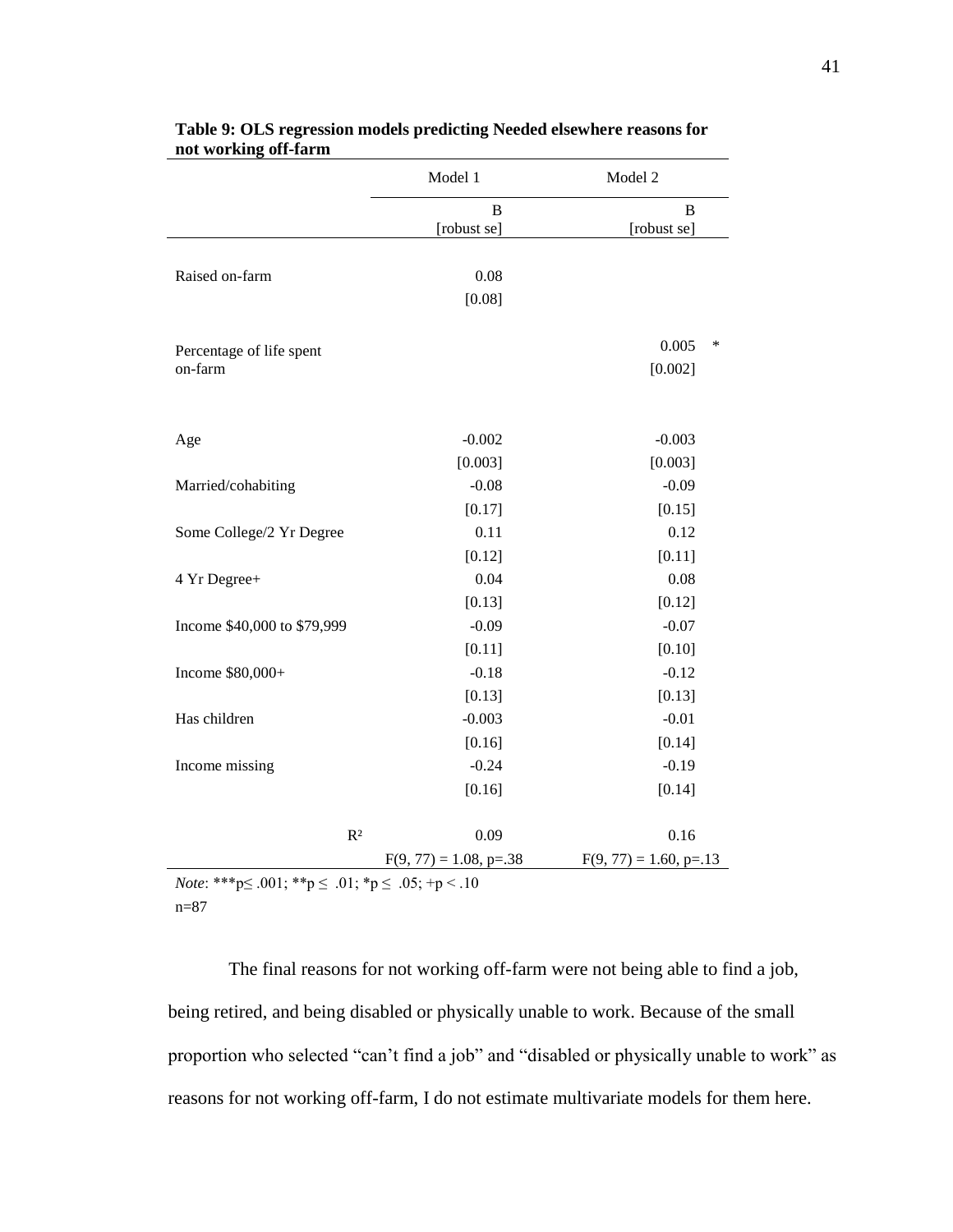However, I do estimate a model for retirement. Retirement would logically influence a woman to not work off-farm, regardless of her farming background. Table 10 shows the results of logistic regression models predicting retirement as a reason for not working offfarm by being raised on-farm (Model 1) and percent of life spent on-farm (Model 2). Even after controlling for age and the other variables, the odds of indicating retirement were much higher for women raised on-farm compared to those raised off-farm  $(OR=9.09, p<.01)$ . As expected, each year increase in age increased estimated odds by 28 percent and 24 percent respectively for indicating retirement as a reason for not working off-farm in both models ( $p<0.001$ ). Percent of life spent on-farm was not a significant predictor of indicating retirement as a reason for not working off-farm.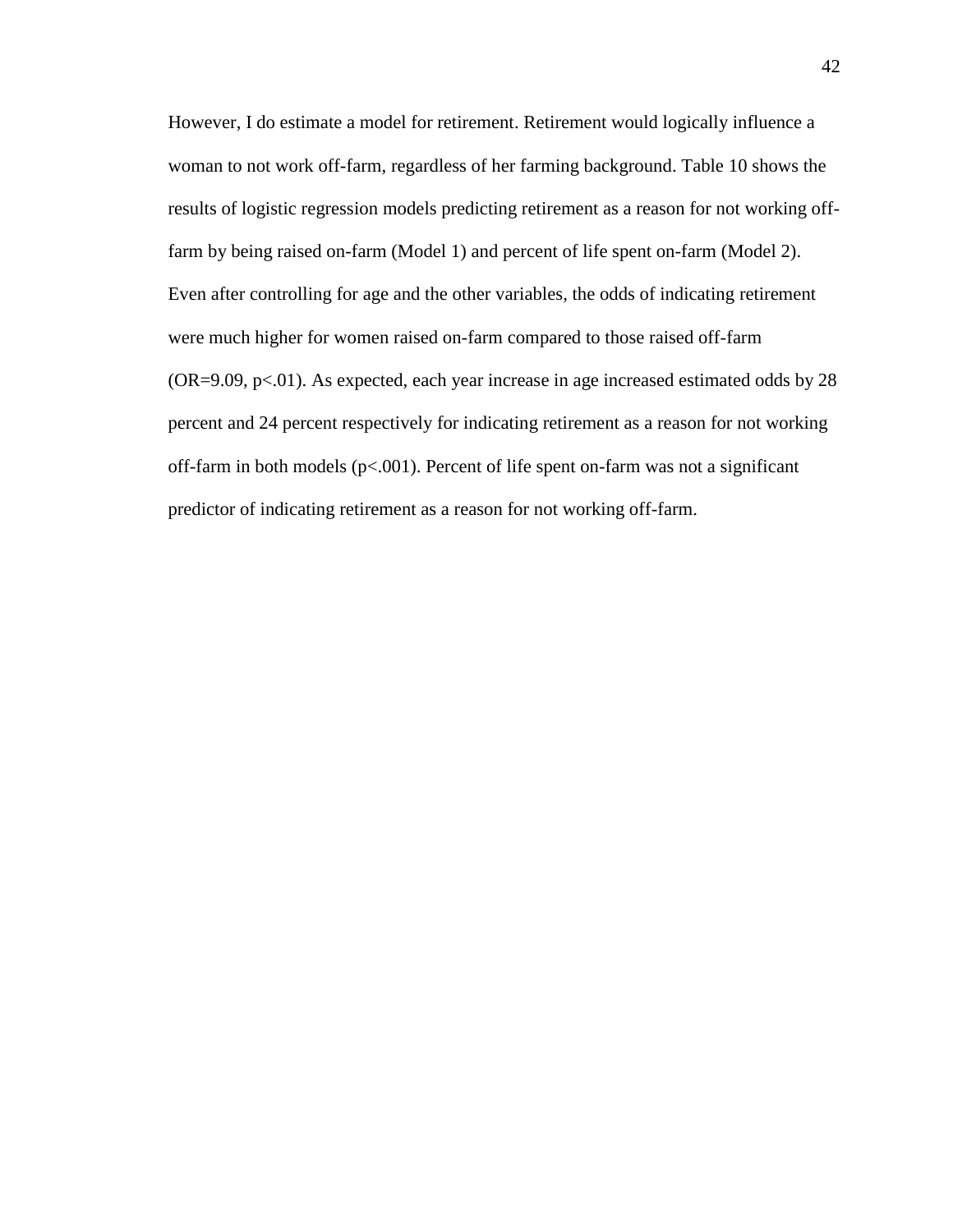|                                                                                       |         | Model 1                                 |        |         | Model 2                                 |     |
|---------------------------------------------------------------------------------------|---------|-----------------------------------------|--------|---------|-----------------------------------------|-----|
|                                                                                       | B       | <b>Odds Ratio</b>                       |        | B       | <b>Odds Ratio</b>                       |     |
| Raised on-farm                                                                        | 2.21    | 9.09<br>[7.26]                          | $**$   |         |                                         |     |
| Percentage of life spent<br>on-farm                                                   |         |                                         |        | 0.004   | 1.00<br>[0.01]                          |     |
| Age                                                                                   | 0.24    | 1.270<br>[0.07]                         | ***    | 0.22    | 1.20<br>[0.06]                          | *** |
| Married/cohabiting                                                                    | $-2.41$ | 0.09<br>[0.13]                          | $^{+}$ | $-2.47$ | 0.08<br>[0.12]                          | $+$ |
| Some College/2 Yr Degree                                                              | 0.64    | 1.90                                    |        | 0.76    | 2.14                                    |     |
| 4 Yr Degree+                                                                          | $-0.10$ | [1.67]<br>0.91<br>[0.83]                |        | 0.28    | [1.75]<br>1.32<br>[1.15]                |     |
| Income \$40,000 to \$79,999                                                           | 1.71    | 5.55<br>[5.25]                          | $+$    | 0.77    | 2.15<br>[1.77]                          |     |
| Income \$80,000+                                                                      | $-0.04$ | 0.96<br>[1.10]                          |        | $-0.24$ | 0.78<br>[0.75]                          |     |
| Has children                                                                          | $-0.72$ | 0.480<br>[0.55]                         |        | $-0.03$ | 0.98<br>[1.02]                          |     |
| Income missing                                                                        | 2.00    | 7.40<br>$[8.9]$                         | $^{+}$ | 2.16    | 8.66<br>[10.40]                         |     |
| McFadden's R <sup>2</sup>                                                             |         | 0.53<br>LR $\chi^2(9) = 65.57$ , p<.001 |        |         | 0.46<br>LR $\chi^2(9) = 54.84$ , p<.001 |     |
| $N_{\alpha}$ *** $\sim 0.01 \cdot$ ** $\sim 0.1 \cdot$ * $\sim 0.5 \cdot$ + $\sim 10$ |         |                                         |        |         |                                         |     |

#### **Table 10: Logistic regression models predicting Retired as reason for not working off-farm**

*Note*: \*\*\*p $\leq .001$ ; \*\*p $\leq .01$ ; \*p $\leq .05$ ; +p $\leq .10$ n=90

# DISCUSSION AND CONCLUSION

Utilizing a foundation of identity theory and past research on agrarian/farming identity and farm women, three hypotheses were developed and tested in this study.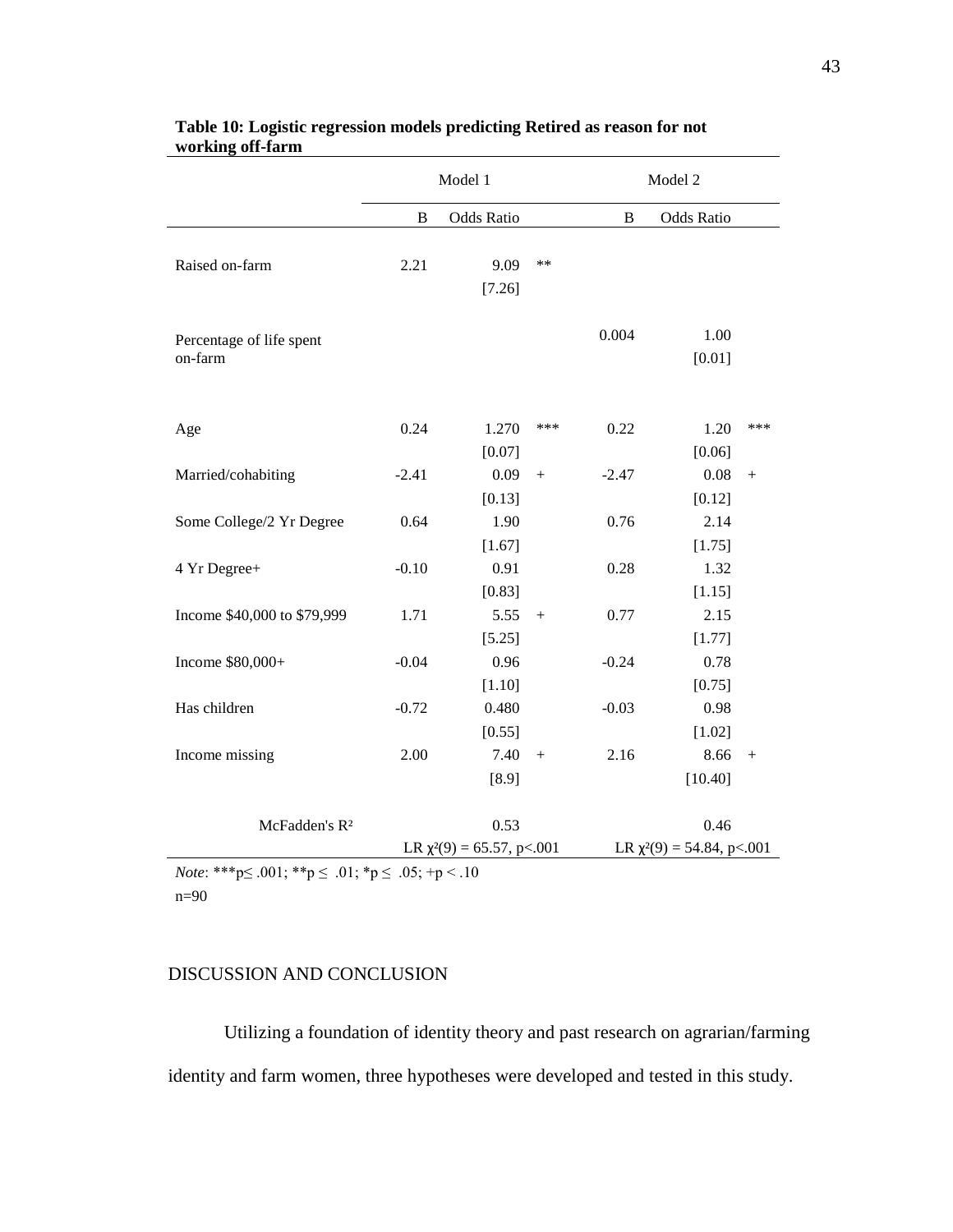Hypothesis 1 examined the relationship between farming background and being ever employed off-farm. Those with a farming background were hypothesized to be less likely to work off-farm than those without a farming background. Although being raised onfarm was not found to be associated with off-farm employment, increased percentage of life spent on-farm was associated with being less likely to have ever worked off-farm, supporting Hypothesis 1. As expected, developing a farming identity over the span of one"s life spent on-farm influences a woman to fulfill her role on the family farm instead of within the waged-labor market. Identities are fluid and can change over time, so it may be that simply being raised on-farm is not as salient in a woman"s identity hierarchy as the amount of time she has been on-farm where she may continue to develop and reconstruct a farming identity.

Next, motivations for working off-farm were examined. Economic reasons for working off-farm were not expected to differ by farming background and were not specifically hypothesized. But these reasons are still important influences to examine. Of those who have worked off-farm in the past five years, those who have attended at least some college indicated a higher proportion of money/benefits reasons for working offfarm compared to women with a high school degree or less. This supports the notion that those with higher education will be more likely to utilize this resource by seeking a waged-labor position off-farm (Ollenburger et al. 1989).

Hypothesis 2 expected to find a relationship between farming background and social/non-economic reasons for working off-farm. It was hypothesized that farm women with no or less of a farming background will be more likely to work off-farm for social/non-economic reasons than those raised on-farm. Those raised on-farm and with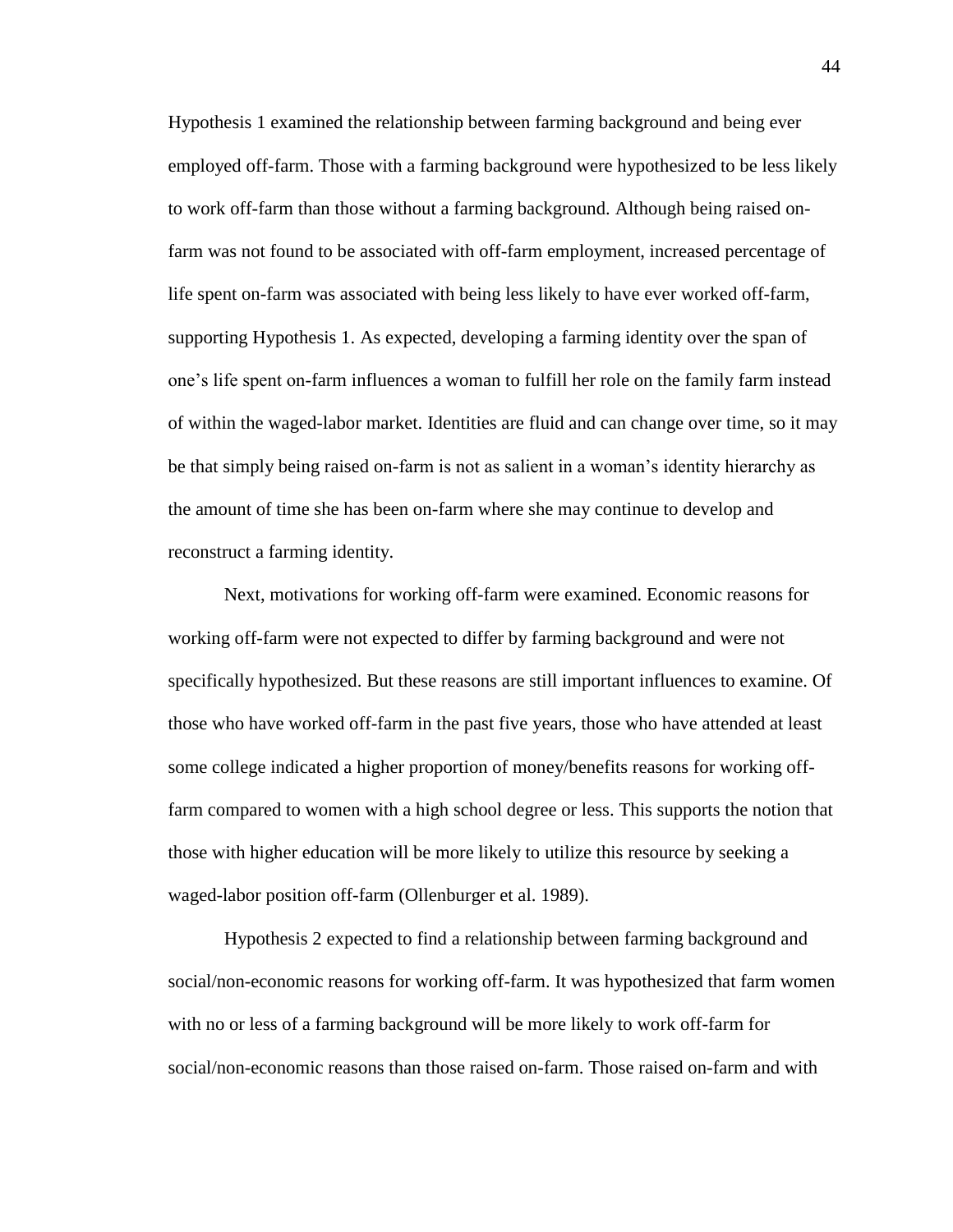increased percentage of life spent on-farm were less likely to indicate that they work offfarm to gain personal income compared to those raised off-farm. In addition, those raised on-farm also were less likely to work off-farm in order to gain independence or for the challenge. This indicates that both measures of farming background show that farm women with a farming background identity may not relate to social/non-economic motivations that are more associated with the waged-labor employment ideal. Instead, they may more readily identify with other reasons of working off-farm that are closely tied to maintaining or supporting the family farming enterprise, although this was only marginally supported in the analyses with a positive association between percentage of life spent on-farm and money/benefits reasons for working off-farm.

Among those who have not worked off-farm in the past five years, motivations for not working off-farm were examined. In Hypothesis 3, it was hypothesized that farming background would be associated with indicating being needed elsewhere as a reason for staying on-farm. While being raised on-farm had no significant association with being needed elsewhere, increase in percentage of a woman's life spent on-farm was associated with indicating being both needed on the farm/ranch and needed at home as reasons for not working off-farm. This hypothesis was supported and maintains the idea that those women who have spent much of their lives on-farm have developed a farming identity that allows them to want to and have the skills to perform roles on the farm. It also supports the idea that agrarian ideology encompasses more traditional gender roles wherein women identify more strongly with being needed at home, to perform tasks such as childcare and household labor.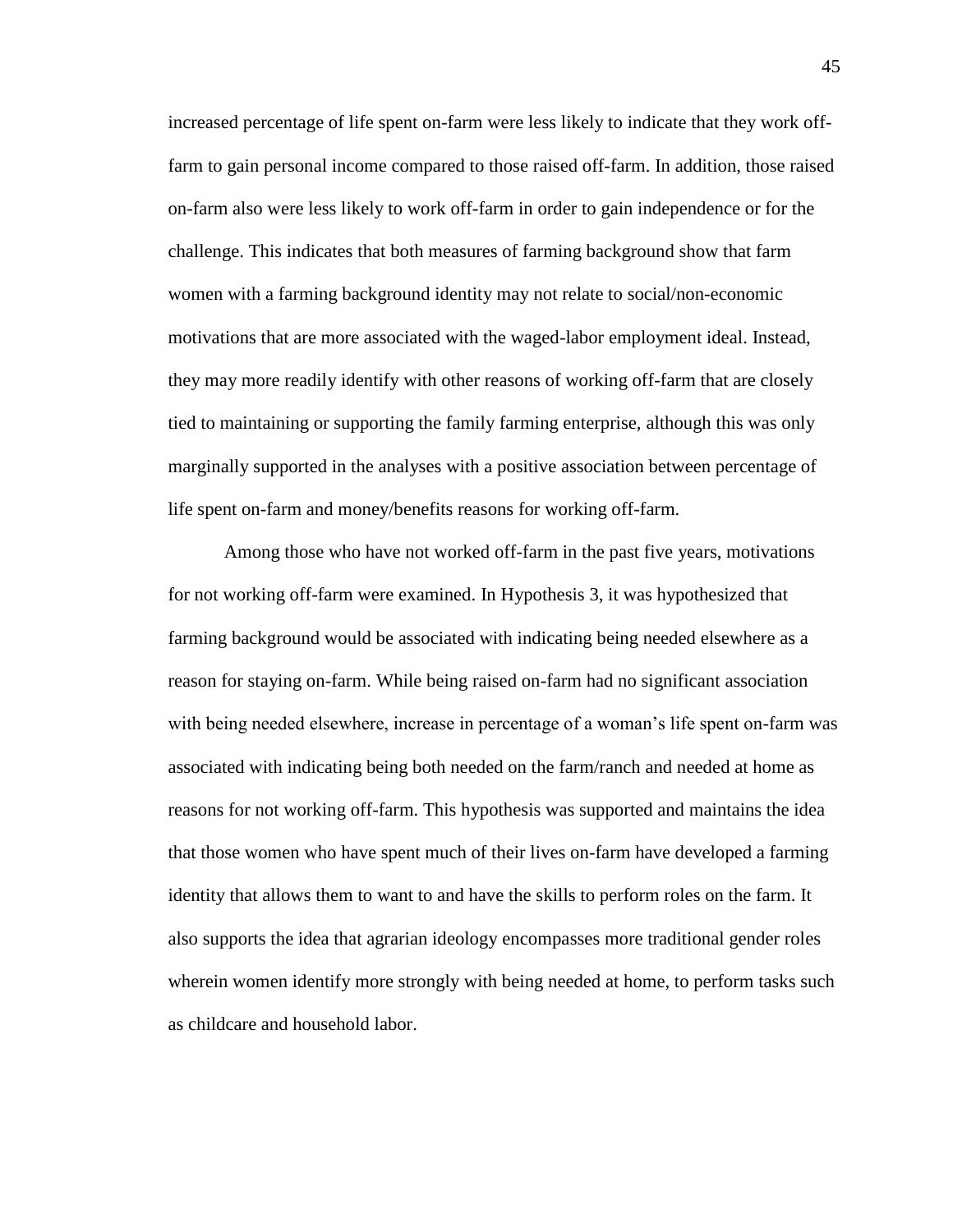Retirement was not hypothesized to have a relationship with farming background. As expected, age increased a woman"s odds of indicating retirement. Interestingly, even after controlling for all other variables, the odds of indicating retirement were significantly higher for women raised on-farm compared to those raised off-farm. This may be due to those being raised on-farm conceptualizing retirement differently than their counterparts raised off-farm. Women raised on-farm may consider themselves to be retired from a wage-earning perspective, while a more loose definition of retirement or being able to retire exists for working on-farm (if one exists at all).

This study, like all studies, is not without its limitations. These data are crosssectional in nature which does not allow for causal arguments. These data look at farm women at one point in time, and future research should examine how farm women"s motivations for employment may change over time as well as if or how their identities may change over time. Another limitation is missing data, and it cannot be assumed that item-missing is completely at random. Future studies would also benefit from attempting to collect a larger sample size from across various states within the United States in order to expand the generalizability of the results. Despite these limitations, this study will expand and update the literature within rural sociology by focusing on farm women"s roles and employment motivations.

Overall, this study supports the idea that farming background and identity influence farm women"s employment motivations. This research highlights that current farm women make important contributions to the family farming enterprise, yet the motivations for these various contributions may vary by farming background. Their motivations for which work roles they ultimately perform are influenced by not only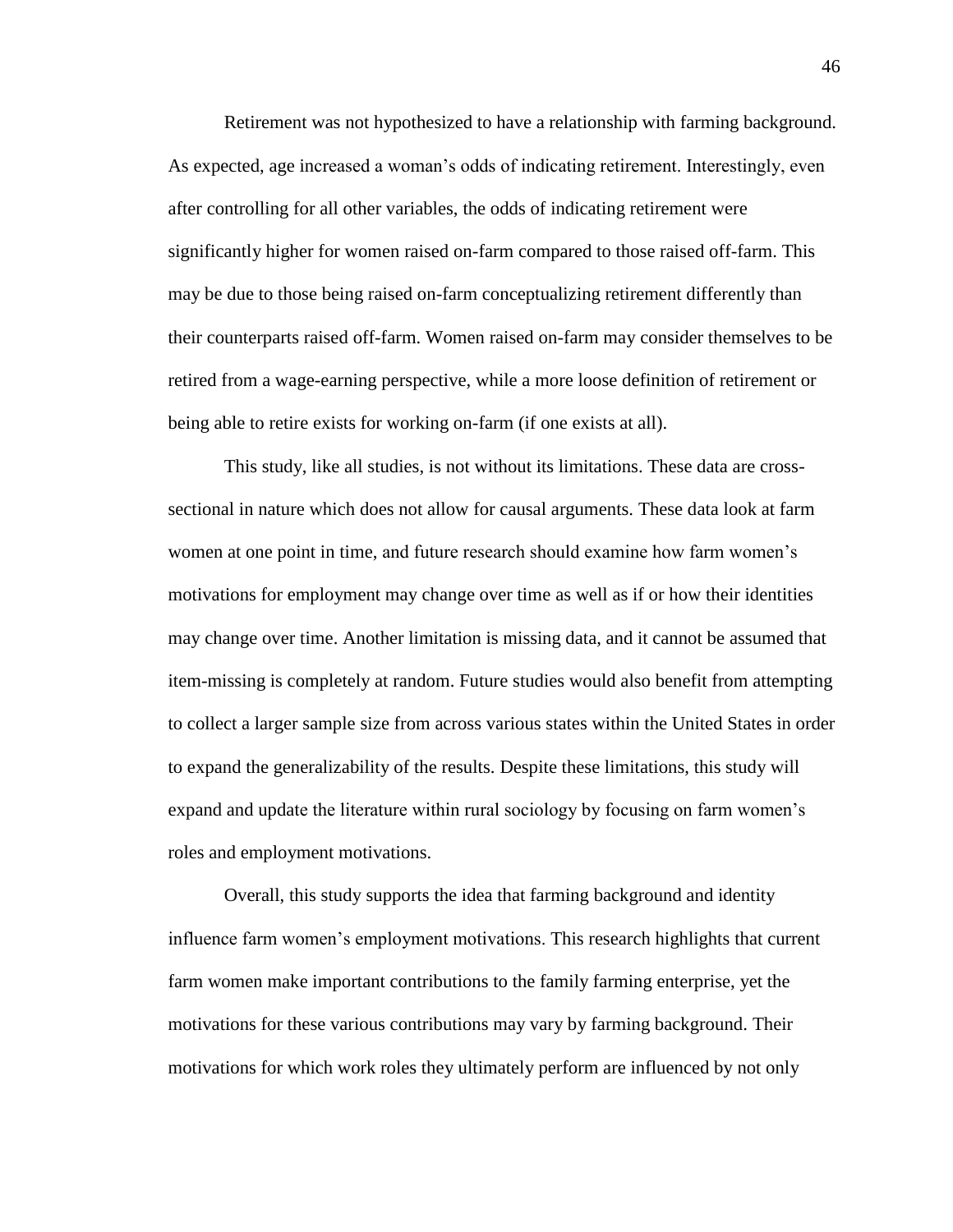economic and human capital factors, but also by factors relating to farming/agrarian identity (or a lack of) as well. That is, some women identify with having a role in on-farm activities while some may identify and be more likely to support the farming enterprise via a system they are more familiar with—the waged labor market.

This study will help inform policy makers about the growing demographic of women who work off-farm as well as highlight the motivations of women who perform their work roles on-farm. Therefore, it is important for policy makers to keep in mind other factors influencing employment motivations, largely because current policies are created focusing primarily on economic motivations (Wozniak and Scholl 1990). Although farming background identity explains only a small amount of variance in motivations for employment, farm women seem to be reacting to structural and human capital factors as well as identity. As more women become employed off-farm, it is important also to offer jobs that a woman with a farming background would identify more with performing. Future research should explore any conflicts between identity and desired role and the work role a woman ends up fulfilling. This could lead to situations where working off-farm becomes necessary financially for a woman's family, but that work role is contrary to her identity and desired on-farm role. Future research should examine this for possible implications for health and mental health outcomes. The importance of women"s varied contributions to the family farm and motivations for making those contributions is something policy makers should note in order to craft more-inclusive policies that are not solely focused on male-farmer work roles within family farming as well.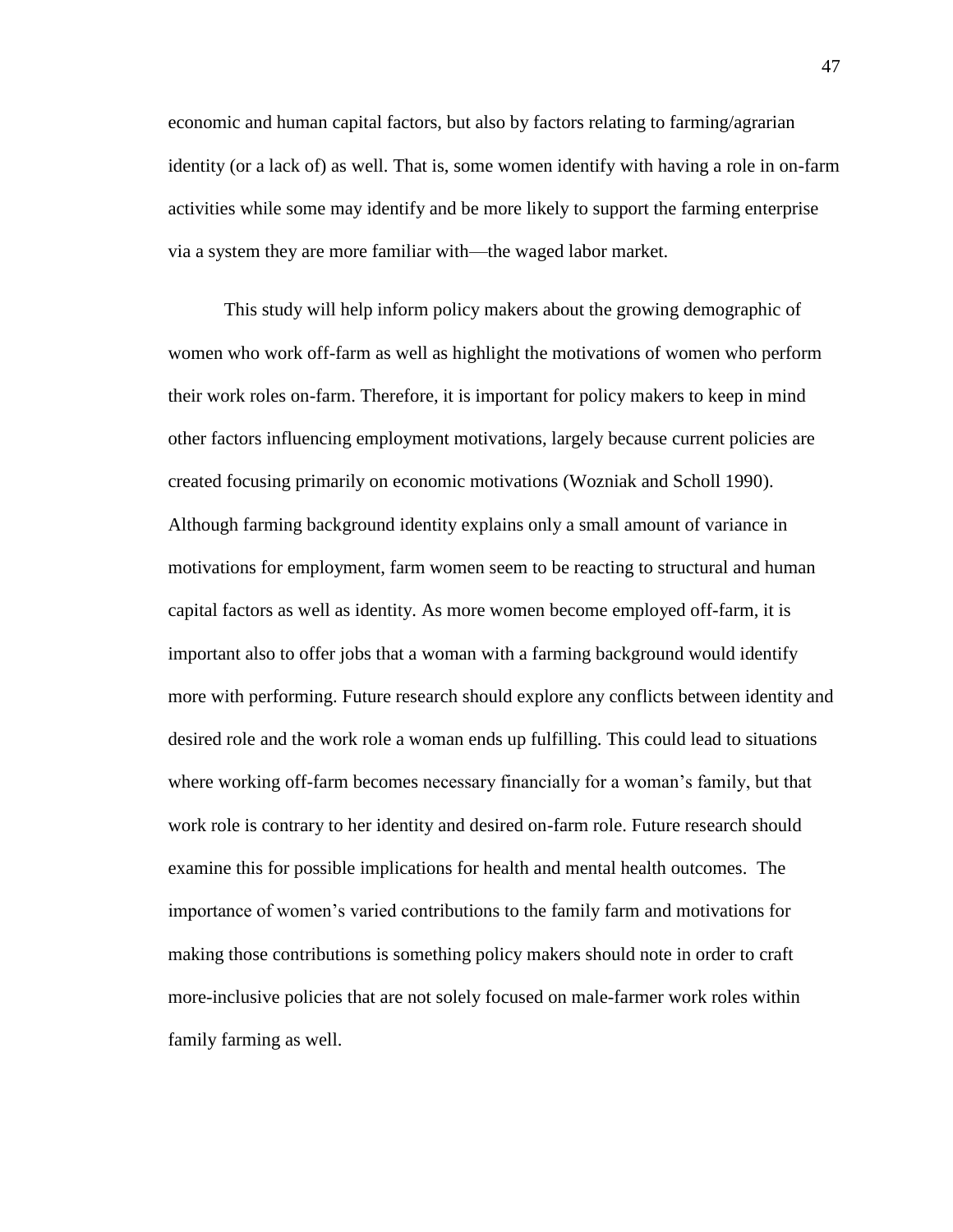#### REFERENCES

- Becker, Gary. 1993. *Human capital: A Theoretical and Empirical Analysis, with Special Reference to Education.* Chicago, IL: University of Chicago Press.
- Bjorkhaug, Hilde and Arild Blekesaune. 2007. "Mascunlinisation of Professionalisation of Norwegian Farm Work: A Gender Neutral Division of Work on Norwegian Family Farms?" *Journal of Comparative Family Studies* 423-434.
- Blanc, Michel and Niall MacKinnon. 1990. "Gender Relations and the Family Farm in Western Europe." *Journal of Rural Studies* 6(4):401-405.
- Bokemeier, Janet and Lorraine Garkovich. 1987. "Assessing the Influence of Farm Women"s Self-Identity on Task Allocation and Decision Making." *Rural Sociology*. 52(1): 13-36.
- Bokemeier, Janet L., Carolyn Sachs, and Verna Keith. 1983. "Labor Force Participation of Metropolitan, Nonmetropolitan, and Farm Women: A Comparative Study." *Rural Sociology* 48(4): 515-539
- Brandth, Berit. 2002. "Gender Identity in European Family Farming: A Literature Review." *Sociologia Ruralis* 42(3): 181-200.
- Brandth, Berit. 2006. "Agricultural Body-Building: Incorporations of Gender, Body and Work." *Journal of Rural Studies* 22:17-27.
- Burke, Peter J. 2003. "Introduction." Pp 1-7 in *Advances in Identity Theory and Research*  edited by Peter J. Burke, Timothy J. Owens, Richard T. Serpe, and Peggy A. Thoits. New York: Kluwer Academic/Plenum Publishers.
- Burke, Peter J. and Alicia D. Cast. 1997. "Stability and Changes in the Gender Identities of Newly Married Couples." *Social Psychology Quarterly* 60(4):277-290.
- Cloke, Paul. 2006. "Conceptualizing Rurality." Pp. 18-28 in *Handbook of Rural Studies*, edited by Paul Cloke, Terry Mardsen, and Patrick H. Mooney. Thousand Oaks, CA: Sage.
- Cummins, Helen. 2005. "Unraveling the Voices and Identity of Farm Women." *Identity: An International Journal of Theory and Research* 5(3):287-302.
- Dalecki, Michael G. and C. Milton Coughenour. 1992. "Agrarianism in American Society." *Rural Sociology* 57(1): 48-64.
- Dimitri, Carolyn, Anne Effland, and Neilson Conklin. 2005. "The 20<sup>th</sup> Century Transformation of U.S. Agriculture and Farm Policy." *Economic Info Bulletin Number 3.* U.S. Department of Agriculture, Economic Research Service. Retrieved November 13, 2011 (http://www.ers.usda.gov/publications/eib3).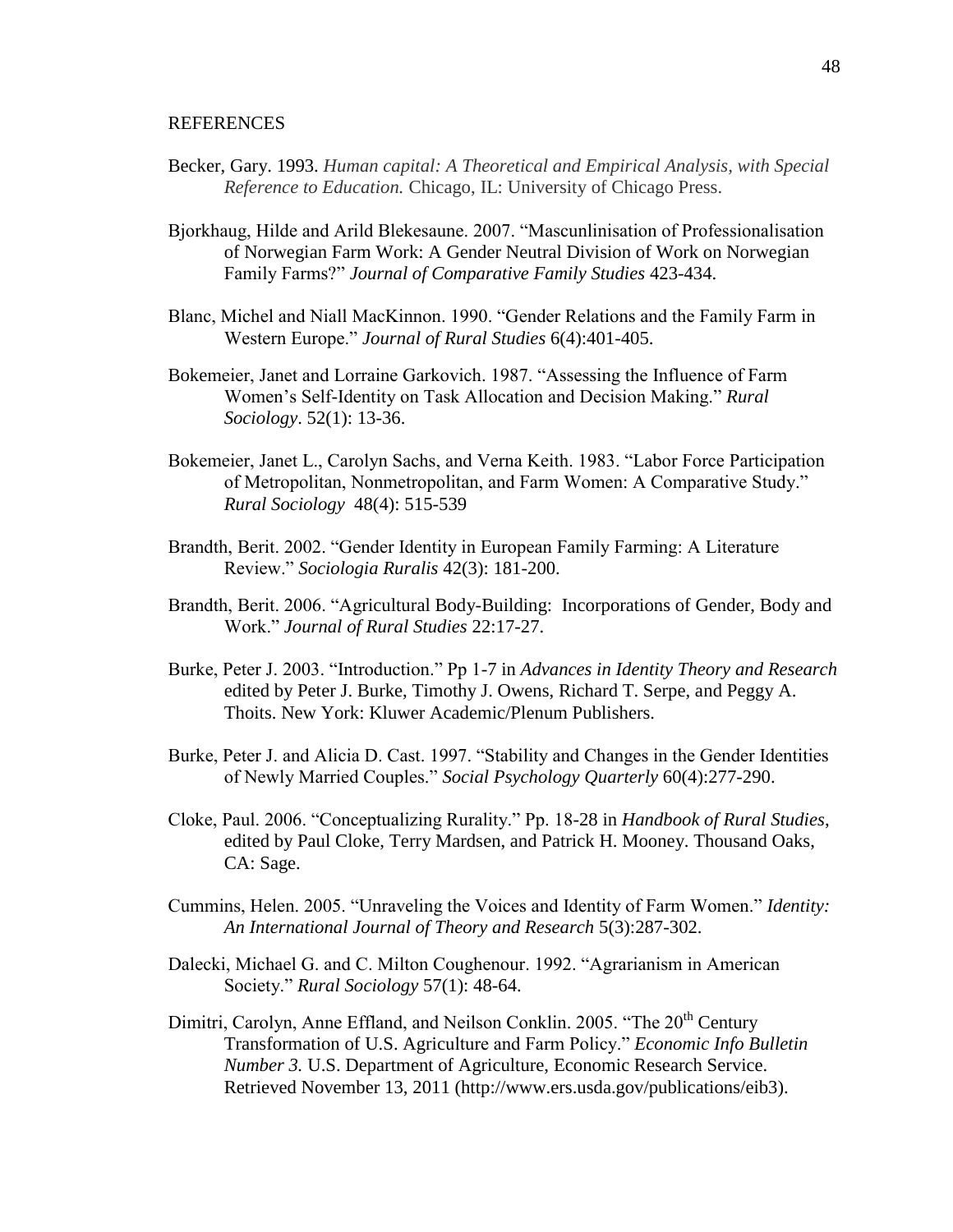- Ghorayshi, Parvin. 1989. "The Indispensible Nature of Wives" Work for the Farm Family Enterprise." *The Canadian Review of Sociology and Anthropology/La Revue Canadienne de Sociologie et d'Anthropologie* 26(4): 571-595.
- Godwin, Deborah D. and Julia Marlowe. 1990. "Farm Wives" Labor Force Participation and Earnings." *Rural Sociology* 55(1):25-43.
- Haugen, Marit S. and Arild Blekesaune. 2005. "Farm and Off-farm Work and Life Satisfaction Among Norwegian Farm Women." *Sociologia Ruralis* 45:71-85.
- Kelly, Roisin and Sally Shortall. 2002. "Farmer's wives': women who are off-farm breadwinners and the implications for on-farm gender relations." *Journal of Sociology* 38:327-343.
- Little, Jo. 2006. "Gender and Sexuality in Rural Communities." Pp. 365-378 in *Handbook of Rural Studies*, edited by Paul Cloke, Terry Mardsen, and Patrick H. Mooney. Thousand Oaks, CA: Sage.
- Little, Jo and Patricia Austin. 1996. "Women and the Rural Idyll." *Journal of Rural Studies* 12(2): 101-111.
- Little, Jo and Ruth Panelli. 2003. "Gender Research in Rural Geography." *Gender, Place & Culture* 10(3): 281-289.
- McCarthy, Mary R., Priscilla Salant, and William E. Saupe. 1988. "Off-farm Labor Allocation by Married Farm Women: Research Review and New Evidence from Wisconsin." Pp. 135-151 in W.G. Haney and J.B. Knowles, eds., *Women and Farming: Changing Roles, Changing Structures*. Boulder, CO: Westview Press.
- Marini, Matteo B., and Patrick H. Mooney. 2006. "Rural Economies." Pp. 01-103 in *Handbook of Rural Studies*, edited by Paul Cloke, Terry Mardsen, and Patrick H. Mooney. Thousand Oaks, CA: Sage.
- Molnar, Joseph J. and Litchi S. Wu. 1989. "Agrarianism, Family Farming, and Support for State Intervention in Agriculture." *Rural Sociology* 54(2): 227-245.
- Naples, Nancy. 1994. "Contradictions in Agrarian Ideology: Restructuring Gender, Race-Ethinicity, and Class." *Rural Sociology* 59(1): 110-135.
- Oldrup, Helene. 1999. "Women Working off the Farm: Reconstructing Gender Identity in Danish Agriculture." *Sociologia Ruralis* 39(3): 343-358.
- Ollenburger, Jane C., Sheryl J. Grana, and Helen A. Moore. 1989. "Labor Force Participation of Rural Farm, Rural Nonfarm, and Urban Women: A Panel Update." *Rural Sociology* 54(4): 533-550.
- Panelli, Ruth. 2006. "Rural Society." Pp. 64-90 in *Handbook of Rural Studies*, edited by Paul Cloke, Terry Mardsen, and Patrick H. Mooney. Thousand Oaks, CA: Sage.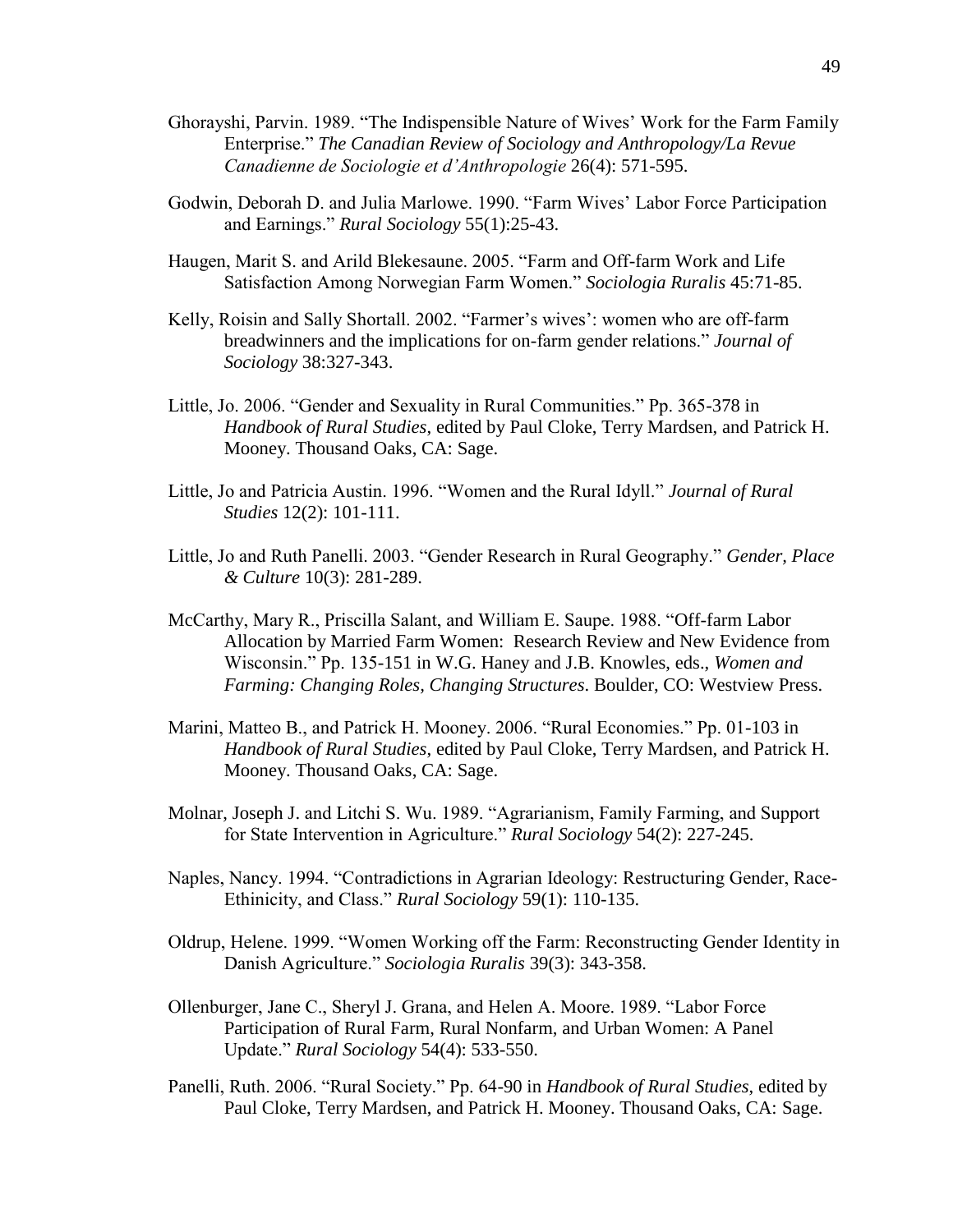- Perry, Janet E. and Mary C. Ahearn. 1994. "Farm Women Blend Farm and Off-Farm Work." *Rural Development Perspectives* 9(3): 24-31.
- Pfeffer, Max J., and Jess Gilbert. 1991. "Gender and Off-Farm Employment in Two Farming Systems: Responses to Farm Crisis in the Cornbelt and the Mississippi Delta." *The Sociological Quarterly* 32(4): 593-610.
- Rosenfeld, Rachel Ann. 1985. *Farm Women: Work, Farm, and Family in the United States.* Chapel Hill, NC: University of North Carolina Press.
- Rosenfeld, Rachel Ann. 1986. "U.S. Farm Women: Their Part in Farm Work and Decision Making." *Work and Occupations* 13:179-202.
- Sachs, Carolyn E. 1983. *The Invisible Farmers: Women in Agricultural Production.*  Totowa, NJ: Rowman & Allanheld.
- Schroeder, Emily Harper, Frederick C. Fliegel, and J.C. van Es. 1983. "The Effects of Nonfarm Background on Orientation to Farming Among Small-Scale Farmers." *Rural Sociology* 48(3):349-366.
- Smyth, Jolene D. 2007. "Doing Gender When Home and Work are Blurred: Women and Sex-Atypical Tasks." Ph.D. dissertation, Department of Sociology, Washington State University, Pullman, WA.
- Stryker, Sheldon. 1980. *Symbolic Interactionism: A Social Structural Version.* Menlo Park, CA: Benjamin Cummings.
- Stryker, Sheldon and Peter J. Burke. 2000. "The Past, Present, and Future of an Identity Theory." *Social Psychology Quarterly* 63(4):284-297.
- United States Department of Agriculture, National Agricultural Statistics Service. 2010a. "2007 Census of Agriculture Small Farms Fact Sheet." Retrieved April 4, 2011 (http://www.agcensus.usda.gov/Publications/2007/Online\_Highlights/Fact\_Sheets /small\_farm.pdf).
- United States Environmental Protection Agency. 2009. "Ag 101-Demographics." Retrieved April 4, 2011 [\(http://www.epa.gov/agriculture/ag101/demographics.html\)](http://www.epa.gov/agriculture/ag101/demographics.html).
- Wozniak, Patricia J. and Kathleen K. Scholl. 1990. "Employment Motivations of Farm Spouses." *Lifestyles: Family and Economic Issues* 11(4):321-342.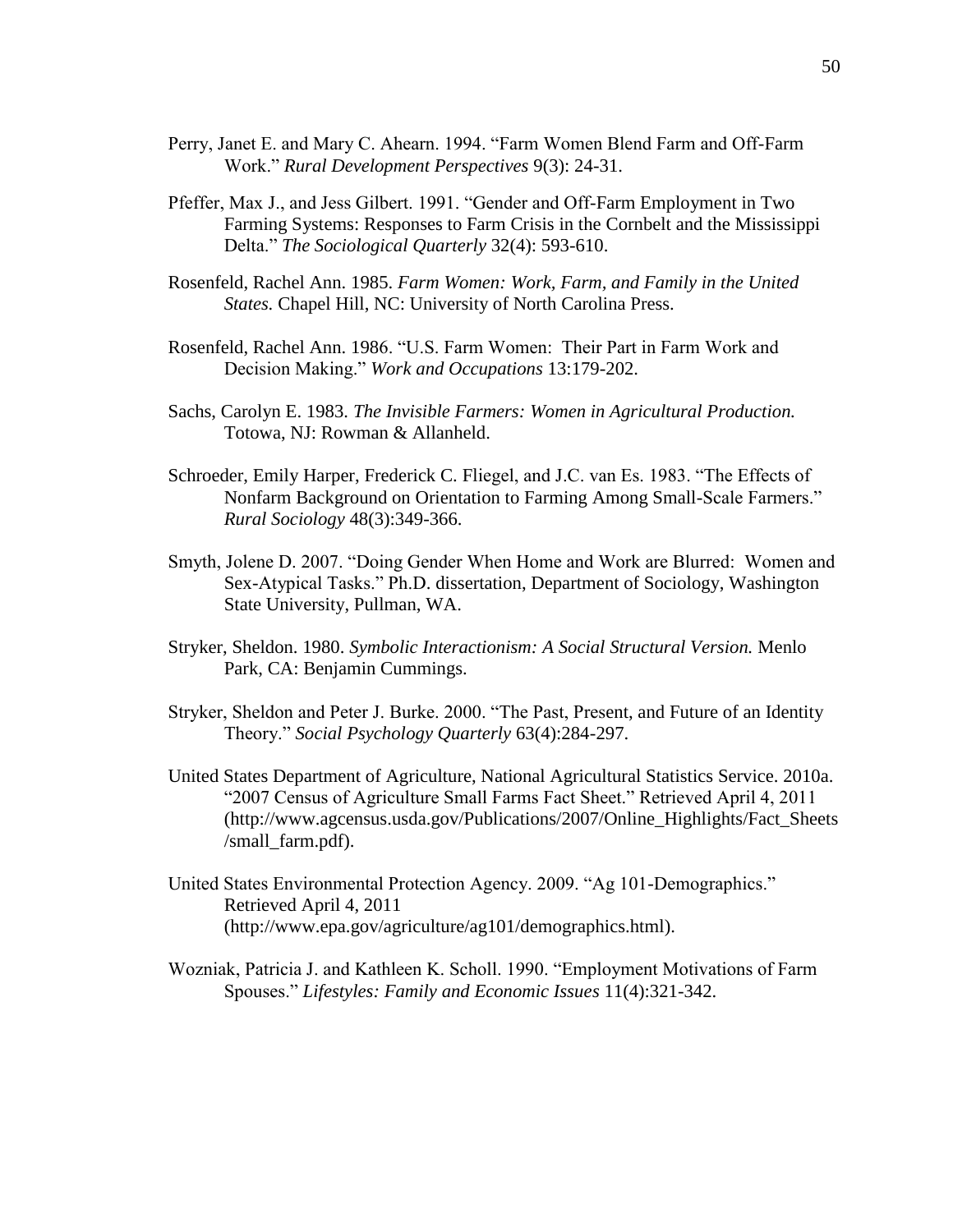| Table A.1: Logistic regression models predicting Money/Benefits reasons for working off-farm |         |                                      |                    |                                |                    |                                      |              |                                             |              |                                      |              |                                |
|----------------------------------------------------------------------------------------------|---------|--------------------------------------|--------------------|--------------------------------|--------------------|--------------------------------------|--------------|---------------------------------------------|--------------|--------------------------------------|--------------|--------------------------------|
|                                                                                              |         | Family needed the money<br>$n = 248$ |                    |                                |                    | To get health insurance<br>$n = 240$ |              |                                             |              | For retirement benefits<br>$n = 234$ |              |                                |
|                                                                                              | Model 1 |                                      | Model <sub>2</sub> |                                | Model <sub>3</sub> |                                      |              | Model 4                                     | Model 5      |                                      |              | Model 6                        |
|                                                                                              |         | <b>B</b> Odds Ratio                  | $\mathbf{r}$       | Odds Ratio                     | $\mathbf{m}$       | Odds Ratio                           | $\mathbf{m}$ | <b>Odds Ratio</b>                           | $\mathbf{m}$ | <b>Odds Ratio</b>                    | $\mathbf{m}$ | <b>Odds Ratio</b>              |
| Raised on-farm                                                                               | 0.61    | 1.83<br>[0.88]                       |                    |                                | 0.28               | $1.33\,$<br>[0.43]                   |              |                                             | $-0.01$      | 0.99<br>[0.33]                       |              |                                |
| Percentage of life spent<br>on-farm                                                          |         |                                      | 0.01               | $1.02 +$<br>$[.01]$            |                    |                                      | 0.01         | $1.01 +$<br>$[10]$                          |              |                                      | 0.004        | $1.00\,$<br>$[10]$             |
|                                                                                              |         |                                      |                    |                                |                    |                                      |              |                                             |              |                                      |              |                                |
| Age                                                                                          | $-0.02$ | 0.98<br>[0.02]                       | $-0.03$            | 0.97<br>$[.02]$                | 0.00               | $1.00\,$<br>[10.0]                   | 0.00         | $1.00\,$<br>0.02                            | 0.02         | $1.02$<br>[0.02]                     | 0.02         | 1.02<br>$[.02]$                |
| Married/cohabiting                                                                           | $-0.32$ | 0.73                                 | $-0.32$            | 0.73                           | $-1.02$            | 0.36                                 | $-1.07$      | 0.34                                        | $-1.00$      | 0.37                                 | $-0.95$      | 0.39                           |
|                                                                                              |         | $[0.81]$                             |                    | [3]                            |                    | 0.31]                                |              | [.29]                                       |              | [0.32]                               |              | $[34]$                         |
| Some College/2 Yr Degree                                                                     | 0.64    | $1.89\,$                             | 0.75               | 2.12                           | 0.80               | 2.21                                 | 0.86         | ⋇<br>2.35                                   | 1.06         | $2.88***$                            | 1.06         | $2.87$ **                      |
|                                                                                              |         | $[1.08]$                             |                    | 1.21                           |                    | [680]                                |              | [94]                                        |              | $[1.22]$                             |              | [1.20]                         |
| 4 Yr Degree+                                                                                 | 0.34    | 1.40                                 | 0.41               | $1.51\,$                       | 1.60               | 4.96 ***                             | 1.66         | $5.25***$                                   | 1.29         | $3.63***$                            | 1.27         | $3.56$ **                      |
|                                                                                              |         | $\left[ 0.80\right]$                 |                    | $\left[ .86\right]$            |                    | $[2.22]$                             |              | [2.34]                                      |              | $[1.63]$                             |              | $\left[1.58\right]$            |
| Income \$40,000 to \$79,999                                                                  | 0.07    | $1.08\,$                             | 0.10               | $1.10\,$                       | 0.40               | $1.51\,$                             | 0.44         | 1.56                                        | 0.83         | 2.29                                 | 0.84         | $2.32 *$                       |
|                                                                                              |         | [0.58]                               |                    | $\left[ .60\right]$            |                    | [0.53]                               |              | [.55]                                       |              | $\left[ 0.83\right]$                 |              | $[.85]$                        |
| Income \$80,000+                                                                             | $-0.73$ | $0.48\,$                             | $-0.74$            | 0.48                           | 0.19               | 1.21                                 | 0.22         | 1.24                                        | 0.73         | $2.08$                               | 0.77         | $2.15 +$                       |
|                                                                                              |         | [0.29]                               |                    | $[.28]$                        |                    | [0.53]                               |              | $[54]$                                      |              | [0.95]                               |              | [.98]                          |
| Has children                                                                                 | 1.19    | $3.29 *$                             | 0.98               | 2.67                           | 0.15               | $0.86\,$                             | $-0.26$      | $0.77$                                      | $-0.77$      | $0.46$                               | $-0.80$      | 0.45                           |
|                                                                                              |         | [2.01]                               |                    | 1.65                           |                    | [0.46]                               |              | $\begin{array}{c} 1.41 \\ 1.40 \end{array}$ |              | [0.28]                               |              | $[.28]$                        |
| Income missing                                                                               | $-1.21$ | $0.30 +$                             | $-1.10$            | $0.33 +$                       | 0.46               | 1.58                                 | 0.58         | 1.79                                        | 0.48         | 1.61                                 | 0.54         | $1.71\,$                       |
|                                                                                              |         | [0.19]                               |                    | $[21]$                         |                    | [0.90]                               |              | 1.03]                                       |              | [160]                                |              | $\left[ .97\right]$            |
| McFadden's R <sup>2</sup>                                                                    |         | $0.07\,$                             |                    | 0.08                           |                    | 0.07                                 |              | $0.07$                                      |              | 0.07                                 |              | 0.07                           |
|                                                                                              |         | $LR \chi^2(9) = 13.38$ , p<.15       |                    | $LR \chi^2(9) = 15.16, p < 10$ |                    | LR $\chi^2(9) = 20.04$ , p<.05       |              | $LR \chi^2(9) = 22.21, p < 01$              |              | $LR \chi^2(9) = 19.01, p < 05$       |              | $LR \chi^2(9) = 19.51, p < 05$ |
| $Note: **p \le .001; **p \le .01; *p \le .05; +p < .10$                                      |         |                                      |                    |                                |                    |                                      |              |                                             |              |                                      |              |                                |

Table A.1: Logistic regression models predicting Money/Benefits reasons for working off-farm

APPENDIX A

*Note* : \*\*\*p≤ .001; \*\*p ≤ .01; \*p ≤ .05; +p < .10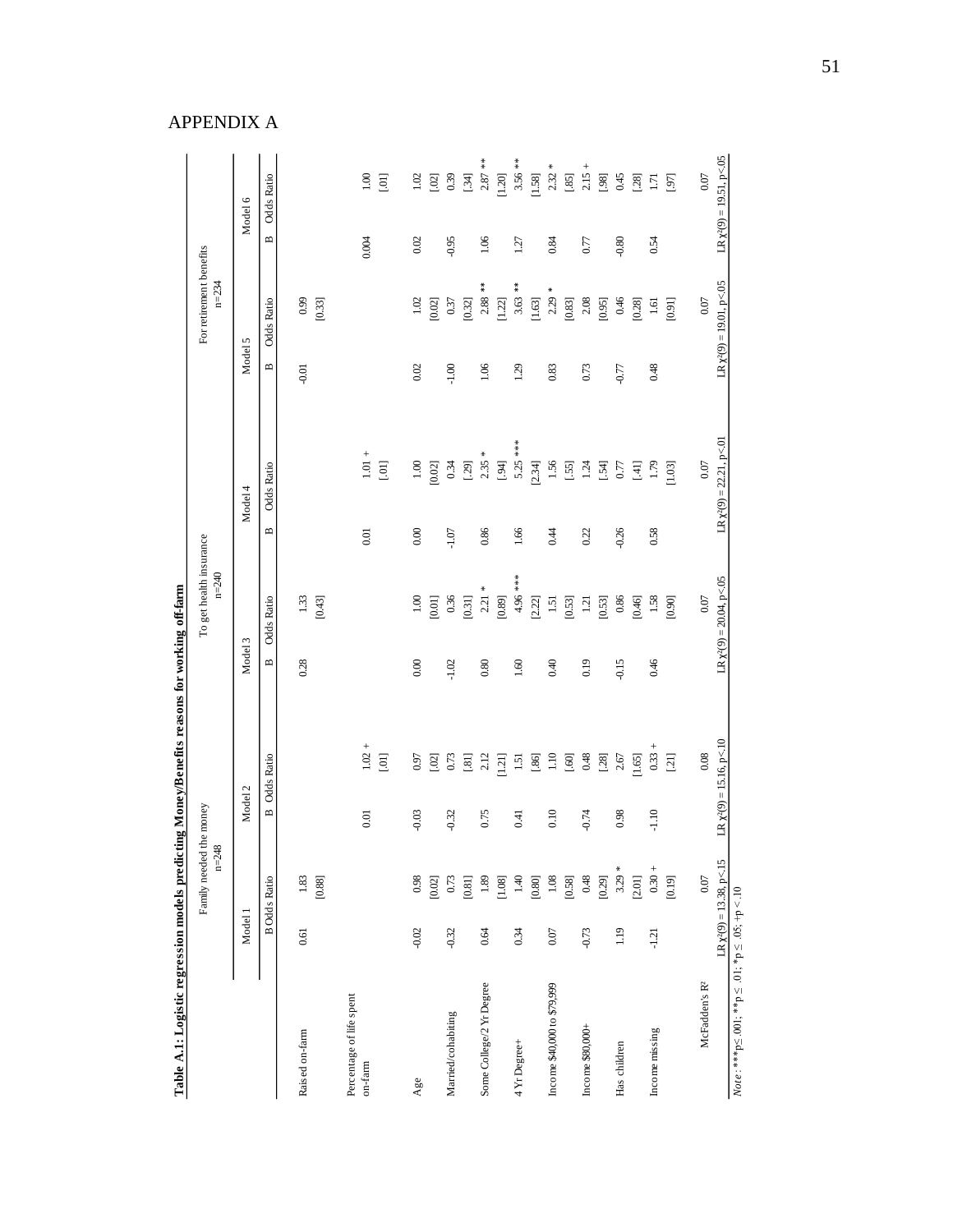| Table A.2: Logistic regression models predicting Social/Non-economic reasons for working off-farm with Raised on-farm as focal<br>independent variable |                                           |                                                    |                                             |                                       |                                      |                                        |                                   |                                       |                                |                                         |
|--------------------------------------------------------------------------------------------------------------------------------------------------------|-------------------------------------------|----------------------------------------------------|---------------------------------------------|---------------------------------------|--------------------------------------|----------------------------------------|-----------------------------------|---------------------------------------|--------------------------------|-----------------------------------------|
|                                                                                                                                                        | To be around other<br>people<br>$n = 226$ |                                                    | To get away from<br>farm/ranch<br>$n = 214$ |                                       | To earn personal income<br>$n = 238$ |                                        | To gain independence<br>$n = 224$ |                                       | For the challenge<br>$n = 219$ |                                         |
|                                                                                                                                                        | $\mathbf{\underline{\underline{\omega}}}$ | <b>Odds Ratio</b>                                  | $\mathbf{\underline{m}}$                    | <b>Odds Ratio</b>                     | $\mathbf{\underline{m}}$             | <b>Odds Ratio</b>                      | $\mathbf{\underline{m}}$          | <b>Odds Ratio</b>                     | $\mathbf{p}$                   | <b>Odds Ratio</b>                       |
| Raised on-farm                                                                                                                                         | $-0.20$                                   | 82<br>[0.24]<br>$\circ$                            | $-0.07$                                     | 0.93<br>[0.35]                        | $-0.88$                              | $\overset{*}{*}$<br>0.42<br>[0.13]     | $-0.65$                           | $\ast$<br>0.52<br>[0.16]              | $-0.74$                        | ∗<br>0.48<br>[0.15]                     |
| Age                                                                                                                                                    | 0.01                                      | [0.01]<br>S                                        | $-0.03$                                     | 0.97<br>[0.02]                        | 0.01                                 | 0.02<br>1.01                           | 0.002                             | 0.10<br>[0.02]                        | 0.03                           | ∗<br>1.03<br>[0.02]                     |
| Married/cohabiting                                                                                                                                     | $-0.51$                                   | $\mathcal{S}$<br>$\overline{2}$<br>$\circ$<br>0.04 | $-0.91$                                     | 0.40<br>[0.33]                        | $-1.04$                              | 0.35<br>[0.29]                         | $-1.45$                           | $\star$<br>0.23<br>0.16               | $-0.54$                        | $0.58\,$<br>[0.42]                      |
| Some College/2 Yr Degree                                                                                                                               | 0.35                                      | 1.42<br>$\left[ 0.58\right]$                       | 0.02                                        | 1.03<br>[0.51]                        | 0.16                                 | 1.17<br>[0.55]                         | $\overline{2}$                    | $\frac{*}{*}$<br>3.33<br>[1.58]       | 0.86                           | $2.37 +$<br>1.12                        |
| 4 Yr Degree+                                                                                                                                           | $-0.26$                                   | $0.77\,$<br>[0.33]                                 | $-0.39$                                     | 0.68<br>0.36                          | $-0.18$                              | 0.84<br>[0.40]                         | 0.66                              | 1.93<br>[0.94]                        | 0.98                           | ₩<br>2.66<br>[1.27]                     |
| Income \$40,000 to \$79,999                                                                                                                            | $-0.17$                                   | $\mathfrak{B}$<br>[0.28]<br>$\circ$                | 0.08                                        | 1.08<br>0.44]                         | 0.18                                 | $1.20\,$<br>[0.43]                     | 0.64                              | $^{+}$<br>1.90<br>[0.67]              | 1.07                           | $*$<br>2.93<br>[1.09]                   |
| Income \$80,000+                                                                                                                                       | 0.60                                      | 83<br>$[0.77]$<br>$\overline{a}$                   | $-0.15$                                     | $0.86\,$<br>0.46                      | 0.88                                 | 2.41<br>[1.19]                         | 0.38                              | 1.46<br>[0.63]                        | 1.22                           | $3.38***$<br>[1.49]                     |
| Has children                                                                                                                                           | $-0.87$                                   | $^{+}$<br>0.42<br>[0.21]                           | 0.64                                        | 1.91<br>1.38                          | $-1.16$                              | [0.21]<br>0.31                         | 0.40                              | 49<br>0.84                            | $-1.28$                        | ∗<br>0.28<br>0.16                       |
| Income missing                                                                                                                                         | $-0.21$                                   | [0.39]<br>$\overline{8}$<br>$\circ$                | $-0.37$                                     | 0.69<br>[0.48]                        | 0.69                                 | 1.99<br>1.14                           | 0.20                              | 1.22<br>[0.66]                        | 1.72                           | 5.59 ***<br>[3.02]                      |
| McFadden's R2                                                                                                                                          | $LR \chi^2(9) = 10.34,$                   | $p = 32$<br>0.03                                   |                                             | LR $\chi^2(9) = 6.83$ , p=.65<br>0.03 |                                      | LR $\chi^2(9) = 17.02$ , p<.05<br>0.06 |                                   | $LR \chi^2(9) = 16.87, p<.05$<br>0.06 |                                | LR $\chi^2(9) = 32.72$ , p<.001<br>0.11 |
| $Note: **p \le .001; **p \le .01; *p \le .05; +p < .10$                                                                                                |                                           |                                                    |                                             |                                       |                                      |                                        |                                   |                                       |                                |                                         |

52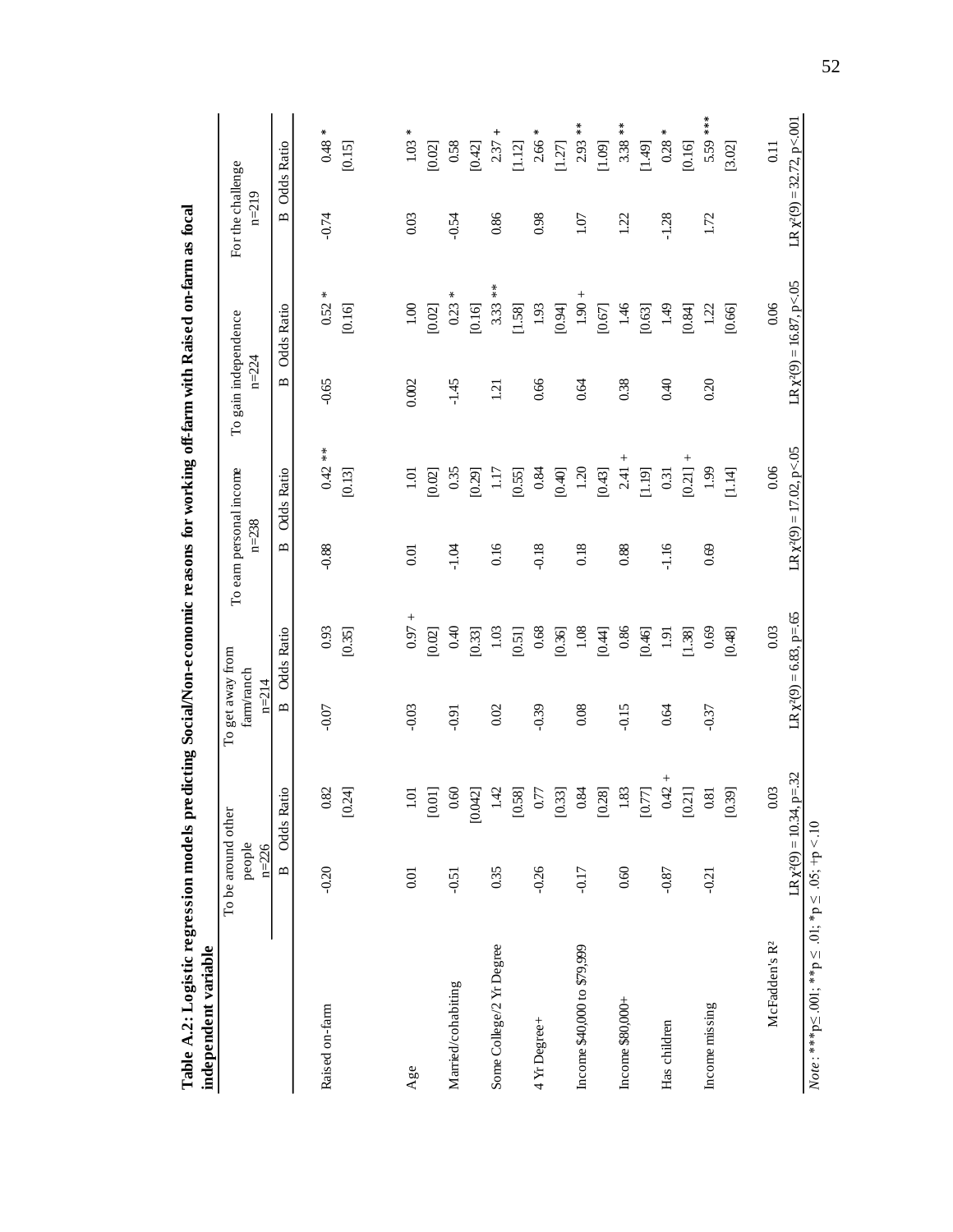| Table A.3: Logistic regression models predicting Social/Non-economic reasons for working off-farm with Percentage of life spent on-<br>farm as focal independent variable |                                           |                                            |                                            |                                       |                                      |                                        |                                   |                                        |                                |                                         |
|---------------------------------------------------------------------------------------------------------------------------------------------------------------------------|-------------------------------------------|--------------------------------------------|--------------------------------------------|---------------------------------------|--------------------------------------|----------------------------------------|-----------------------------------|----------------------------------------|--------------------------------|-----------------------------------------|
|                                                                                                                                                                           | To be around other<br>people<br>$n = 228$ |                                            | To get away from<br>fam/ranch<br>$n = 216$ |                                       | To earn personal income<br>$n = 241$ |                                        | To gain independence<br>$n = 226$ |                                        | For the challenge<br>$n = 221$ |                                         |
|                                                                                                                                                                           | $\mathbf{\Omega}$                         | Odds Ratio                                 | $\mathbf{\Omega}$                          | Odds Ratio                            | $\mathbf{\Omega}$                    | <b>Odds Ratio</b>                      | $\blacksquare$                    | <b>Odds Ratio</b>                      | $\mathbf{\Omega}$              | <b>Odds Ratio</b>                       |
| Percentage of life spent<br>on-farm                                                                                                                                       | 0.001                                     | 1.00<br>[0.01]                             | 0.01                                       | $1.01\,$<br>[0.01]                    | $-0.01$                              | ж<br>0.99<br>[0.01]                    | $-0.001$                          | $1.00\,$<br>[0.01]                     | $-0.002$                       | 1.00<br>[0.01]                          |
| Age                                                                                                                                                                       | 0.004                                     | $1.00\,$<br>$[0.01]$                       | $-0.03$                                    | 0.97<br>[0.02]                        | 0.02                                 | 1.02<br>[0.02]                         | 0.004                             | 1.00<br>[0.02]                         | 0.03                           | ∗<br>1.03<br>[0.02]                     |
| Married/cohabiting                                                                                                                                                        | $-0.45$                                   | 0.64<br>$[0.44]$                           | $-0.78$                                    | 0.46<br>[0.37]                        | $-0.91$                              | 0.40<br>[0.33]                         | $-1.25$                           | 0.29<br>[0.20]                         | $-0.39$                        | $0.68\,$<br>[0.47]                      |
| Some College/2 Yr Degree                                                                                                                                                  | 0.29                                      | 1.35<br>[0.54]                             | $-0.020$                                   | 0.99<br>[84.0]                        | $-0.03$                              | 0.97<br>[0.45]                         | 1.10                              | ∗<br>3.01<br>[1.40]                    | 0.69                           | 2.00<br>[.93]                           |
| 4 Yr Degree+                                                                                                                                                              | $-0.36$                                   | 0.70<br>[0.29]                             | $-0.46$                                    | $0.63\,$<br>[0.33]                    | $-0.40$                              | $0.67\,$<br>[0.31]                     | 0.52                              | 1.68<br>[0.80]                         | 0.81                           | $^{+}$<br>2.26<br>[1.05]                |
| Income \$40,000 to \$79,999                                                                                                                                               | $-0.13$                                   | $0.88\,$<br>[0.29]                         | 0.10                                       | 급<br>[046]                            | 0.23                                 | $1.26$<br>[0.44]                       | 0.70                              | 2.01<br>[0.70]                         | 1.07                           | $2.91**$<br>[1.07]                      |
| Income \$80,000+                                                                                                                                                          | 0.63                                      | $1.89\,$<br>$\left[0.78\right]$            | $-0.11$                                    | 0.90<br>[0.48]                        | 1.04                                 | *<br>2.84<br>[1.38]                    | 0.53                              | 1.70<br>[0.71]                         | 1.35                           | $3.84**$<br>1.66                        |
| Has children                                                                                                                                                              | $-0.88$                                   | $^{+}$<br>$0.41\,$<br>$\left[ 0.21\right]$ | 0.57                                       | 1.76<br>[1.29]                        | $-1.04$                              | 0.35<br>[0.24]                         | 0.40                              | $1.50\,$<br>[0.83]                     | $-1.17$                        | ₩<br>0.31<br>[0.17]                     |
| Income missing                                                                                                                                                            | $-0.18$                                   | 0.83<br>[0.41]                             | $-0.30$                                    | 0.74<br>[0.52]                        | 0.65                                 | 1.92<br>1.10                           | 0.20                              | 1.22<br>[0.66]                         | 1.69                           | 5.44 **<br>[2.92]                       |
| McFadden's R <sup>2</sup>                                                                                                                                                 |                                           | $LR \chi^2(9) = 9.86$ , p=.36<br>$0.03\,$  |                                            | LR $\chi^2(9) = 7.59$ , p=.58<br>0.04 |                                      | $LR \chi^2(9) = 14.97, p < 10$<br>0.06 |                                   | LR $\chi^2(9) = 13.08$ , p=.16<br>0.05 |                                | $LR \chi^2(9) = 27.07, p < 001$<br>0.09 |
| $Note: **p \le .001; **p \le .01; *p \le .05; +p < .10$                                                                                                                   |                                           |                                            |                                            |                                       |                                      |                                        |                                   |                                        |                                |                                         |

**Table A.3: Logistic regression models predicting Social/Non-economic reasons for working off-farm with Percentage of life spent on-**م<br>ما:∎ء £  $\ddot{\phantom{0}}$ ٠, ي<br>نه  $\ddot{\phantom{1}}$ ÷  $\ddot{\phantom{0}}$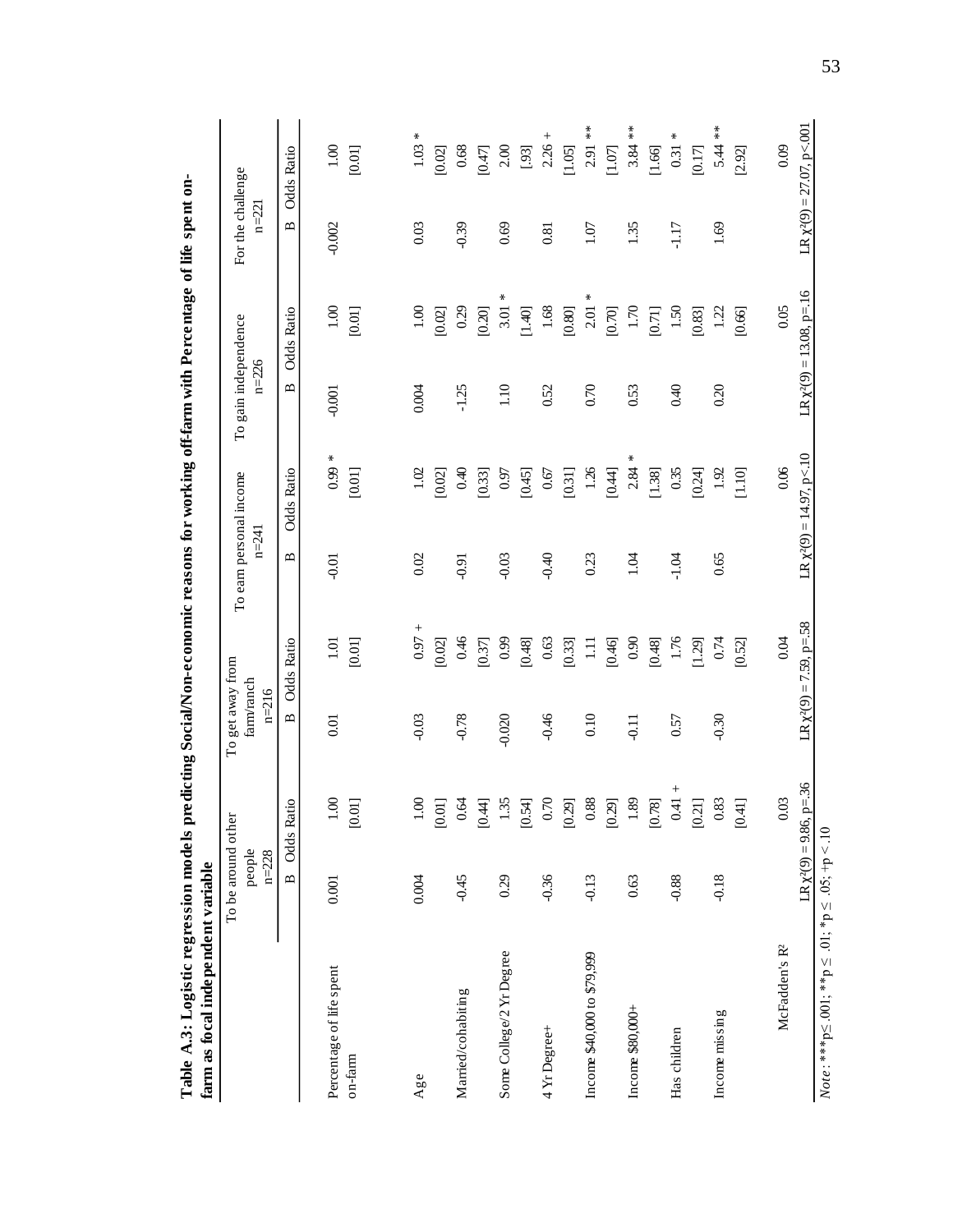| ниерениент титимпе          |         | Needed on-<br>farm/ranch<br>$n = 83$ |         | Needed at home<br>$n = 78$     |
|-----------------------------|---------|--------------------------------------|---------|--------------------------------|
|                             | B       | <b>Odds Ratio</b>                    | B       | <b>Odds Ratio</b>              |
| Raised on-farm              | 0.35    | 1.42<br>[0.84]                       | 0.84    | 2.32<br>[1.63]                 |
| Age                         | 0.002   | 1.00<br>[0.03]                       | $-0.04$ | 0.95<br>[0.03]                 |
| Married/cohabiting          | $-0.78$ | 0.46                                 | $-0.87$ | 0.42                           |
|                             |         | [0.55]                               |         | [0.53]                         |
| Some College/2 Yr Degree    | 0.56    | 1.76                                 | 1.160   | 3.18                           |
|                             |         | [1.31]                               |         | [2.68]                         |
| 4 Yr Degree+                | 0.48    | 1.61                                 | 0.23    | 1.26                           |
|                             |         | [1.22]                               |         | [1.01]                         |
| Income \$40,000 to \$79,999 | $-0.34$ | 0.71                                 | $-0.88$ | 0.42                           |
|                             |         | [0.51]                               |         | [0.35]                         |
| Income \$80,000+            | $-1.17$ | 0.31                                 | $-1.04$ | 0.35                           |
|                             |         | [0.24]                               |         | [0.32]                         |
| Has children                | 0.26    | 1.30                                 | 0.48    | 1.62                           |
|                             |         | [1.25]                               |         | [1.86]                         |
| Income missing              | $-0.47$ | 0.62                                 | $-2.05$ | 0.13<br>∗                      |
|                             |         | [0.59]                               |         | [0.12]                         |
| McFadden's R <sup>2</sup>   |         | 0.05                                 |         | 0.17                           |
|                             |         | LR $\chi^2(9) = 4.62$ , p=.87        |         | LR $\chi^2(9) = 14.14$ , p=.12 |

| Table A.4: Logistic regression models predicting Needed elsewhere |
|-------------------------------------------------------------------|
| reasons for not working off-farm with Raised on-farm as focal     |
| independent variable                                              |

*Note*: \*\*\*p≤ .001; \*\*p ≤ .01; \*p ≤ .05; +p < .10